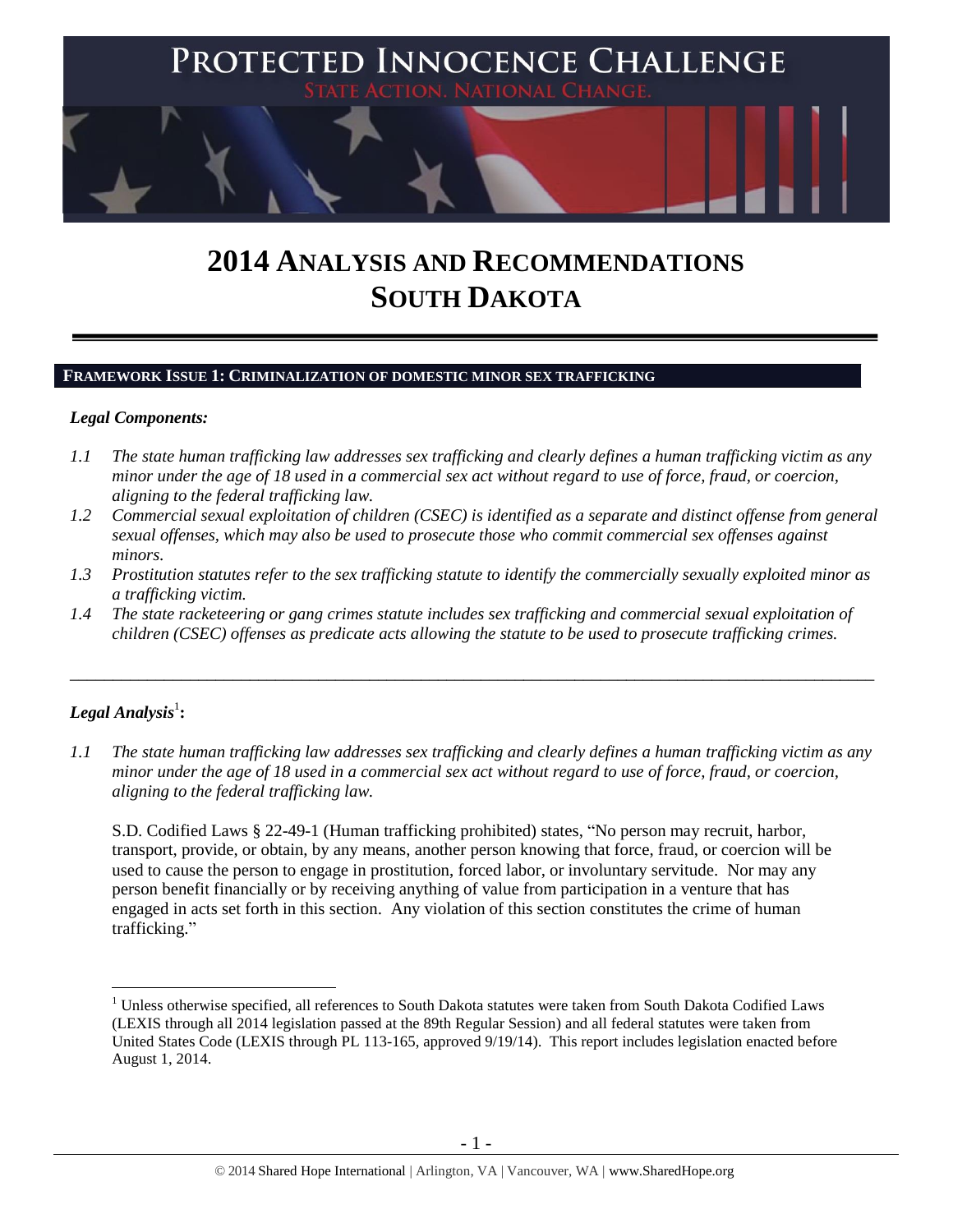Under S.D. Codified Laws § 22-49-2 (First degree human trafficking), the crime is a Class 2 felony, and it occurs when the human trafficking acts defined in § 22-49-1:

- (1) Involve committing or attempting to commit kidnaping;
- (2) Involve a victim under the age of sixteen years;
- (3) Involve prostitution or procurement for prostitution; or
- (4) Result in the death of a victim;

Under S.D. Codified Laws § 22-49-3, human trafficking in the second degree is a Class 4 felony and occurs when a person does either of the following:

(1) Recruits, harbors, transports, provides, or obtains, by any means, another person knowing that force, fraud, or coercion will be used to cause the person to engage in prostitution, forced labor, or involuntary servitude; or

(2) Benefits financially or by receiving anything of value from participation in a venture that has engaged in acts set forth in this section.

A Class 2 felony is punishable by imprisonment up to 25 years and a possible fine of \$50,000.<sup>2</sup> S.D. Codified Laws  $\S$  22-6-1(5). A Class 4 felony is punishable by imprisonment up to 10 years and a possible fine of \$20,000. S.D. Codified Laws § 22-6-1(7).

- 1.1.1 Recommendation: Amend S.D. Codified Laws §§ 22-49-1, 22-49-2, 22-49-3 to eliminate the requirement to prove force, fraud, or coercion in the trafficking of minors.
- 1.1.2 Recommendation: Expand the forms of exploitation beyond just prostitution to include sexual performance and pornography as forms of sex trafficking.
- 1.1.3 Recommendation: Amend S.D. Codified Laws § 22-49-2(2) (First degree human trafficking) to apply the heightened penalty to all minors under the age of  $18<sup>3</sup>$
- *1.2 Commercial sexual exploitation of children (CSEC) is identified as a separate and distinct offense from general sexual offenses, which may also be used to prosecute those who commit commercial sex offenses against minors.*

The following laws criminalize CSEC in South Dakota:

 $\overline{a}$ 

1. S.D. Codified Laws § 22-23-2 (Promotion of prostitution) creates a crime when an individual does any of the following: "(1) Encourages, induces, procures, or otherwise purposely causes another to become or remain a prostitute; (2) Promotes the prostitution of a minor; or (3) Promotes the prostitution of his or her spouse, child, ward, or other dependent person." This crime is a Class 5 felony punishable by imprisonment up to 5 years and a possible fine of \$10,000. S.D. Codified Laws

<sup>&</sup>lt;sup>2</sup> S.D. Codified Laws § 22-6-1.2 (Minimum sentence for subsequent felony convictions for a sex crime) states, "If an adult has a previous conviction for a felony sex crime as defined by § 22-24B-1, any subsequent felony conviction for a sex crime as defined by subdivisions 22-24B-1(1) to (15), inclusive, and (19) shall result in a minimum sentence of imprisonment equal to the maximum term allowable under § 22-6-1, up to twenty-five years. The court may suspend a portion of the prison sentence required under this section." *See* discussion of "sex crime" pursuant to S.D. Codified Laws § 22-24B-1 *infra* Section 2.10.

 $3$  Subsequent recommendations in this report that discuss referring prosecutions to the trafficking statute are predicated upon the recommendations contained in Section 1.1 being previously or simultaneously implemented.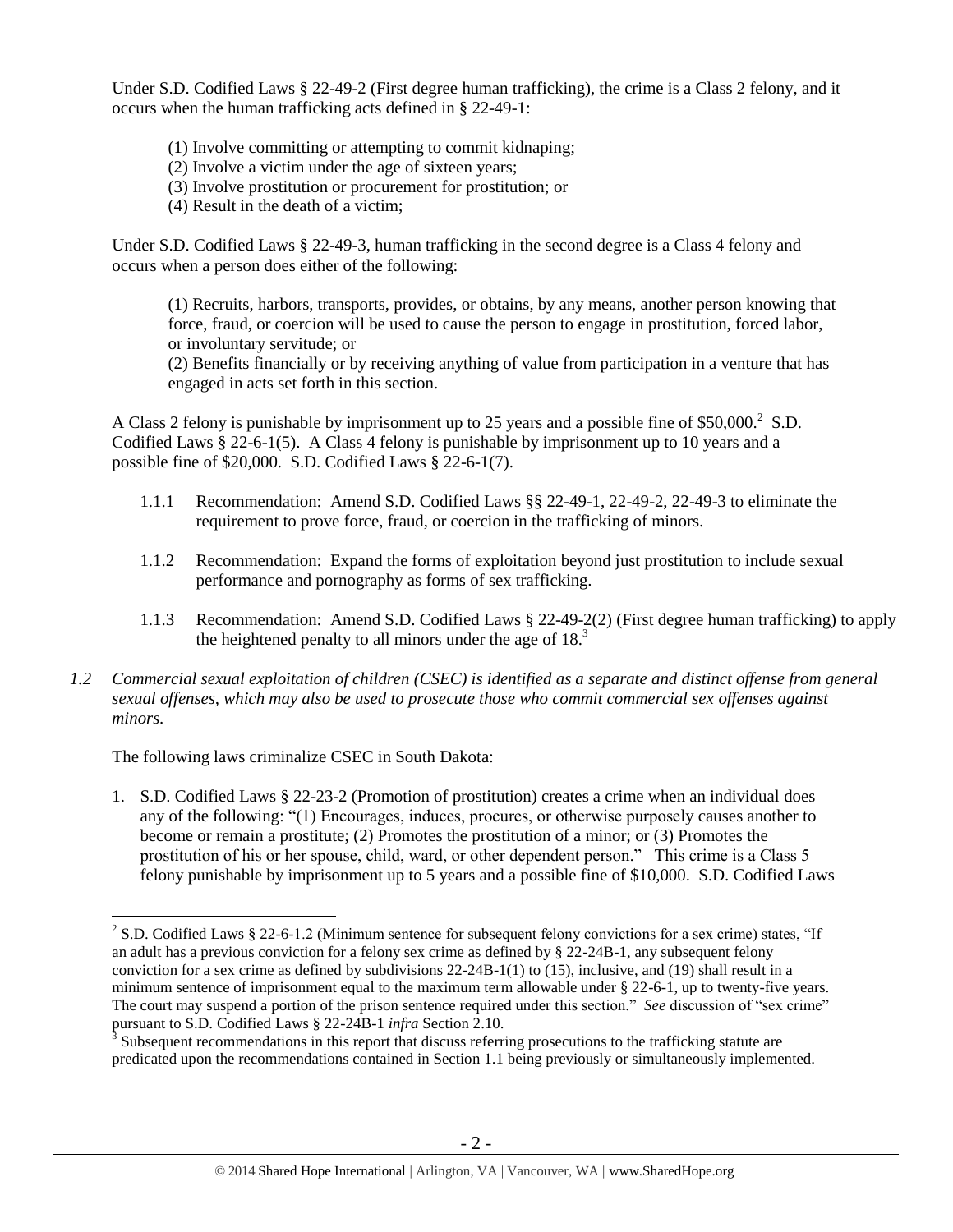§§ 22-23-2, 22-6-1(8).

 $\overline{a}$ 

<span id="page-2-0"></span>2. S.D. Codified Laws § 22-24A-5(1) (Solicitation of minor) creates a Class 4 felony when a person 18 or older " $(1)$  Solicits<sup>4</sup> a minor, or someone the person reasonably believes is a minor, to engage in a prohibited sexual act." Under S.D. Codified Laws § 22-24A-4, a "minor" is defined as someone 15 or younger.<sup>5</sup> This crime is punishable by imprisonment up to 10 years and a possible fine of \$20,000. S.D. Codified Laws § 22-6-1(7).

Certain non-commercial sex offenses against children may apply in cases of commercial sexual exploitation of a child. These include the following:

- 1. S.D. Codified Laws § 22-22-24.3 (Sexual exploitation of minor) establishes a felony when an individual "causes or knowingly permits a minor to engage in an activity or the simulation of an activity that: (1) Is harmful to minors; (2) Involves nudity; or (3) Is obscene." A first violation is a Class 6 felony punishable by imprisonment up to 2 years, a fine of \$4,000, or both. S.D. Codified Laws §§ 22-22-24.3, 22-6-1(9). A subsequent violation within 15 years is a Class 5 felony punishable by imprisonment up to 5 years and a possible fine of \$10,000. S.D. Codified Laws §§ 22- 22-24.3, 22-6-1(8).
- 2. Under S.D. Codified Laws § 22-22-7 (Sexual contact with child under sixteen), an individual over 16 is guilty of a Class 3 felony if the individual "knowingly engages in sexual contact with another person, other than that person's spouse if the other person is under the age of sixteen years." This crime is punishable by imprisonment up to 15 years and a possible fine of \$30,000. S.D. Codified Laws § 22-6-1(6). The crime is only a Class 1 misdemeanor if the victim is 13 or older and the perpetrator is "less than five years older than the victim," which is punishable by imprisonment in the county jail up to 1 year, a fine of \$2,000, or both. S.D. Codified Laws  $\S$  22-6-2(1), 22-22-7.
- *1.3 Prostitution statutes refer to the sex trafficking statute to identify the commercially sexually exploited minor as a trafficking victim.*

An affirmative defense is available to all defendants charged under S.D. Codified Laws § 22-23-1 (Prostitution) to prove "by a preponderance of the evidence that the defendant is a victim of human trafficking under chapter 22-49 or that the defendant committed the act only under compulsion by another person who, by implicit or explicit threat, created a reasonable apprehension in the mind of the defendant that if the defendant did not commit the act, the person would inflict bodily harm upon the defendant." S.D. Codified Laws § 22-23-1.2.

*1.4 The state racketeering or gang crimes statute includes sex trafficking and commercial sexual exploitation of children (CSEC) offenses as predicate acts allowing the statute to be used to prosecute trafficking crimes.* 

<sup>&</sup>lt;sup>4</sup> "Solicit" is defined in S.D. Codified Laws § 22-24A-4 as "to seduce, lure, entice or persuade, or attempt to seduce, lure, entice or persuade a specific person by telephone, in person, by letter, by using a computer or any other electronic means."

<sup>&</sup>lt;sup>5</sup> S.D. Codified Laws § 22-24A-2(3) (Definitions) defines "minor" as "any person under the age of eighteen years" for purposes of S.D. Codified Laws §§ 22-24A-1 to 22-24A-20 "inclusive." However, S.D. Codified Laws § 22- 24A-4 (Solicitation of minor—Definitions) defines minor as noted above for purposes of S.D. Codified Laws § 22- 22-24.5. S.D. Codified Laws § 22-22-24.5 was transferred to S.D. Codified Laws § 22-24A-5, which likely means that the more specific definition in S.D. Codified Laws § 22-24A-4 trumps the general one in S.D. Codified Laws § 22-24A-2(3).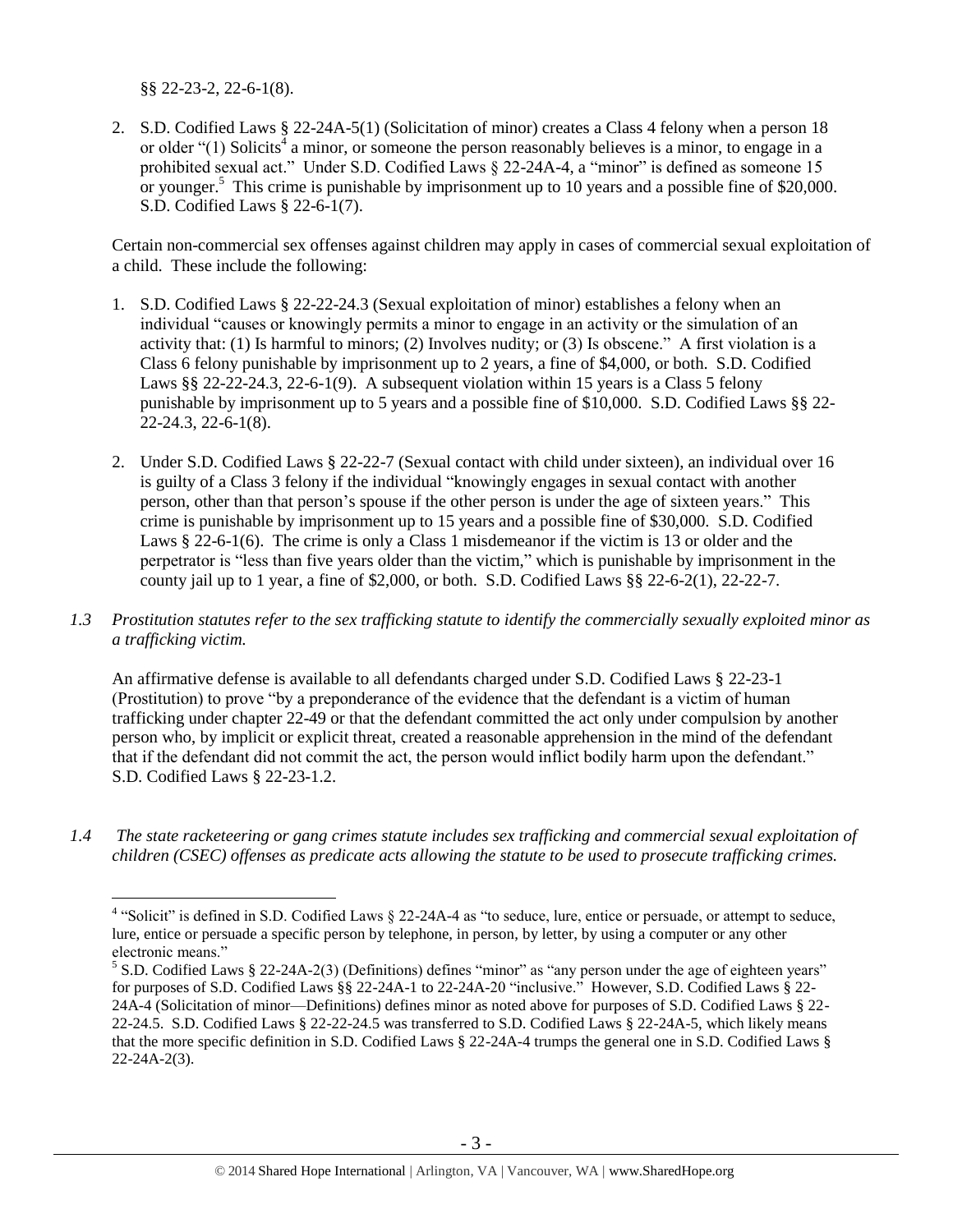South Dakota has not enacted a racketeering statute. However, under S.D. Codified Laws Chapter 22- 10A (Street Gang Activity) sentences for violent crimes are intensified when committed as part of a "[p]attern of street gang activity," defined as "the commission, attempted commission, or solicitation by any member or members of a street gang of two or more felony or violent misdemeanor offenses on separate occasions within a three-year period for the purpose of furthering gang activity." S.D. Codified Laws § 22-10A-1(3). This would include sex trafficking and CSEC offenses, but can only be used in sentencing members of street gangs consisting of three or more individuals identified as a group. See S.D. Codified Laws § 22-10A-1(1).

1.4.1 Recommendation: Enact a racketeering statute that includes CSEC and trafficking offenses, including S.D. Codified Laws § 22-49-1 (Human Trafficking), § 22-23-2 (Promotion of prostitution), § 22-22-24.3 (Sexual exploitation of minor), and § 22-24A-5(1) (Solicitation of minor) as predicate crimes so the racketeering law may be used to prosecute trafficking enterprises.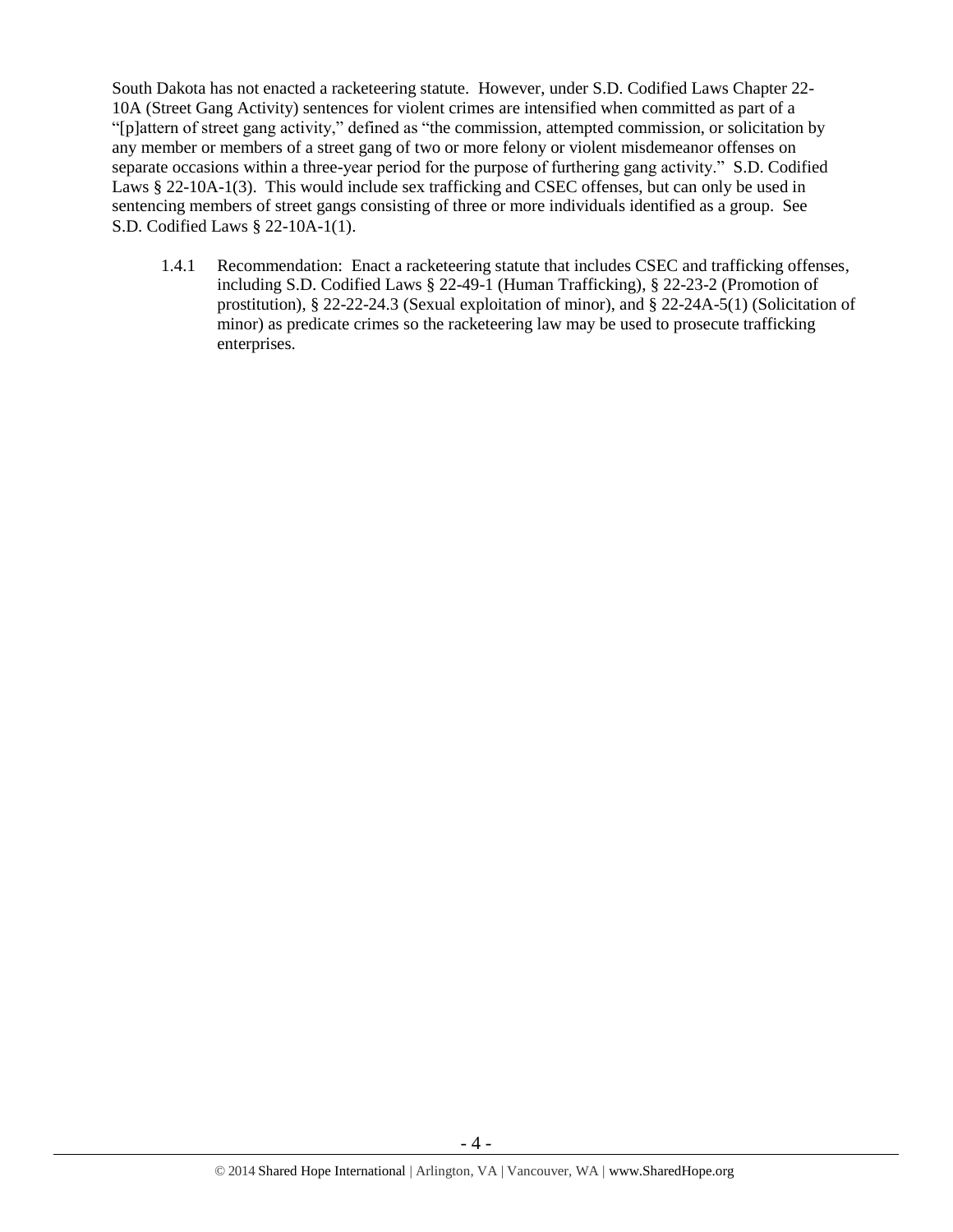#### **FRAMEWORK ISSUE 2: CRIMINAL PROVISIONS ADDRESSING DEMAND**

#### *Legal Components:*

- *2.1 The state sex trafficking law can be applied to buyers of commercial sex acts with a victim of domestic minor sex trafficking.*
- *2.2 Buyers of commercial sex acts with a minor can be prosecuted under commercial sexual exploitation of children (CSEC) laws.*
- *2.3 Solicitation of prostitution laws differentiate between buying sex acts with an adult and buying sex acts with a minor under 18.*
- *2.4 Penalties for buyers of commercial sex acts with minors are as high as federal penalties.*
- *2.5 Using the Internet to lure, entice, or purchase, or attempt to lure, entice, or purchase commercial sex acts with a minor is a separate crime or results in an enhanced penalty for buyers.*
- *2.6 No age mistake defense is permitted for a buyer of commercial sex acts with any minor under 18.*
- *2.7 Base penalties for buying sex acts with a minor under 18 are sufficiently high and not reduced for older minors. 2.8 Financial penalties for buyers of commercial sex acts with minors are sufficiently high to make it difficult for*
- *buyers to hide the crime.*
- *2.9 Buying and possessing child pornography carries penalties as high as similar federal offenses.*
- *2.10 Convicted buyers of commercial sex acts with minors and child pornography are required to register as sex offenders.*

\_\_\_\_\_\_\_\_\_\_\_\_\_\_\_\_\_\_\_\_\_\_\_\_\_\_\_\_\_\_\_\_\_\_\_\_\_\_\_\_\_\_\_\_\_\_\_\_\_\_\_\_\_\_\_\_\_\_\_\_\_\_\_\_\_\_\_\_\_\_\_\_\_\_\_\_\_\_\_\_\_\_\_\_\_\_\_\_\_\_\_\_\_\_

#### *Legal Analysis:*

 $\overline{a}$ 

*2.1 The state sex trafficking law can be applied to buyers of commercial sex acts with a victim of domestic minor sex trafficking.* 

S.D. Codified Laws § 22-49-1 (Human trafficking prohibited) can apply to buyers of sex with minors following federal precedent through the term "obtain."<sup>6</sup> The law states, "No person may recruit, harbor, transport, provide, or obtain, by any means, another person knowing that force, fraud, or coercion will be used to cause the person to engage in prostitution, forced labor, or involuntary servitude."

However, the placement of the word "obtain" in the statute requires the buyer know that force, fraud, or coercion will be used in the commission of the crime. This requirement makes it less likely that S.D. Codified Laws § 22-49-1 would be applicable against buyers.

2.1.1 Recommendation: Amend S.D. Codified Laws §§ 22-49-1 (Human trafficking prohibited) to eliminate the requirement that buyers of commercial sex with minors must "know" of the force,

 $6$  See United States v. Jungers, 702 F.3d 1066 ( $8<sup>th</sup>$  Cir. 2013). In this case, the Eighth Circuit specifically addressed whether the federal sex trafficking law, 18 U.S.C. § 1591 (Sex trafficking of children or by force, fraud, or coercion) applies to buyers when it reversed a District of South Dakota ruling that Congress did not intend the string of verbs constituting criminal conduct under 18 U.S.C. § 1591(a)(1) ("recruits, entices, harbors, transports, provides, obtains, or maintains") to reach the conduct of buyers. United States v. Jungers, 834 F. Supp. 2d 930, 931 (D.S.D. 2011). Holding that the conduct of buyers who obtain a child for commercial sex can violate 18 U.S.C. § 1591(a)(1), the Eighth Circuit illustrated through hypothetical buyer scenarios that, under certain circumstances, most of the terms in the string of verbs constituting criminal conduct under 18 U.S.C. § 1591(a)(1) could apply to buyers. While other terms may apply to buyers' conduct under state law as well, the analysis here focuses on the term "obtains" which is most likely to apply in the majority of buyer cases. United States v. Jungers establishes persuasive authority for state courts interpreting the same language used under state law to the extent such interpretation does not conflict with the state constitution.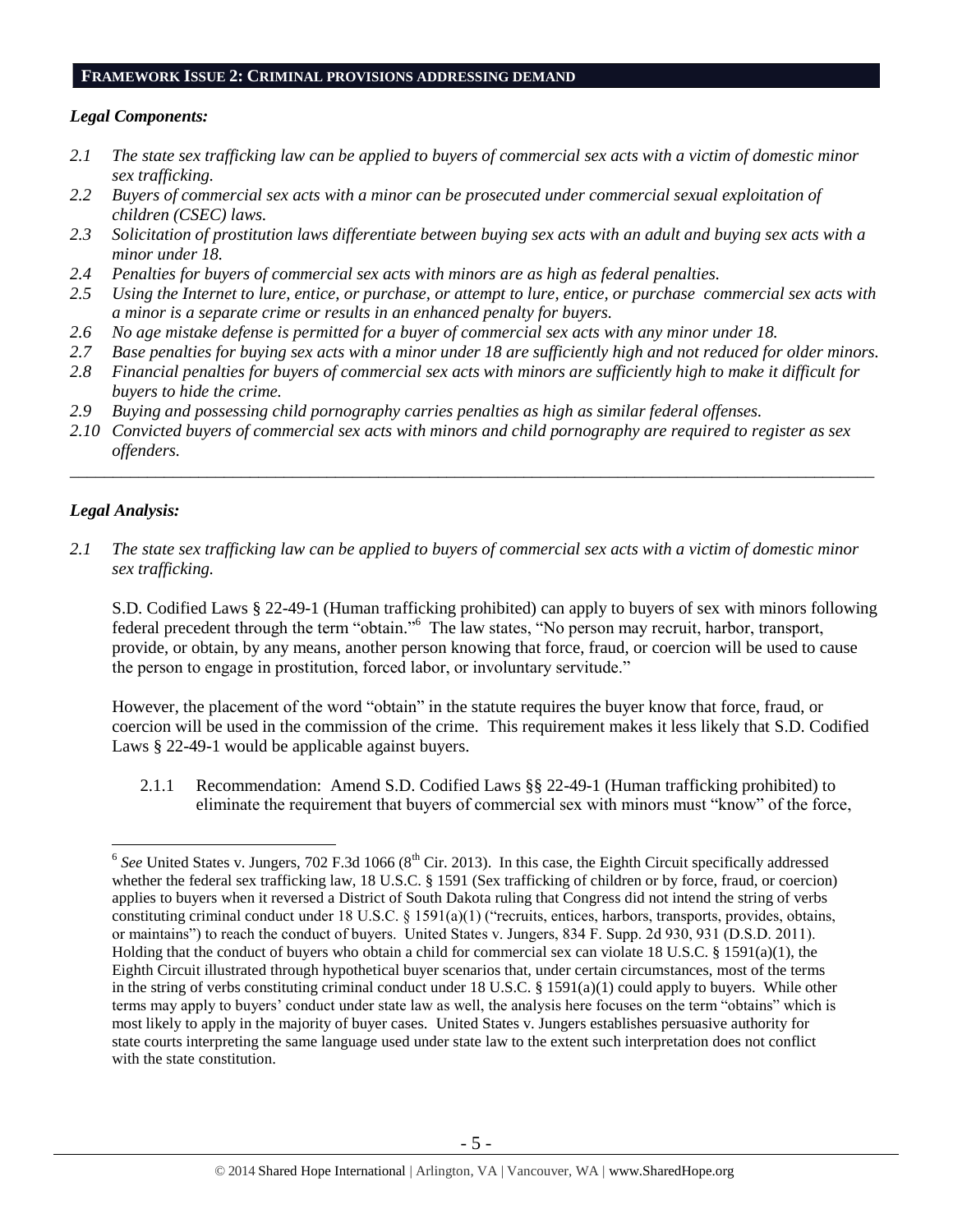fraud, or coercion occurring in the trafficking situation.

*2.2 Buyers of commercial sex acts with a minor can be prosecuted under commercial sexual exploitation of children (CSEC) laws.*

S.D. Codified Laws § 22-24A-5(1) (Solicitation of minor) establishes a Class 4 felony when a person 18 or older " $(1)$  Solicits a minor,<sup>7</sup> or someone the person reasonably believes is a minor, to engage in a prohibited sexual act." While a "prohibited sexual act" may include commercial sexual exploitation, the lack of an express reference to commercial sexual activity makes it uncertain whether the offense can be applied to buyers of sex acts with a minor.<sup>8</sup> "Solicit" is defined as "to seduce, lure, entice or persuade, or attempt to seduce, lure, entice or persuade a specific person by telephone, in person, by letter, by using a computer or any other electronic means." S.D. Codified Laws § 22-24A-4(2).

Several sexual offense laws that are not specifically commercial in nature could also apply to buyers, including S.D. Codified Laws § 22-22-7 (Sexual contact with child under sixteen) and S.D. Codified Laws § 22-22-24.3 (Sexual exploitation of minor).<sup>9</sup>

- 2.2.1 Recommendation: Amend S.D. Codified Laws § 22-24A-5 (Solicitation of minor) to specifically criminalize solicitation of a minor under 18 for commercial sex acts and provide a heightened penalty comparable to the penalty for violations of S.D. Codified Laws § 22-49-1 (Human trafficking prohibited).
- *2.3 Solicitation of prostitution laws differentiate between buying sex acts with an adult and buying sex acts with a minor under 18.*

S.D. Codified Laws § 22-23-9 (Hiring another to engage in sexual activity) does not differentiate between buying sex with an adult and buying sex with a minor. The statute creates a Class 1 misdemeanor for "[a]ny person who hires or attempts to hire another person for a fee to engage in sexual activity," regardless of the age of the victim.

S.D. Codified Laws § 22-24A-5 (Solicitation of minor) can apply to situations of purchase of commercial sex acts with a minor under  $16^{10}$  by creating a Class 4 felony when an individual who is 18 or older "(1) Solicits a minor, or someone the person reasonably believes is a minor, to engage in a prohibited sexual act; or (2) Knowingly compiles or transmits by means of a computer; or prints, publishes or reproduces by other computerized means; or buys, sells, receives, exchanges or disseminates, any notice, statement or advertisement of any minor's name, telephone number, place of residence, physical characteristics or other descriptive or identifying information for the purpose of soliciting a minor or someone the person reasonably believes is a minor to engage in a prohibited sexual act," where the "prohibited sexual act" is a commercial sex act.

<sup>7</sup> *See supra* note [5.](#page-2-0)

<sup>&</sup>lt;sup>8</sup> S.D. Codified Laws § 22-24A-2(16) defines "prohibited sexual act" as "actual or simulated sexual intercourse, sadism, masochism, sexual bestiality, incest, masturbation, or sadomasochistic abuse; actual or simulated exhibition of the genitals, the pubic or rectal area, or the bare feminine breasts, in a lewd or lascivious manner; actual physical contact with a person's clothed or unclothed genitals, pubic area, buttocks, or, if such person is a female, breast with the intent to arouse or gratify the sexual desire of either party; defecation or urination for the purpose of creating sexual excitement in the viewer; or any act or conduct which constitutes sexual battery or simulates that sexual battery is being or will be committed. The term includes encouraging, aiding, abetting or enticing any person to commit any such acts as provided in this subdivision. The term does not include a mother's breast-feeding of her baby."

<sup>9</sup> *See* discussion of relevant provisions *supra* Section 1.2.

<sup>10</sup> *See supra* note [5.](#page-2-0)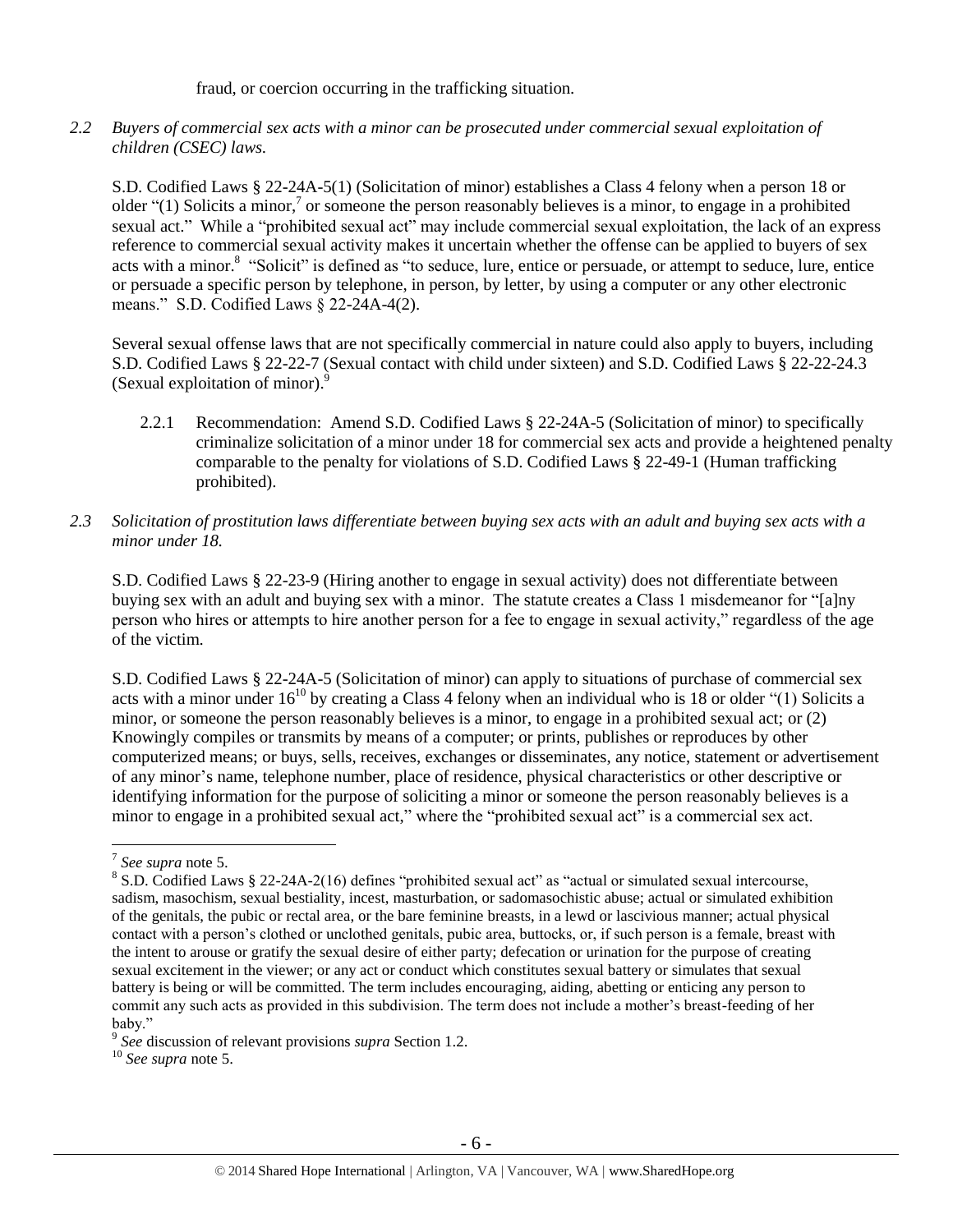- 2.3.1 Recommendation: Amend S.D. Codified Laws § 22-24A-5 (Solicitation of minor) to specifically prohibit solicitation of a minor for commercial sex acts and raise the age of a minor victim to under 18.
- 2.3.2 Recommendation: Amend S.D. Codified Laws § 22-23-9 (Hiring another to engage in sexual activity) to provide a heightened penalty for purchasing sex with a minor under 18.

#### *2.4 Penalties for buyers of commercial sex acts with minors are as high as federal penalties.*

When applicable to buyers, S.D. Codified Laws § 22-49-2 (First degree human trafficking—Felony) states that a buyer convicted of human trafficking is guilty of a Class 2 felony, which is punishable by imprisonment up to 25 years and a possible fine of  $$50,000$ .<sup>11</sup> S.D. Codified Laws  $$22-6-1(5)$ .

S.D. Codified Laws § 22-24A-5(1) (Solicitation of minor) makes it a Class 4 felony when a person 18 or older "(1) Solicits a minor,<sup>12</sup> or someone the person reasonably believes is a minor, to engage in a prohibited sexual act," which could include forms of CSEC. This crime is punishable by imprisonment up to 10 years and a possible fine of \$20,000. S.D. Codified Laws § 22-6-1(7).

The general solicitation of prostitution law, S.D. Codified Laws § 22-23-9 (Hiring another to engage in sexual activity), establishes a Class 1 misdemeanor, which is punishable by imprisonment up to 1 year in the county jail, a fine of \$2,000, or both. S.D. Codified Laws § 22-6-2(1).

Buyers of commercial sex with minors charged with a sexual offense face a range of penalties. A conviction under S.D. Codified Laws § 22-22-7 (Sexual contact with child under sixteen) is punishable as a Class 3 felony by imprisonment up to 15 years and a possible fine of \$30,000. S.D. Codified Laws § 22-6-1(6). If, however, the buyer was less than 5 years older than the victim and the victim was 13 or older, the crime would only be a Class 1 misdemeanor punishable by imprisonment up to 1 year in the county jail, a fine of \$2,000, or both. S.D. Codified Laws §§ 22-6-2(1), 22-22-7.

In comparison, if the victim is under the age of 14, a conviction under the TVPA for child sex trafficking is punishable by 15 years to life imprisonment and a fine not to exceed \$250,000. 18 U.S.C. §§  $1591(b)(1)$ ,  $3559(a)(1)$ ,  $3571(b)(3)$ . If the victim is between the ages of  $14-17$ , a conviction is punishable by 10 years to life imprisonment and a fine not to exceed \$250,000. 18 U.S.C. §§ 1591(b)(2), 3559(a)(1), 3571(b)(3). A conviction is punishable by mandatory life imprisonment, however, if the buyer has a prior conviction for a federal sex offense<sup>13</sup> against a minor. 18 U.S.C. § 3559(e)(1). To the extent buyers can

<span id="page-6-0"></span> $11$  S.D. Codified Laws § 22-6-1.2 (Minimum sentence for subsequent felony convictions for a sex crime) states, "If an adult has a previous conviction for a felony sex crime as defined by § 22-24B-1, any subsequent felony conviction for a sex crime as defined by subdivisions 22-24B-1(1) to (15), inclusive, and (19) shall result in a minimum sentence of imprisonment equal to the maximum term allowable under § 22-6-1, up to twenty-five years. The court may suspend a portion of the prison sentence required under this section." *See* discussion of "sex crime" pursuant to S.D. Codified Laws § 22-24B-1 *infra* Section 2.10.

<sup>12</sup> *See supra* note [5.](#page-2-0)

<sup>&</sup>lt;sup>13</sup> Pursuant to 18 U.S.C. § 3559(e)(2), "federal sex offense" is defined as

an offense under section 1591 [18 USCS § 1591] (relating to sex trafficking of children), 2241 [18 USCS § 2241] (relating to aggravated sexual abuse), 2242 [18 USCS § 2242] (relating to sexual abuse),  $2244(a)(1)$  [18 USCS §  $2244(a)(1)$ ] (relating to abusive sexual contact),  $2245$  [18 USCS § 2245] (relating to sexual abuse resulting in death), 2251 [18 USCS § 2251] (relating to sexual exploitation of children), 2251A [18 USCS § 2251A] (relating to selling or buying of children),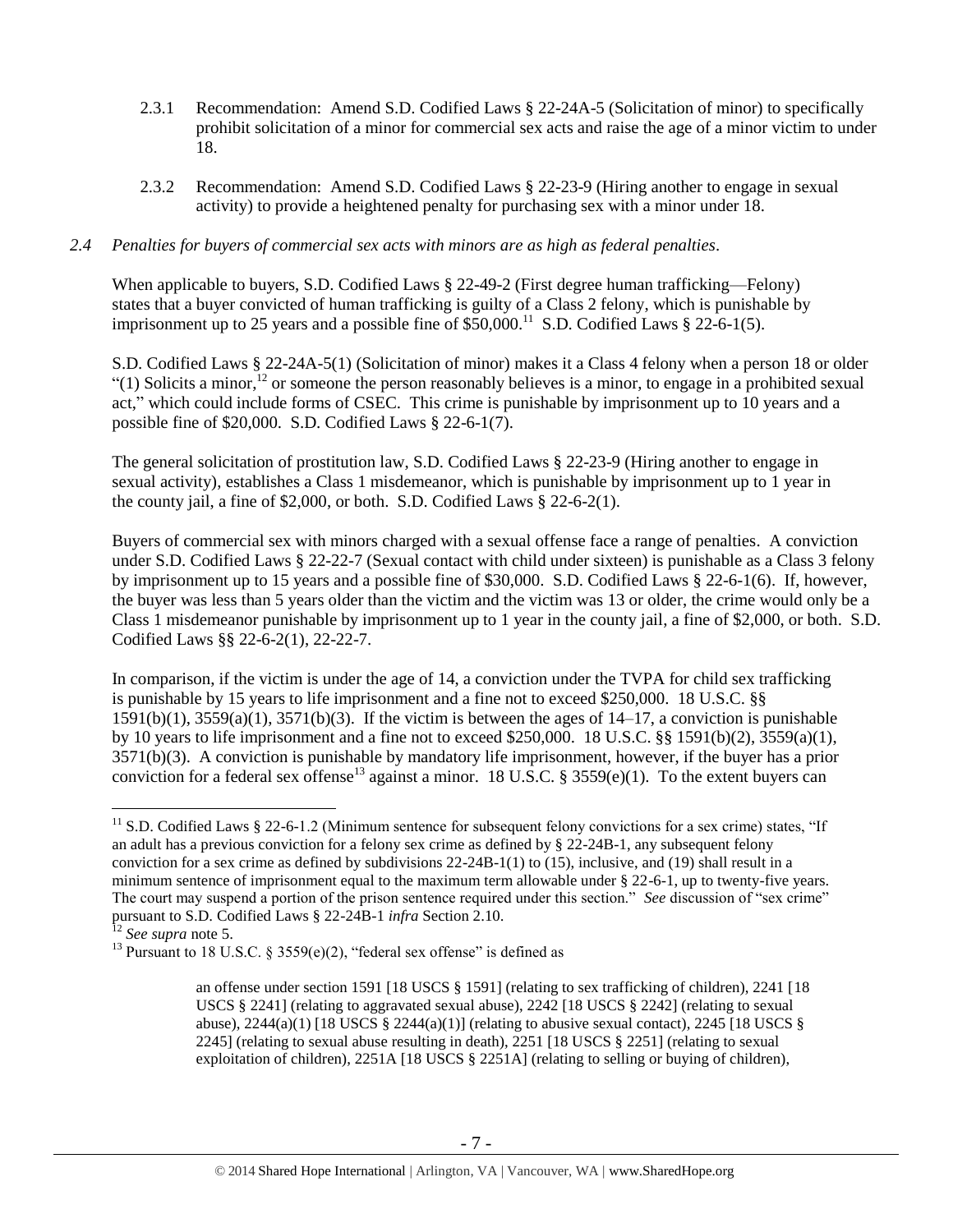be prosecuted under other federal CSEC laws,  $14$  a conviction is punishable by penalties ranging from a fine not to exceed \$250,000 to life imprisonment and a fine not to exceed \$250,000.<sup>15</sup>

*2.5 Using the Internet to lure, entice, or purchase, or attempt to lure, entice, or purchase commercial sex acts with a minor is a separate crime or results in an enhanced penalty for buyers.*

Under S.D. Codified Laws § 22-24A-5(2) (Solicitation of minor), a buyer may be guilty of a Class 4 felony when the buyer "[k]nowingly compiles or transmits by means of a computer; or prints, publishes or reproduces by other computerized means; or buys, sells, receives, exchanges or disseminates, any notice, statement or advertisement of any minor's [under 16] name, telephone number, place of residence, physical characteristics or other descriptive or identifying information for the purpose of soliciting a minor or someone the person reasonably believes is a minor to engage in a prohibited sexual act." Under this statute, whether or not a computer is used, a conviction is punishable by imprisonment up to 10 years and a possible fine of \$20,000. S.D. Codified Laws § 22-6-1(7). This statute also makes it a crime to "[s]olicit[] a minor, or someone the person reasonably believes is a minor, to engage in a prohibited sexual act." S.D. Codified Laws § 22-24A-5(1). In this statute, "solicits" is defined as "to seduce, lure, entice or persuade, or attempt to seduce, lure, entice or persuade a specific person by telephone, in person, by letter, by using a computer or any other electronic means." S.D. Codified Laws § 22-24A-4(2).

#### *2.6 No age mistake defense is permitted for a buyer of commercial sex acts with any minor under 18*

Both S.D. Codified Laws § 22-24A-5 (Solicitation of minor) and S.D. Codified Laws § 22-22-24.3 (Sexual exploitation of minor) state that "mistake as to the minor's age is not a defense to a charge of violating this section," thus preventing these buyers from asserting a mistake of age defense. S.D. Codified Laws § 22-23-9 (Hiring another to engage in sexual activity) is age-neutral, rendering the mistake of age defense inapplicable.

- 2.6.1 Recommendation: Amend S.D. Codified Laws § 22-49-1 (Human trafficking prohibited) to prohibit a defense based on mistake of age in cases of commercial sexual exploitation of a minor under 18.
- *2.7 Base penalties for buying sex acts with a minor under 18 are sufficiently high and not reduced for older minors.*

None of South Dakota's CSEC laws make it a crime to purchase sex with a minor. In the absence of a CSEC law that applies to buyers, S.D. Codified Laws § 22-24A-5 (Solicitation of minor) may apply to soliciting commercial sex acts and is punishable as a Class 4 felony by imprisonment up to 10 years and a possible fine of \$20,000. S.D. Codified Laws § 22-6-1(7). However, under S.D. Codified Laws § 22-24A-4, "minor" is defined as someone 15 or younger. $^{16}$ 

<sup>16</sup> *See supra* note [5.](#page-2-0)

<sup>2422(</sup>b) [18 USCS § 2422(b)] (relating to coercion and enticement of a minor into prostitution), or 2423(a) [18 USCS § 2423(a)] (relating to transportation of minors).

<sup>&</sup>lt;sup>14</sup> 18 U.S.C. §§ 2251A(b) (Selling or buying of children), 2251(a) (Sexual exploitation of children), 2423(a) (Transportation of a minor with intent for minor to engage in criminal sexual activity), 2422(a) (Coercion and enticement), 2252(a)(2), (a)(4) (Certain activities relating to material involving the sexual exploitation of minors). <sup>15</sup> 18 U.S.C. §§ 2251A(b) (conviction punishable by imprisonment for 30 years to life and a fine), 2251(e) (conviction punishable by imprisonment for 15–30 years and a fine), 2423(a) (conviction punishable by imprisonment for 10 years to life and a fine), 2422(a) (conviction punishable by a fine, imprisonment up to 20 years, or both),  $2252(a)(2)$ , (4) (stating that a conviction under subsection (a)(2) is punishable by imprisonment for 5–20 years and a fine, while a conviction under subsection (a)(4) is punishable by imprisonment up to 10 years, a fine, or both); *see also* 18 U.S.C. §§ 3559(a)(1) (classifying all of the above listed offenses as felonies), 3571(b)(3) (providing a fine up to \$250,000 for any felony conviction).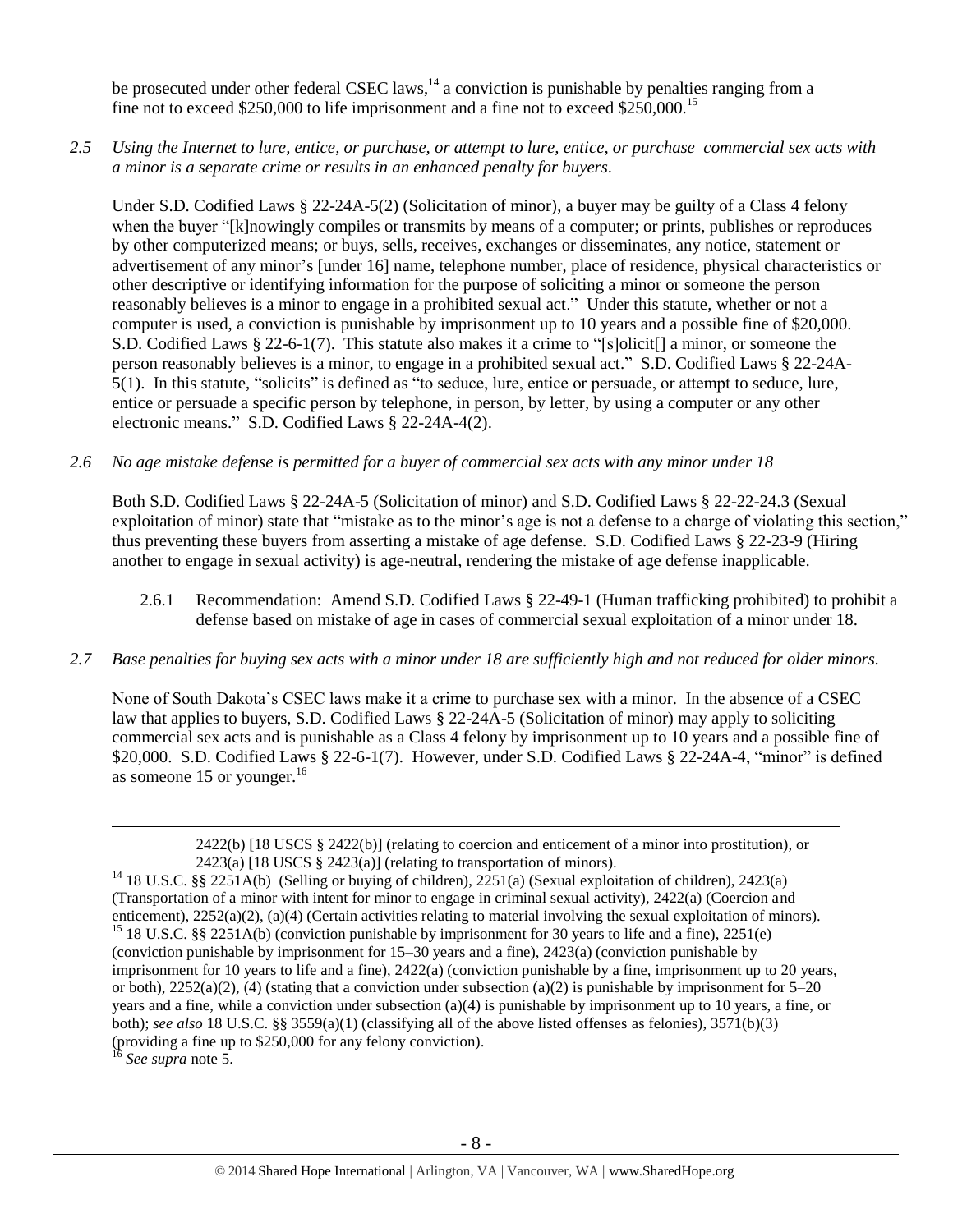2.7.1 Recommendation: Amend S.D. Codified Laws § 22-24A-5 (Solicitation of minor) to make it clearly applicable to solicitation of a minor for commercial sex acts increase the age of a minor victim to under 18.

#### *2.8 Financial penalties for buyers of commercial sex acts with minors are sufficiently high to make it difficult for buyers to hide the crime.*

When a buyer can be found guilty of human trafficking in the first degree under S.D. Codified Laws § 22-49-2(3), which includes sex trafficking, then the crime may be punishable by a fine of \$50,000. S.D. Codified Laws § 22-6-1(5). S.D. Codified Laws § 22-24A-5 (Solicitation of minor) may carry a fine of \$20,000 when the solicited minor is under 16. S.D. Codified Laws § 22-6-1(7).

In contrast, if a buyer is charged with solicitation under S.D. Codified Laws § 22-23-9 (Hiring another to engage in sexual activity) a fine of \$2,000 is possible. S.D. Codified Laws  $\S$  22-6-2(1).

If charged with violating any of the sexual offense laws, buyers of commercial sex with minors could receive significant financial penalties. For S.D. Codified Laws § 22-22-24.3 (Sexual exploitation of minor) the buyer could receive a fine of \$4,000. S.D. Codified Laws § 22-6-1(9). A buyer convicted of a violating S.D. Codified Laws § 22-22-7 (Sexual contact with child under sixteen) may be punished by a maximum fine of \$30,000. S.D. Codified Laws § 22-6-1(6). If, however, the buyer was less than 5 years older than the victim and the victim was 13 or older, the crime would only carry a possible fine of \$2,000. S.D. Codified Laws §§ 22-6-2(1), 22-22-7.

A buyer may also be subject to restitution orders, at the discretion of the court. S.D. Codified Laws § 23A-28-3 (Restitution plan—Present inability to pay—Absence of pecuniary damages—Condition of parole) provides "If the sentencing court orders the defendant to the county jail, suspended imposition of sentence, suspended sentence, or probation, the court may require as a condition that the defendant . . . promptly prepare a plan of restitution, including the name and address of each victim, a specific amount of restitution to each victim, and a schedule of restitution payments." For the purposes of restitution to crime victims, "victim" is defined as including "any person  $\ldots$  who has suffered pecuniary damages<sup>17</sup> as a result of the defendant's criminal activities . . . ." S.D. Codified Laws § 23A-28-2(5). "Criminal activities" is defined as "any crime [excluding petty offenses] for which there is a plea of guilty or verdict of guilty upon which a judgment of conviction may be rendered and any other crime committed after June 30, 1979, which is admitted by the defendant, whether or not prosecuted." S.D. Codified Laws § 23A-28-2(2). Moreover, South Dakota's state policy is that "restitution shall be made by each violator of the criminal laws to the victims of the violator's criminal activities to the extent that the violator is reasonably able to do so." S.D. Codified Laws § 23A-28-1.

Additionally, under S.D. Codified Laws § 23A-28-12 (Medical, psychological or psychiatric treatment of minor victim), "Anyone convicted under . . . § 22-22-7 [Sexual contact with child under sixteen] . . . shall be required as part of the sentence imposed by the court to pay all or part of the cost of any necessary medical, psychological, or psychiatric treatment, or foster care of the minor resulting from the act or acts for which the defendant is convicted."

<span id="page-8-0"></span>A buyer is also subject to mandatory, criminal asset forfeiture under S.D. Codified Laws § 22-24A-15<sup>18</sup> (Person convicted forfeits certain property interests—Distribution of seized assets) when found guilty of certain crimes.

<sup>17</sup> *See supra* note [47.](#page-24-0)

<sup>&</sup>lt;sup>18</sup> The text of SD Codified Chap.  $\S$  22-24A-15 included here and elsewhere in this report includes amendments made by the passage of Senate Bill 25 during the 2014 session of the 89th South Dakota legislature. (SD 2014) (effective July 1, 2014).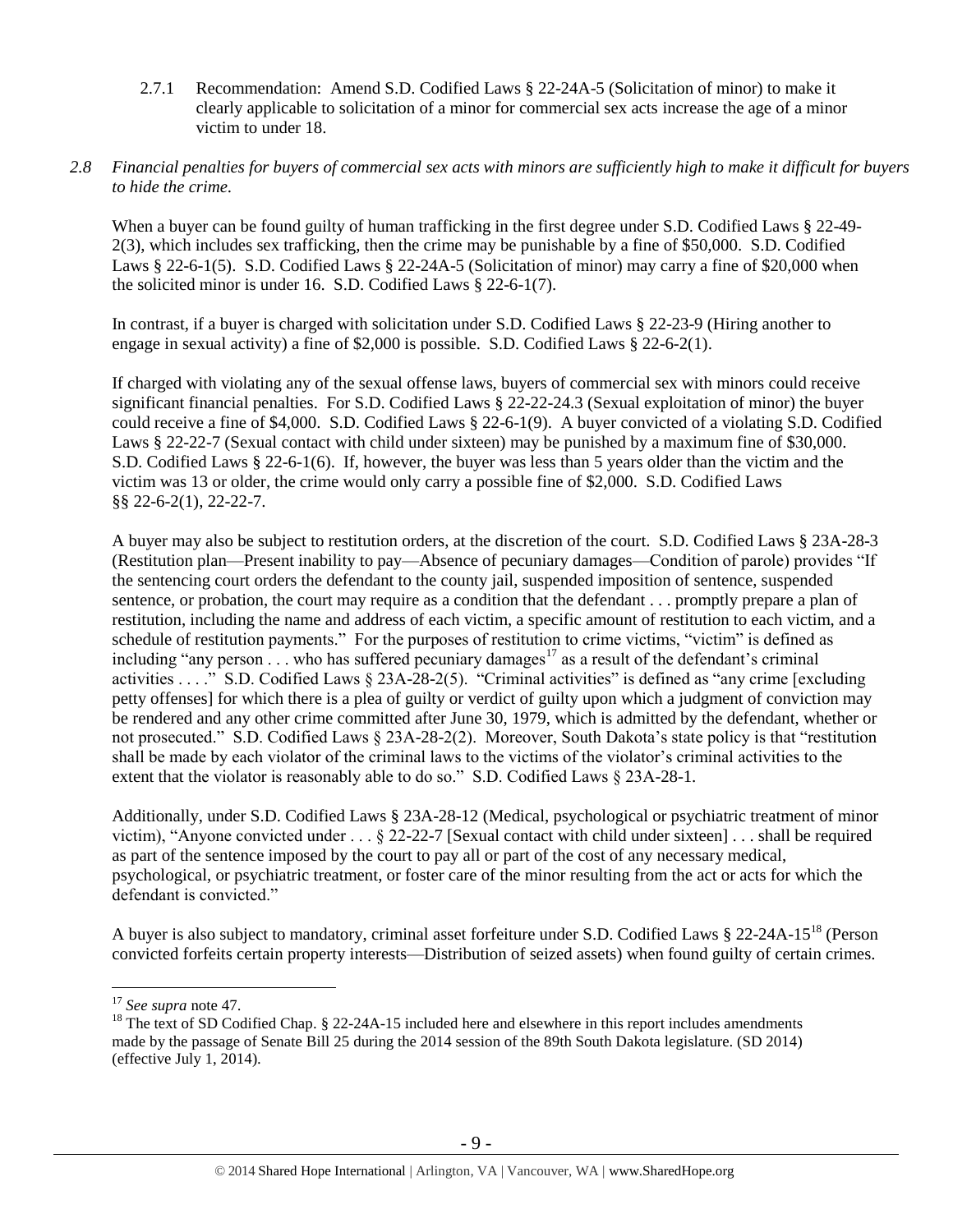<span id="page-9-0"></span>Crimes allowing for asset forfeiture include, "22-24A-1 to 22-24A-20 [including sale of child pornography; possession, manufacture, or distribution of child pornography; solicitation of minor], inclusive, [or] 22-24B-1 [Sex crimes], 22-49-1 to 22-49-3 [Human trafficking], inclusive . . . ." <sup>19</sup> S.D. Codified Laws § 22-24A-15. Therefore, those buyers convicted of violations of § 22-24A-3 (Possession, manufacture, or distribution of child pornography), § 22-24A-5 (Solicitation of minor), § 22-22-24.3 (Sexual exploitation of minor), § 22-22-7 (Sexual contact with child under sixteen), § 22-49-1 (Human trafficking prohibited), § 22-49-2 (First degree human trafficking) and § 22-49-3 (Second degree human trafficking) would be subject to asset forfeiture. S.D. Codified Laws §§ 22-24A-15, 22-24B-1.

Pursuant to S.D. Codified Laws § 22-24A-15 (Person convicted forfeits certain property interests – Distribution of seized assets), property subject to forfeiture includes the following:

(1) Any photograph, film, videotape, book, digital media or visual depiction that has been manufactured, distributed, purchased, possessed, acquired, or received in violation of §§ 22-19A-1, 22-24A-1 to 22-24A-20, inclusive, 22-24B-1, 23A-27-14.1, and 43-43B-1 to 43- 43B-3, inclusive;

(2) Any material, product, and equipment of any kind that is used or intended for use in manufacturing, processing, publishing, selling, possessing, or distributing any visual depiction proscribed by §§ 22-19A-1, 22-24A-1 to 22-24A-20, inclusive, 22-24B-1, 23A-27-14.1, and 43- 43B-1 to 43-43B-3, inclusive;

(3) Any property that is used, or intended for use, as a container for property described in subdivisions (1) and (2) of this section, including any computers and digital media; (4) Any conveyances including aircraft, vehicles, or vessels, that transport, possess, or conceal, or that is used, or intended for use, to transport, or in any manner facilitate any activity proscribed under §§ 22-19A-1, 22-24A-1 to 22-24A-20, inclusive, 22-24B-1, 22-49-1 to 22-49-3, inclusive, 23A-27-14.1, and 43-43B-1 to 43-43B-3, inclusive;<sup>20</sup>

[N]o conveyance used by any person as a common carrier in the transaction of business as a common carrier may be forfeited under the provisions of sections 4 to 16, inclusive, of this Act, unless it appears that the owner or other person in charge of the conveyance was a consenting party or privy to a violation of this chapter.

The text of S.D Codified Laws Chap. 22-24A-15.1 (Forfeiture of conveyance used as common carrier in transaction of business) included here and elsewhere in this report includes enactments made by the passage of Senate Bill 25 during the 2014 session of the 89th South Dakota legislature. (SD 2014) (effective July 1, 2014).

[N]o conveyance may be forfeited under the provisions of sections 4 to 16, inclusive, of this Act, by reason of any act or omission established by the owner of the conveyance to have been committed or omitted by any person other than the owner while the conveyance was unlawfully in the possession of a person other than the owner in violation of the criminal laws of the United States, or of any state, or while the conveyance was rented or leased from a motor vehicle dealer or a leasing or rental agency and the dealer or agency had no knowledge that the conveyance transported, possessed, or concealed child pornography or any quantity of any other property described in subdivisions 22-24A-15(1) and (2) or was being used or intended for use, to transport or in any manner facilitate the transportation, sale, receipt, possession, or concealment of said child pornography or other property.

The text of S.D Codified Laws Chap. 22-24A-15.2 (Forfeiture of conveyance not in owner's possession) included here and elsewhere in this report includes enactments made by the passage of Senate Bill 25 during the 2014 session of the 89th South Dakota legislature. (SD 2014) (effective July 1, 2014).

 $\overline{a}$ <sup>19</sup> *See* discussion of "sex crime" pursuant to S.D. Codified Laws § 22-24B-1 *infra* Section 2.10.

<sup>&</sup>lt;sup>20</sup> Exceptions to § 22-24A-15(4) include: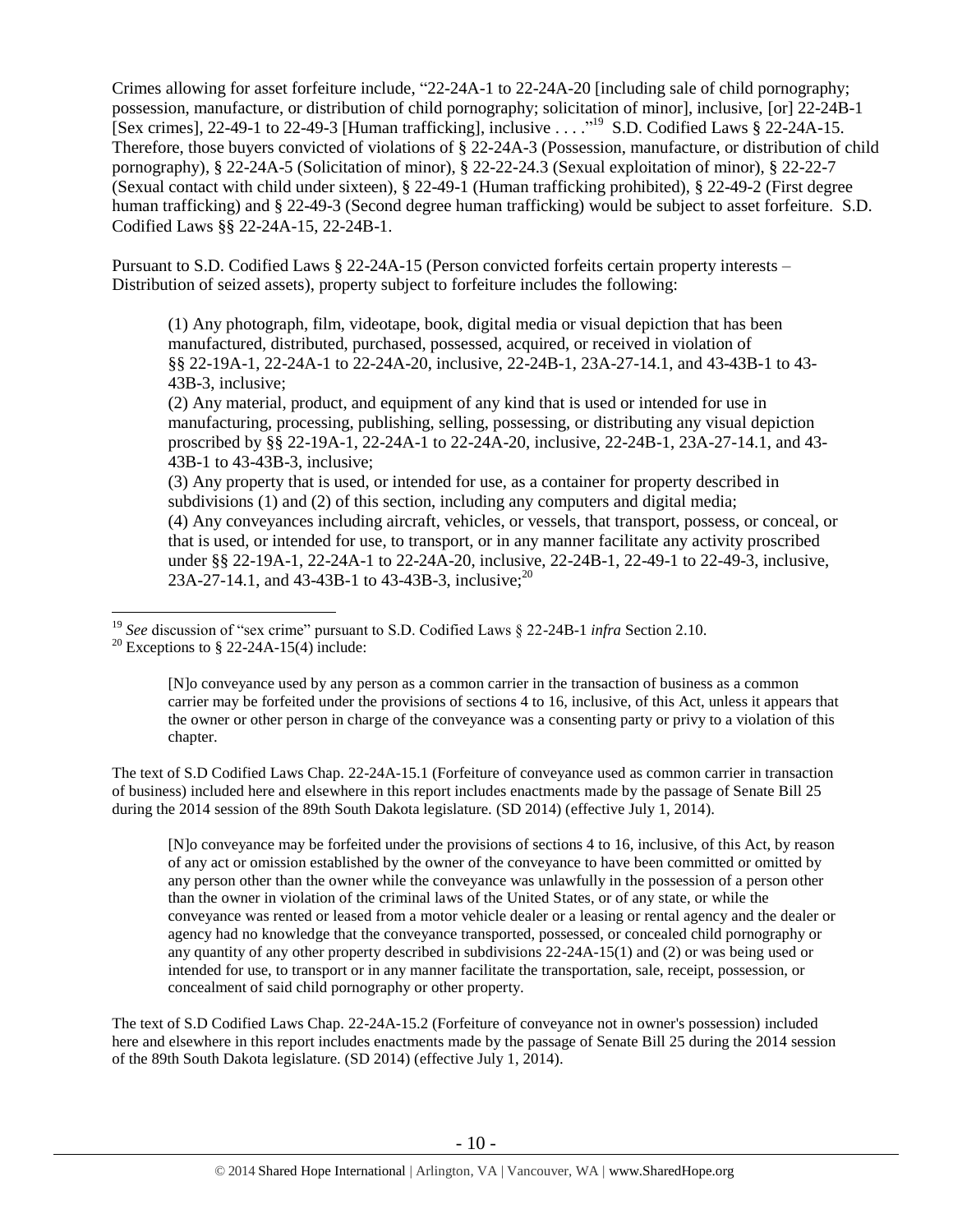(5) Any book, record, and research, including microfilm, tape, and data that is used, or intended for use, in violation of §§ 22-19A-1, 22-24A-1 to 22-24A-20, inclusive, 22-24B-1, 22-49-1 to 22- 49-3, inclusive, 23A-27-14.1, and 43-43B-1 to 43-43B-3, inclusive; (6) Any funds or other things of value used for the purposes of unlawfully carrying out any activity proscribed by §§ 22-19A-1, 22-24A-1 to 22-24A-20, inclusive, 22-24B-1, 22-49-1 to 22- 49-3, inclusive, 23A-27-14.1, and 43-43B-1 to 43-43B-3, inclusive; (7) Any asset, interest, profit, income, and proceed acquired or derived from the unlawful activity proscribed by §§ 22-19A-1, 22-24A-1 to 22-24A-20, inclusive, 22-24B-1, 22-49-1 to 22-49-3, inclusive, 23A-27-14.1, and 43-43B-1 to 43-43B-3, inclusive.

Pursuant to S.D Codified Laws Chap. 22-24A-21 (Seizure of forfeited property upon court process),<sup>21</sup> "any property subject to forfeiture under this chapter may be seized by any law enforcement officer or designated agent of the Division of Criminal Investigation upon process issued by any court having jurisdiction over the property." Moreover, seizures can be made without process if:<sup>22</sup>

<span id="page-10-1"></span><span id="page-10-0"></span>(1) The seizure is incident to an arrest or a search under a search warrant or to an inspection under an administrative inspection warrant;

(2) The property subject to seizure has been the subject of a prior judgment in favor of the state in a criminal injunction or forfeiture proceeding under this chapter;

(3) The law enforcement officer or agent has probable cause to believe that the property is directly or indirectly dangerous to health or safety; or

(4) The law enforcement officer or agent has probable cause to believe that the property has been used or intended to be used in violation of this chapter.

If property is forfeited under chapter 22-24A-22, the chief agent may<sup>23</sup>

<span id="page-10-2"></span>(1) Retain the property for official use; or

 $\overline{a}$ 

(2) Sell any forfeited property that is not required to be destroyed by law and that is not harmful to the public, if the proceeds are disposed of for payment of all proper expenses of the proceedings for forfeiture and sale including expenses of seizure, maintenance of custody, advertising, and court costs.

[N]o conveyance may be forfeited under the provisions of sections 5 to 17, inclusive, of this Act, by reason of any act omitted by a person other than an owner of the conveyance unless the owner knew or in the exercise of ordinary care should have known that the transported, possessed, or concealed child pornography or any other property described in subdivisions 22-24A-15(1) and (2), was being used or was intended for use to transport, or in any manner to facilitate the transportation, sale, receipt, possession, or concealment of the child pornography or other related property.

The text of S.D Codified Laws Chap. 22-24A-15.3 (Forfeiture of conveyance known to transport child pornography) included here and elsewhere in this report includes enactments made by the passage of Senate Bill 25 during the 2014 session of the 89th South Dakota legislature. (SD 2014) (effective July 1, 2014).

<sup>21</sup> The text of S.D Codified Laws Chap. 22-24A-21 (Seizure of forfeited property upon court process) included here and elsewhere in this report includes enactments made by the passage of Senate Bill 25 during the 2014 session of the 89th South Dakota legislature. (SD 2014) (effective July 1, 2014).

<sup>22</sup> The text of SD Codified Chap. 22-24A-22 (Seizure of forfeited property without court process) included here and elsewhere in this report includes enactments made by the passage of Senate Bill 25 during the 2014 session of the 89th South Dakota legislature. (SD 2014) (effective July 1, 2014).

<sup>23</sup> The text of SD Codified Chap. 22-24A-25 (Actions by chief agent subsequent to seizure) included here and elsewhere in this report includes enactments made by the passage of Senate Bill 25 during the 2014 session of the 89th South Dakota legislature. (SD 2014) (effective July 1, 2014).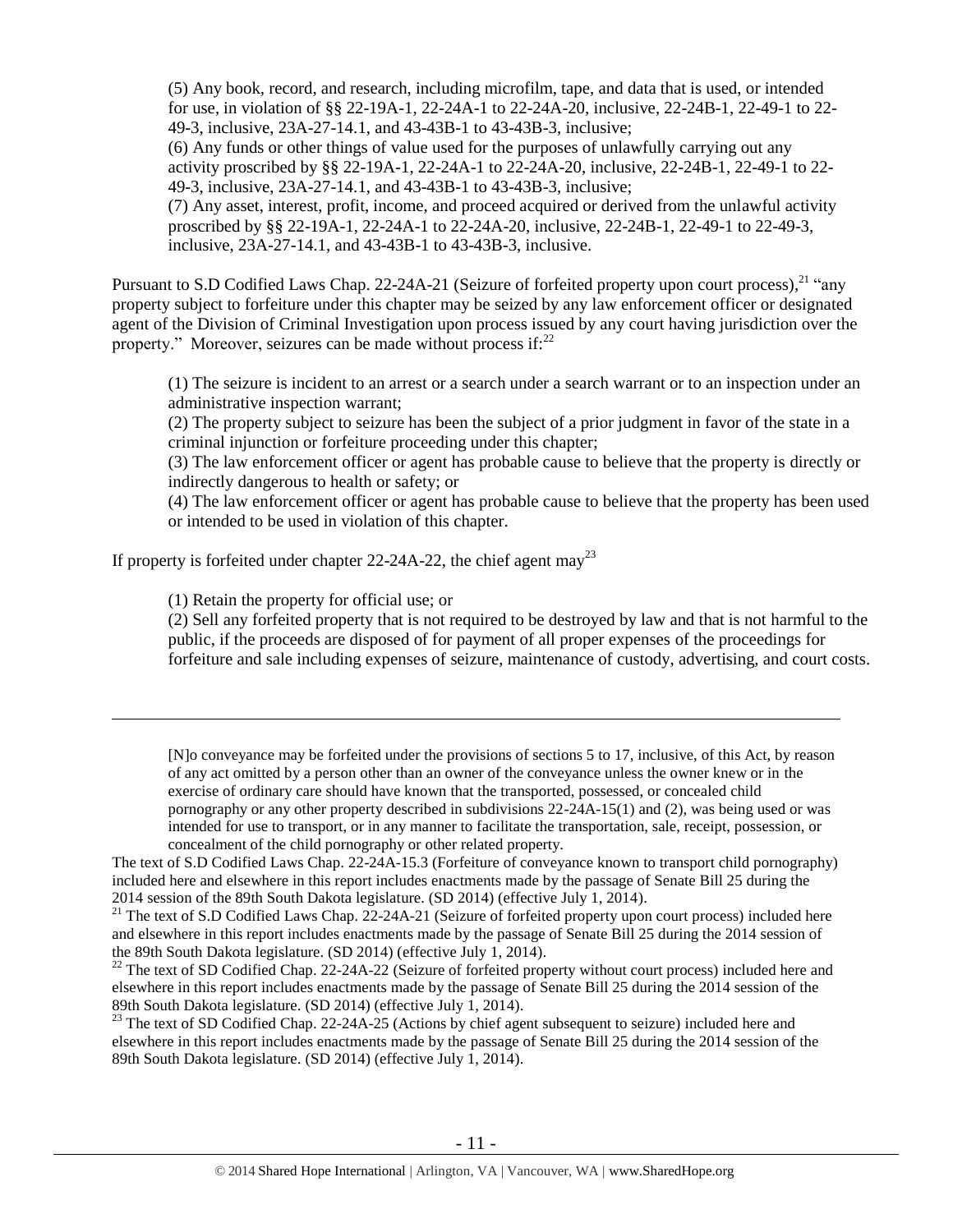S.D. Codified Laws § 22-24A-15 states that property from subdivision (1) shall be deemed contraband and forfeited to the state. Regarding the use of the other listed property, S.D. Codified Laws § 22-24A-15 states that "[a]ny amount over and above the amount necessary to reimburse for the investigation and prosecution shall be used to satisfy any civil judgments received by victims. All remaining proceeds from the sale of any forfeited property shall be paid into the South Dakota internet crimes against children fund."

## *2.9 Buying and possessing child pornography carries penalties as high as similar federal offenses.*

Under S.D. Codified Laws § 22-24A-3(3) (Possession, manufacture, or distribution of child pornography), a person who "[k]nowingly possesses, distributes, or otherwise disseminates any visual depiction of a minor engaging in a prohibited sexual act, or in the simulation of such an act" is guilty of a Class 4 felony. This crime is punishable by imprisonment up to 10 years and a possible fine of \$20,000. S.D. Codified Laws § 22-6-1(7). A subsequent offense within 15 years is a Class 3 felony punishable by imprisonment up to 15 years and a possible fine of \$30,000. S.D. Codified Laws §§ 22-24A-3, 22-6-1(6). A person convicted of this crime also faces several financial penalties including asset forfeiture and civil damages. S.D. Codified Laws §§ 22-24A-7, 22-24A-15, 22-24B-1(5).<sup>24</sup>

In comparison, a federal conviction for possession of child pornography<sup>25</sup> is generally punishable by imprisonment for 5–20 years and a fine not to exceed  $$250,000.<sup>26</sup>$  Subsequent convictions, however, are punishable by imprisonment up to 40 years and a fine not to exceed  $$250,000.<sup>27</sup>$ 

## *2.10 Convicted buyers of commercial sex acts with minors and child pornography are required to register as sex offenders*.

Pursuant to S.D. Codified Laws § 22-24B-2 (Registration of convicted sex offenders), "Any person who has been convicted for commission of a sex crime, as defined in § 22-24B-1, shall register as a sex offender." According to S.D. Codified Laws § 22-24B-1 ("Sex crime" defined), "sex crimes" include the following:

(1) Rape as set forth in § 22-22-1;

(2) Felony sexual contact with a minor under sixteen as set forth in § 22-22-7 if committed by an adult;

. . .

 $\overline{a}$ 

<sup>26</sup> 18 U.S.C. §§ 2252(b) (stating that a conviction under subsection (a)(2) is punishable by imprisonment for 5–20 years and a fine, while a conviction under subsection (a)(4) is punishable by imprisonment up to 10 years, a fine, or both),  $2252A(b)(1)$  (a conviction is punishable by imprisonment for  $5-20$  years and a fine),  $1466A(a)$ , (b) (stating that a conviction under subsection (a) is "subject to the penalties provided in section  $2252A(b)(1)$ ," imprisonment for 5–20 years and a fine, while a conviction under subsection (b) is "subject to the penalties provided in section 2252A(b)(2)," imprisonment up to 10 years, a fine, or both); *see also* 18 U.S.C. §§ 3559(a)(1) (classifying all of the above listed offenses as felonies), 3571(b)(3) (providing a fine up to \$250,000 for any felony conviction).

<sup>24</sup> *See* discussion *supra* Section 2.8.

<sup>&</sup>lt;sup>25</sup> 18 U.S.C. §§ 2252(a)(2), (a)(4)(A) (Certain activities relating to material involving the sexual exploitation of minors), 2252A(a)(2)–(3) (Certain activities relating to material constituting or containing child pornography), 1466A(a), (b) (Obscene visual representations of the sexual abuse of children).

<sup>&</sup>lt;sup>27</sup> 18 U.S.C. §§ 2252(b) (stating if a person has a prior conviction under subsection (b)(1), or a list of other statutes, a conviction is punishable by a fine and imprisonment for 15–40 years, but if a person has a prior conviction under subsection (b)(1), or a list of other statutes, a conviction is punishable by a fine and imprisonment for  $10-20$  years),  $2252A(b)(1)$  (stating if a person has a prior conviction under subsection (a)(2), (a)(3), or a list of other statutes, a conviction is punishable by a fine and imprisonment for  $15-40$  years),  $1466A(a)$ , (b) (stating that the penalty scheme for section 2252A(b) applies); *see also* 18 U.S.C. §§ 3559(a)(1) (classifying all of the above listed offenses as felonies), 3571(b)(3) (providing a fine up to \$250,000 for any felony conviction).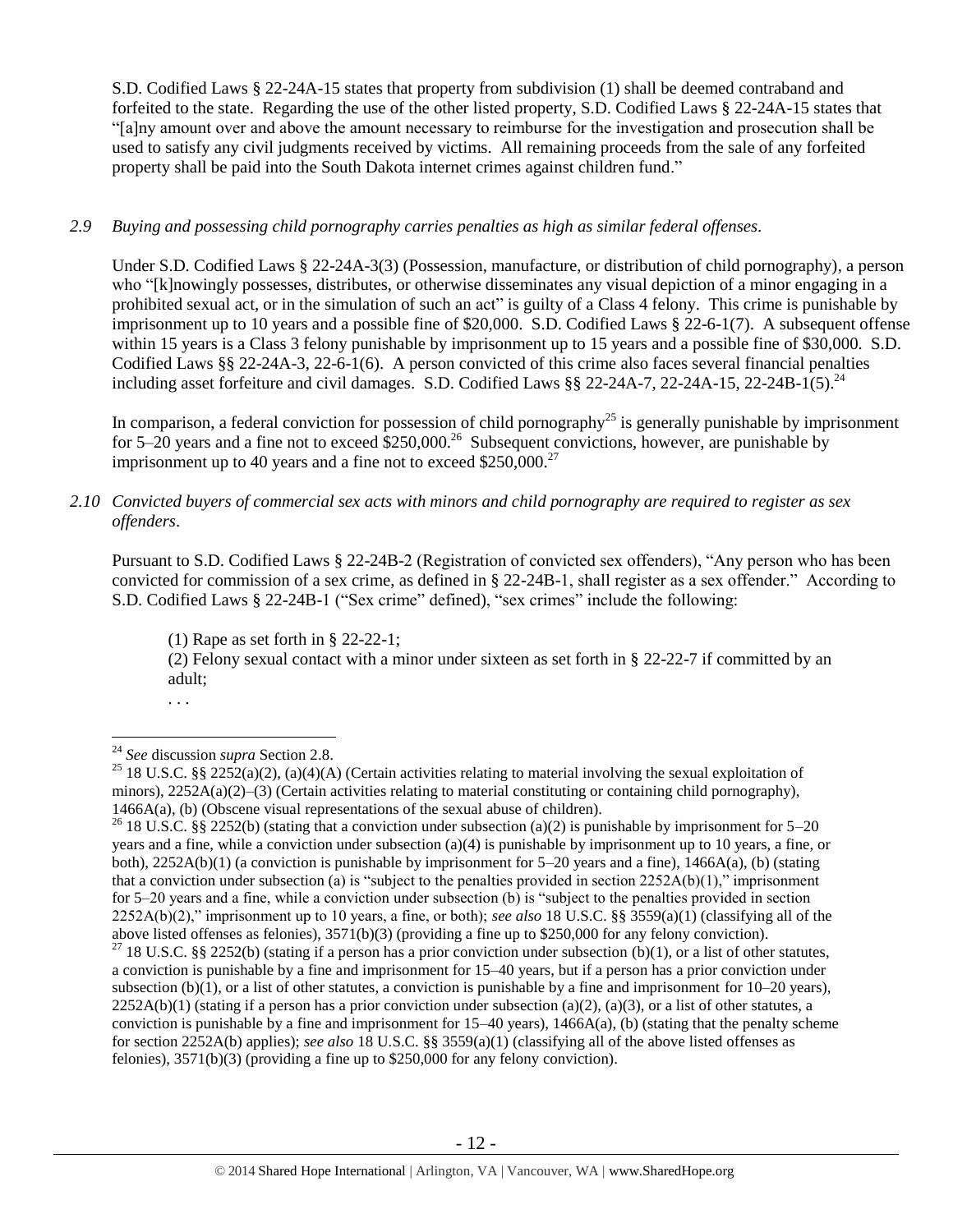(5) Possessing, manufacturing, or distributing child pornography as set forth in § 22-24A-3;

(6) Sale of child pornography as set forth in § 22-24A-1;

(7) Sexual exploitation of a minor as set forth in § 22-22-24.3;

(8) Kidnapping, as set forth in § 22-19-1, if the victim of the criminal act is a minor;

(9) Promotion of prostitution of a minor as set forth in subdivision 22-23-2(2);

(12) Solicitation of a minor as set forth in § 22-24A-5;

. . . (15) An attempt to commit any of the crimes listed in this section or any conspiracy or solicitation to commit any of the crimes listed in this section;

. . .

. . .

(17) Any federal crime or court martial offense that would constitute a sex crime under federal law;

(18) Any crime committed in another state if that state also requires that anyone convicted of that crime register as a sex offender in that state; . . .

. . . .

2.10.1 Recommendation: Amend S.D. Codified Laws § 22-24B-1 to add offenses under S.D. Codified Laws Chapter 22-49 (Human trafficking) to the list of sex crimes for which sex offender registration is required.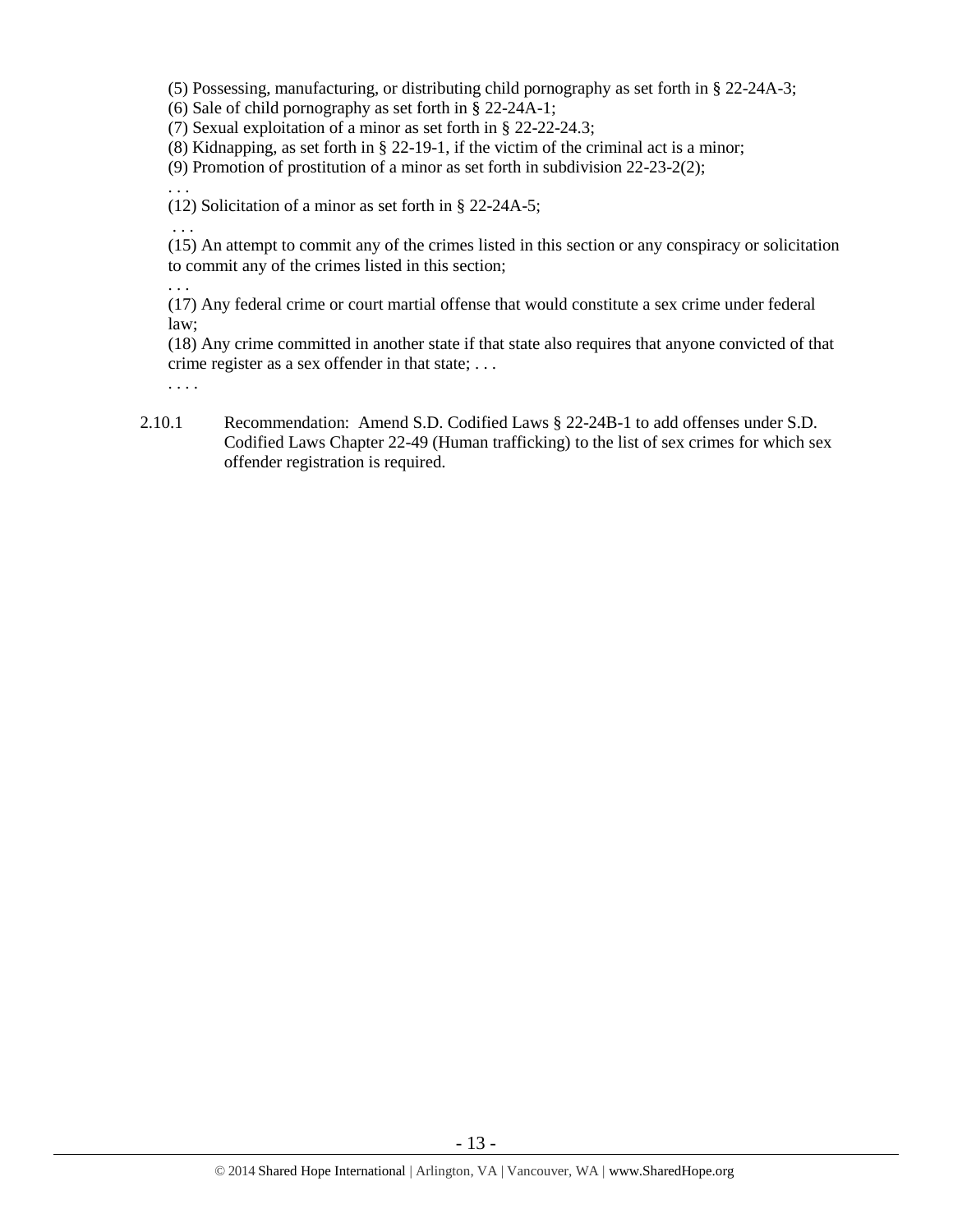#### **FRAMEWORK ISSUE 3: CRIMINAL PROVISIONS FOR TRAFFICKERS**

#### *Legal Components:*

- *3.1 Penalties for trafficking a child for sexual exploitation are as high as federal penalties.*
- *3.2 Creating and distributing child pornography carries penalties as high as similar federal offenses.*
- *3.3 Using the Internet to lure, entice, recruit, or sell commercial sex acts with a minor is a separate crime or results in an enhanced penalty for traffickers.*
- *3.4 Financial penalties for traffickers, including asset forfeiture, are sufficiently high.*
- *3.5 Convicted traffickers are required to register as sex offenders.*
- *3.6 Laws relating to termination of parental rights for certain offenses include sex trafficking or commercial sexual exploitation of children (CSEC) offenses in order to remove the children of traffickers from their control and potential exploitation.*

*\_\_\_\_\_\_\_\_\_\_\_\_\_\_\_\_\_\_\_\_\_\_\_\_\_\_\_\_\_\_\_\_\_\_\_\_\_\_\_\_\_\_\_\_\_\_\_\_\_\_\_\_\_\_\_\_\_\_\_\_\_\_\_\_\_\_\_\_\_\_\_\_\_\_\_\_\_\_\_\_\_\_\_\_\_\_\_\_\_\_\_\_\_\_*

#### *Legal Analysis:*

*3.1 Penalties for trafficking a child for sexual exploitation are as high as federal penalties.* 

Human trafficking in the second degree is a Class 4 felony when an individual "[r]ecruits, harbors, transports, provides, or obtains, by any means, another person knowing that force, fraud, or coercion will be used to cause the person to engage in prostitution, forced labor, or involuntary servitude." S.D. Codified Laws § 22-49-1. Class 4 felonies are punishable by imprisonment up to 10 years and a possible fine of \$20,000. S.D. Codified Laws § 22-6- 1(7). S.D. Codified Laws § 22-49-2 creates a Class 2 felony for human trafficking in the first degree when the crimes "(1) Involve committing or attempting to commit kidnaping; (2) Involve a victim under the age of sixteen years; (3) Involve prostitution or procurement for prostitution; or (4) Result in the death of a victim." When these elements are involved, the crime is punishable by imprisonment up to 25 years and a possible fine of \$50,000. S.D. Codified Laws § 22-6-1(5).

A trafficker could also be found guilty of S.D. Codified Laws § 22-23-2(1), (2) (Promotion of prostitution) when the trafficker "[p]romotes the prostitution of a minor" or "[e]ncourages, induces, procures, or otherwise purposely causes another to become or remain a prostitute." This crime is a Class 5 felony punishable by imprisonment up to 5 years and a possible fine of \$10,000. S.D. Codified Laws §§ 22-23-2, 22-6-1(8).

Additionally, a trafficker could be charged with S.D. Codified Laws § 22-23-8 (Solicitation or procurement of prostitute for patron), which creates a Class 6 felony when an individual does any of the following:

(1) Solicits another person to patronize a prostitute;

(2) Procures a prostitute for a patron;

(3) Transports a person into or within this state to engage in prostitution, or procures or pays for transportation for that purpose;

(4) Knowingly permits a place owned, managed, supervised, or controlled by himself or herself, alone, or in association with others, to be regularly used for prostitution or the promotion of prostitution, or fails to make reasonable effort to abate such use by ejecting the tenant, notifying law enforcement authorities, or using other legally available means; or

(5) Solicits, receives, or agrees to receive any benefit for doing or agreeing to do anything prohibited by this section;

This crime is punishable by imprisonment for 2 years, a fine of \$4,000, or both. S.D. Codified Laws §  $22-6-1(9)$ .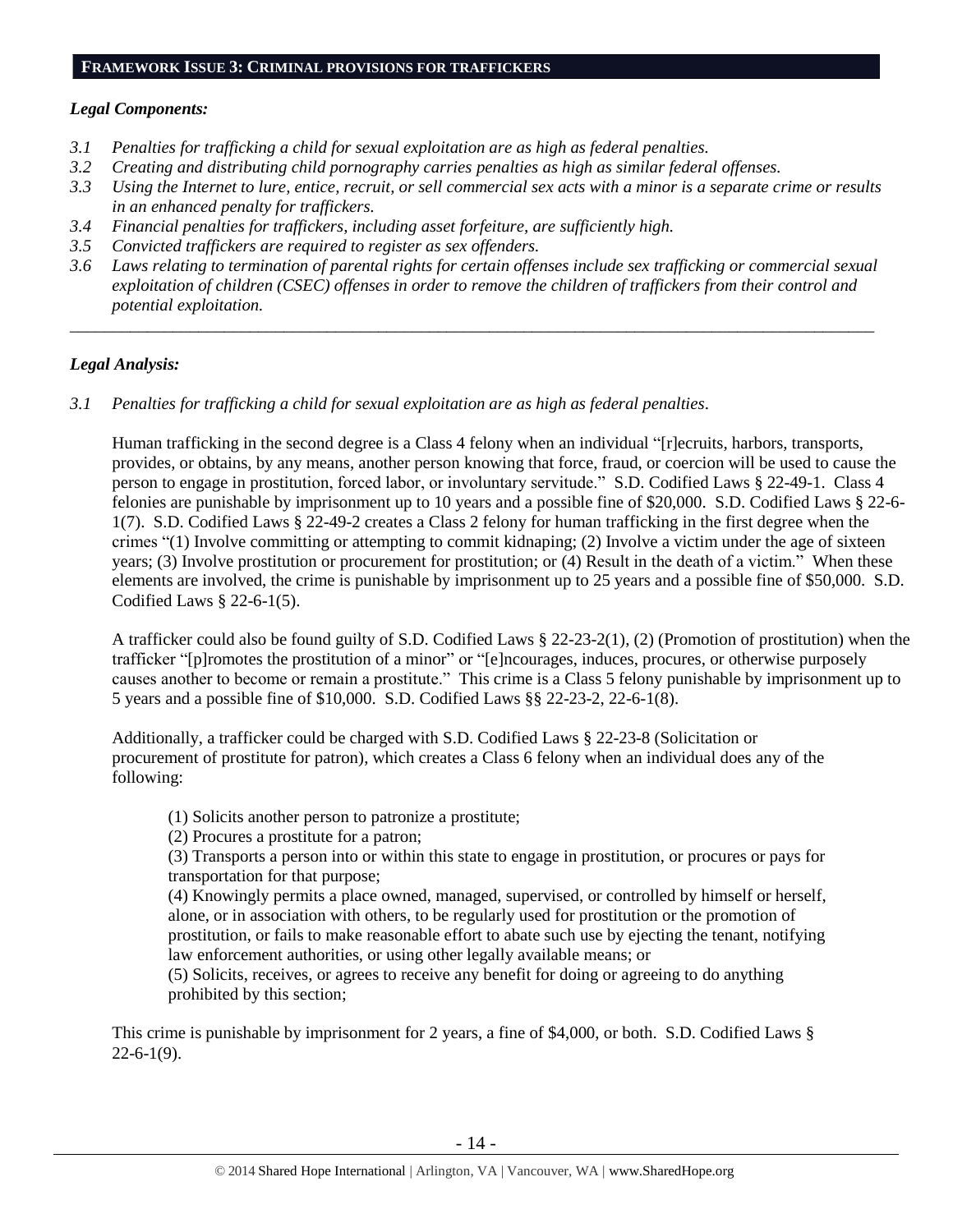A trafficker could be charged under S.D. Codified Laws § 22-24A-5(2) (Solicitation of minor), which creates a Class 4 felony when an individual 18 or older "[k]nowingly compiles or transmits by means of a computer; or prints, publishes or reproduces by other computerized means; or buys, sells, receives, exchanges or disseminates, any notice, statement or advertisement of any minor's name, telephone number, place of residence, physical characteristics or other descriptive or identifying information for the purpose of soliciting a minor or someone the person reasonably believes is a minor to engage in a prohibited sexual act." This crime is punishable by imprisonment up to 10 years and a possible fine of \$20,000. S.D. Codified Laws § 22-6-1(7).

In comparison, if the victim is under the age of 14, a conviction under the Trafficking Victims Protection Act (TVPA) for child sex trafficking is punishable by 15 years to life imprisonment and a fine not to exceed \$250,000. 18 U.S.C. §§ 1591(b)(1),  $3559(a)(1)$ ,  $3571(b)(3)$ . If the victim is between the ages of 14–17, a conviction is punishable by 10 years to life imprisonment and a fine not to exceed \$250,000. 18 U.S.C. §§ 1591(b)(2),  $3559(a)(1)$ ,  $3571(b)(3)$ . A conviction is punishable by mandatory life imprisonment, however, if the trafficker has a prior conviction for a federal sex offense<sup>28</sup> against a minor.

#### *3.2 Creating and distributing child pornography carries penalties as high as similar federal offenses*.

S.D. Codified Laws § 22-24A-3 (Possession, manufacture, or distribution of child pornography) creates a Class 4 felony when an individual does any of the following:

(1) Creates any visual depiction of a minor engaging in a prohibited sexual act, or in the simulation of such an act;

(2) Causes or knowingly permits the creation of any visual depiction of a minor engaged in a prohibited sexual act, or in the simulation of such an act; or

(3) Knowingly possesses, distributes, or otherwise disseminates any visual depiction of a minor engaging in a prohibited sexual act, or in the simulation of such an act.

As a Class 4 felony, this crime is punishable by imprisonment up to 10 years and a possible fine of \$20,000. S.D. Codified Laws § 22-6-1(7). Subsequent convictions within 15 years are Class 3 felonies punishable by imprisonment up to 15 years and a possible fine of \$30,000. S.D. Codified Laws §§ 22- 24A-3, 22-6-1(6).

In comparison, if the victim is under the age of 14, a conviction under the TVPA for child sex trafficking is punishable by 15 years to life imprisonment and a fine not to exceed \$250,000. 18 U.S.C. §§ 1591(b)(1),  $3559(a)(1)$ ,  $3571(b)(3)$ . If the victim is between the ages of  $14-17$ , a conviction is punishable by 10 years to life imprisonment and a fine not to exceed \$250,000. 18 U.S.C.  $\S$  1591(b)(2), 3559(a)(1), 3571(b)(3). A conviction is punishable by mandatory life imprisonment, however, if the trafficker has a prior conviction for a federal sex offense<sup>29</sup> against a minor. Additionally, a federal conviction for distribution of child pornography<sup>30</sup> is generally punishable by imprisonment for  $5-20$  years and a fine not to exceed \$250,000.<sup>31</sup> Subsequent convictions, however,

 $\overline{a}$ <sup>28</sup> *See supra* note [13](#page-6-0) for the definition of "federal sex offense."

<sup>&</sup>lt;sup>29</sup> See supra note [13](#page-6-0) for the definition of "federal sex offense."

 $30\,18$  U.S.C. §§ 2252(a)(1), (a)(2), (a)(3) (Certain activities relating to material involving the sexual exploitation of minors),  $2252A(a)(2)$ ,  $(a)(3)$  (Certain activities relating to material constituting or containing child pornography), 1466A(a) (Obscene visual representations of the sexual abuse of children).

 $31$  18 U.S.C. §§ 2252(b) (stating that a conviction under subsection (a)(1), (a)(2), or (a)(3) is punishable by imprisonment for  $5-20$  years and a fine),  $2252A(b)(1)$  (a conviction is punishable by imprisonment for  $5-20$  years and a fine), 1466A(a), (b) (stating that a conviction under subsection (a) is "subject to the penalties provided in section 2252A(b)(1)," imprisonment for 5–20 years and a fine, while a conviction under subsection (b) is "subject to the penalties provided in section 2252A(b)(2)," imprisonment up to 10 years, a fine, or both); *see also* 18 U.S.C.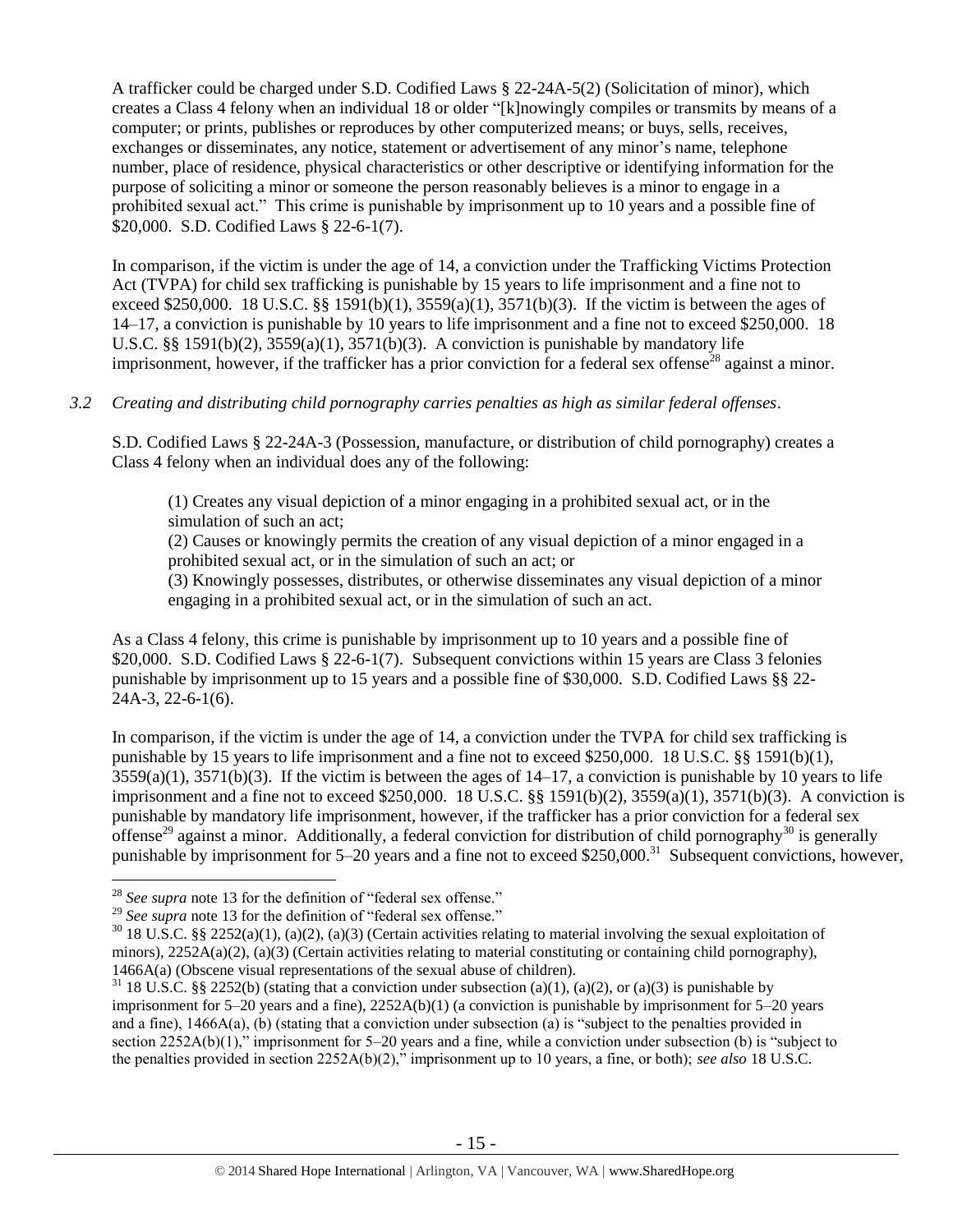are punishable by imprisonment up to 40 years and a fine not to exceed \$250,000.<sup>32</sup>

*3.3 Using the Internet to lure, entice, recruit, or sell commercial sex acts with a minor is a separate crime or results in an enhanced penalty for traffickers.*

A person 18 or older violates S.D. Codified Laws § 22-24A-5(2) (Solicitation of minor) when he "[k]nowingly compiles or transmits by means of a computer; or prints, publishes or reproduces by other computerized means; or buys, sells, receives, exchanges or disseminates, any notice, statement or advertisement of any minor's name, telephone number, place of residence, physical characteristics or other descriptive or identifying information for the purpose of soliciting a minor or someone the person reasonably believes is a minor to engage in a prohibited sexual act." This is a Class 4 felony punishable by imprisonment up to 10 years and a possible fine of \$20,000. S.D. Codified Laws §§ 22-24A-5, 22-6- 1(7). S.D. Codified Laws § 22-24A-5(1) creates a Class 4 felony when a person 18 or older "(1) Solicits<sup>33</sup> a minor, or someone the person reasonably believes is a minor, to engage in a prohibited sexual act." Under S.D. Codified Laws § 22-24A-4, "minor" is defined as someone 15 or younger. This crime is punishable by imprisonment up to 10 years and a possible fine of \$20,000. S.D. Codified Laws § 22-6- 1(7).

#### *3.4 Financial penalties for traffickers, including asset forfeiture, are sufficiently high.*

A person found guilty of human trafficking in the first degree faces a possible fine of \$50,000. S.D. Codified Laws §§ 22-49-2, 22-6-1(5). The crime of human trafficking in the second degree carries a possible fine of \$20,000. S.D. Codified Laws §§ 22-49-3, 22-6-1(7).

For a violation of S.D. Codified Laws § 22-23-2 (Promotion of prostitution), a trafficker could receive a possible fine of \$10,000. S.D. Codified Laws §§ 22-23-2, 22-6-1(8). In contrast, a violation of S.D. Codified Laws § 22-23- 8 (Solicitation or procurement of prostitute for patron) carries a possible fine of \$4,000 for violations. S.D. Codified Laws § 22-6-1(9). Lastly, S.D. Codified Laws § 22-24A-5 (Solicitation of minor) is punishable by a possible fine of \$20,000. S.D. Codified Laws § 22-6-1(7).

Traffickers may be subject to restitution orders, at the discretion of the court. S.D. Codified Laws § 23A-28-3 (Restitution plan—Present inability to pay—Absence of pecuniary damages—Condition of parole) provides "If the sentencing court orders the defendant to the county jail, suspended imposition of sentence, suspended sentence, or probation, the court may require as a condition that the defendant . . . promptly prepare a plan of restitution, including the name and address of each victim, a specific amount of restitution to each victim, and a schedule of restitution payments." For the purposes of restitution to crime victims, "victim" is defined as including "any person  $\ldots$  who has suffered pecuniary damages<sup>34</sup> as a result of the defendant's criminal activities . . . ." S.D. Codified Laws § 23A-28-2(5). "Criminal activities" is defined as "any crime [excluding

<sup>34</sup> *See supra* note [47.](#page-24-0)

<sup>§§ 3559(</sup>a)(1) (classifying all of the above listed offenses as felonies),  $3571(b)(3)$  (providing a fine up to \$250,000 for any felony conviction).

 $32$  18 U.S.C. §§ 2252(b) (stating if a person has a prior conviction under subsection (a)(1), (a)(2), or (a)(3) or a list of other statutes, a conviction is punishable by a fine and imprisonment for 15–40 years), 2252A(b)(1) (stating if a person has a prior conviction under subsection (a)(2), (a)(3), or a list of other statutes, a conviction is punishable by a fine and imprisonment for  $15-40$  years),  $1466A(a)$ , (b) (stating that the penalty scheme for section  $2252A(b)$ applies); *see also* 18 U.S.C. §§ 3559(a)(1) (classifying all of the above listed offenses as felonies), 3571(b)(3) (providing a fine up to \$250,000 for any felony conviction).

<sup>33</sup> "Solicit" is defined in S.D. Codified Laws § 22-24A-4 as "to seduce, lure, entice or persuade, or attempt to seduce, lure, entice or persuade a specific person by telephone, in person, by letter, by using a computer or any other electronic means."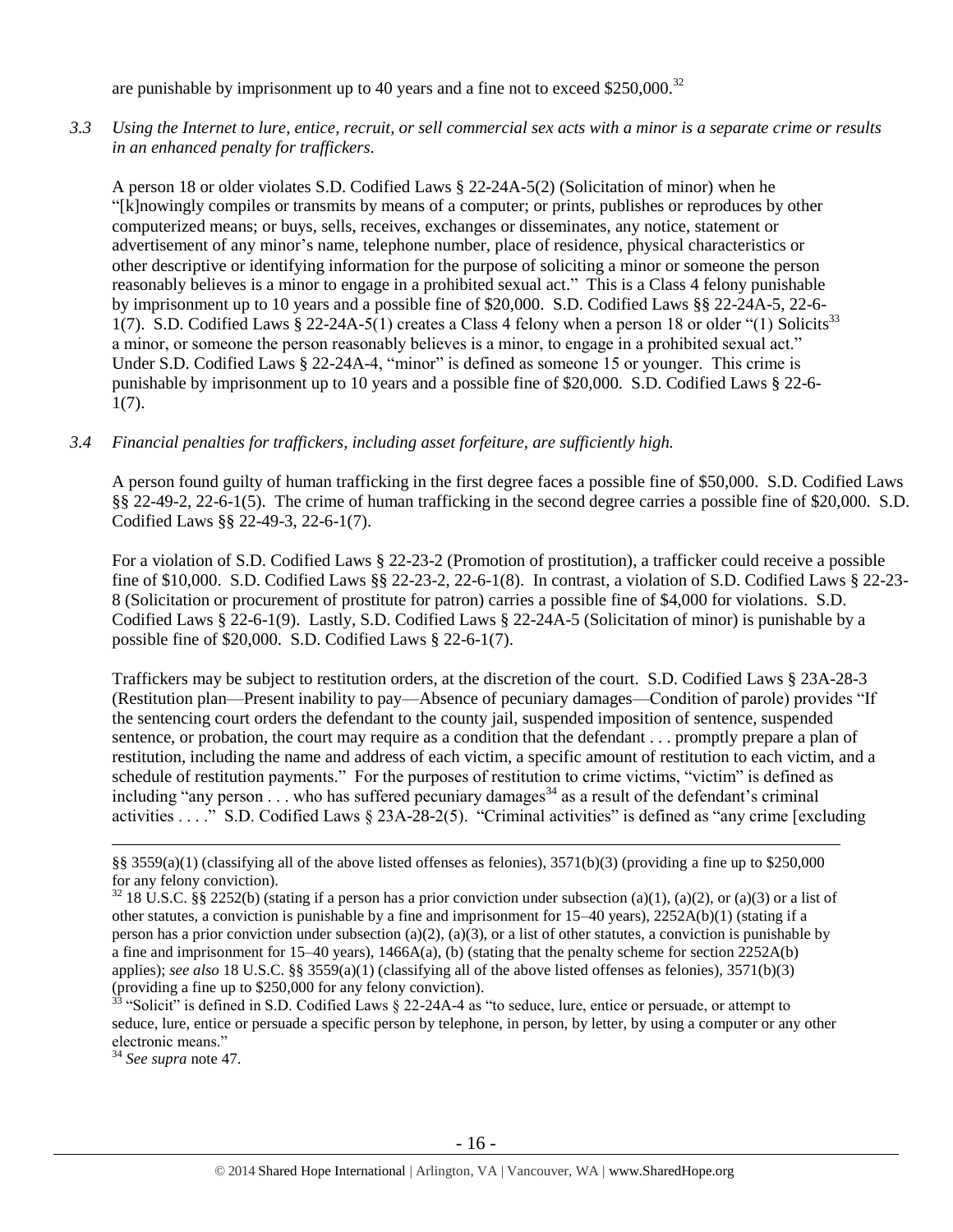petty offenses] for which there is a plea of guilty or verdict of guilty upon which a judgment of conviction may be rendered and any other crime committed after June 30, 1979, which is admitted by the defendant, whether or not prosecuted." S.D. Codified Laws § 23A-28-2(2). Moreover, South Dakota's state policy is that "restitution shall be made by each violator of the criminal laws to the victims of the violator's criminal activities to the extent that the violator is reasonably able to do so." S.D. Codified Laws § 23A-28-1.

Additionally, under S.D. Codified Laws § 23A-28-12 (Medical, psychological or psychiatric treatment of minor victim), "[a]nyone convicted under § 26-10-1 [Abuse of or cruelty to minor as felony], 22-22-7 [Sexual contact with child under sixteen] . . . or subdivision  $22-22-1(1)$  or (5) [Rape], shall be required as part of the sentence imposed by the court to pay all or part of the cost of any necessary medical, psychological, or psychiatric treatment, or foster care of the minor resulting from the act or acts for which the defendant is convicted."

A trafficker is subject to mandatory criminal asset forfeiture under S.D. Codified Laws § 22-24A-15 (Person convicted forfeits certain property interests—Distribution of seized assets) when found guilty of certain crimes. Crimes allowing for asset forfeiture include, "§§ 22-19A-1 [Stalking], 22-24A-1 to 22-24A-20 [including sale of child pornography; possession, manufacture, or distribution of child pornography; solicitation of minor], inclusive, 22-24B-1 [Sex crimes]<sup>35</sup>...." Therefore, those traffickers convicted of § 22-24A-3 (Possession, manufacture, or distribution of child pornography), § 22-24A-5 (Solicitation of a minor), § 22-22-24.3 (Sexual exploitation of minor), and § 22-49-1 to 22-49-3 (Human trafficking), § 22-22-7 (Sexual contact with child under sixteen) would be subject to asset forfeiture. S.D. Codified Laws §§ 22-24A-15, 22-24B-1.

Pursuant to S.D. Codified Laws § 22-24A-15<sup>36</sup> (Person convicted forfeits certain property interests— Distribution of seized assets), property subject to forfeiture includes the following:

(1) Any photograph, film, videotape, book, digital media or visual depiction that has been manufactured, distributed, purchased, possessed, acquired, or received in violation of §§ 22-19A-1, 22-24A-1 to 22-24A-20, inclusive, 22-24B-1, 23A-27-14.1, and 43-43B-1 to 43- 43B-3, inclusive;

(2) Any material, product, and equipment of any kind that is used or intended for use in manufacturing, processing, publishing, selling, possessing, or distributing any visual depiction proscribed by §§ 22-19A-1, 22-24A-1 to 22-24A-20, inclusive, 22-24B-1, 23A-27-14.1, and 43- 43B-1 to 43-43B-3, inclusive;

(3) Any property that is used, or intended for use, as a container for property described in subdivisions (1) and (2) of this section, including any computers and digital media; (4) Any conveyances including aircraft, vehicles, or vessels, that transport, possess, or conceal, or that is used, or intended for use, to transport, or in any manner facilitate any activity proscribed under §§ 22-19A-1, 22-24A-1 to 22-24A-20, inclusive, 22-24B-1, 22-49-1 to 22-49-3, inclusive, 23A-27-14.1, and 43-43B-1 to 43-43B-3, inclusive;

(5) Any book, record, and research, including microfilm, tape, and data that is used, or intended for use, in violation of §§ 22-19A-1, 22-24A-1 to 22-24A-20, inclusive, 22-24B-1, 22-49-1 to 22- 49-3, inclusive, 23A-27-14.1, and 43-43B-1 to 43-43B-3, inclusive;

(6) Any funds or other things of value used for the purposes of unlawfully carrying out any activity proscribed by §§ 22-19A-1, 22-24A-1 to 22-24A-20, inclusive, 22-24B-1, 22-49-1 to 22- 49-3, inclusive, 23A-27-14.1, and 43-43B-1 to 43-43B-3, inclusive;

(7) Any asset, interest, profit, income, and proceed acquired or derived from the unlawful activity proscribed by §§ 22-19A-1, 22-24A-1 to 22-24A-20, inclusive, 22-24B-1, 22-49-1 to 22-49-3, inclusive, 23A-27-14.1, and 43-43B-1 to 43-43B-3, inclusive.

<sup>35</sup> *See supra* note [19.](#page-9-0)

<sup>36</sup> *See supra* note [18](#page-8-0)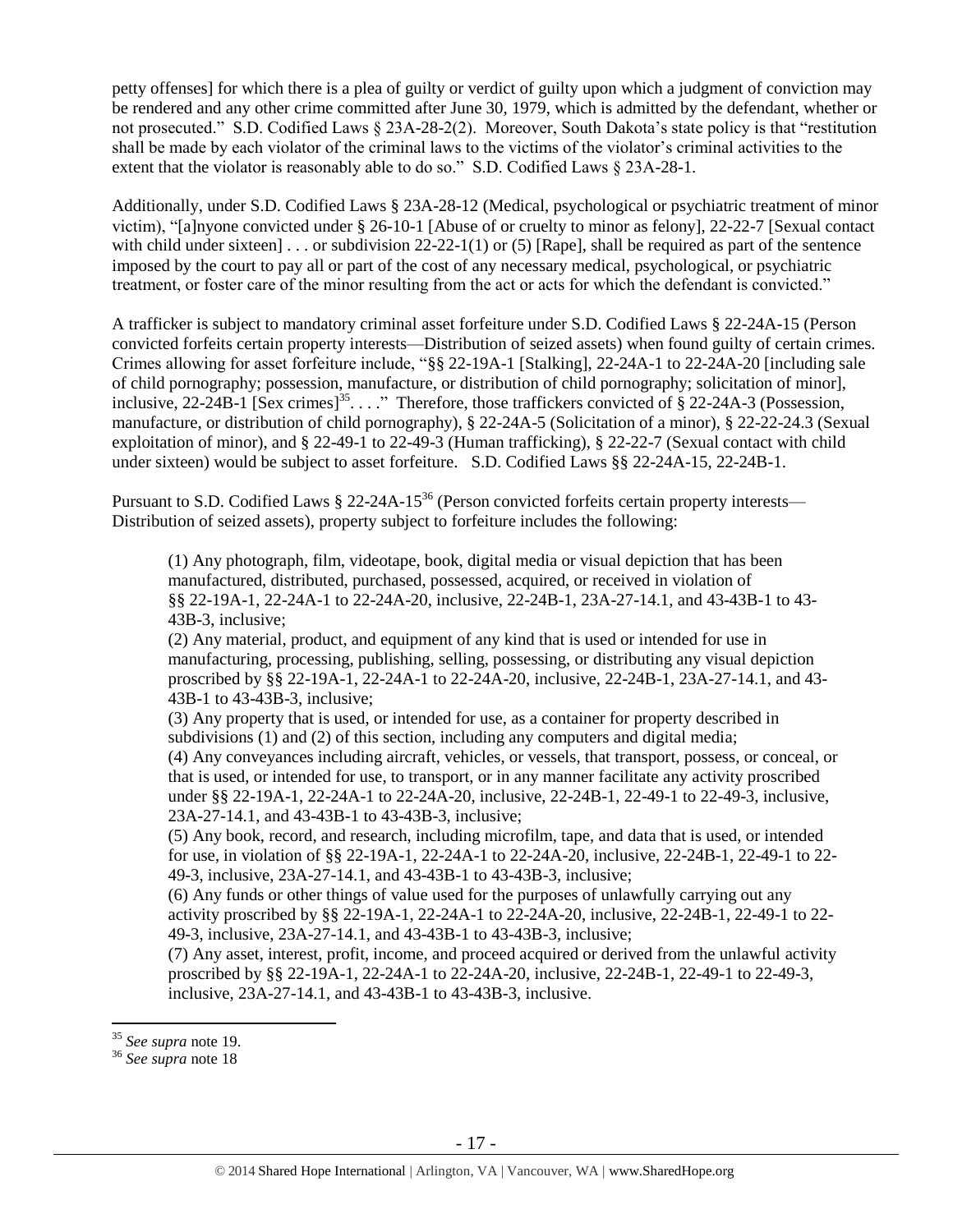Pursuant to S.D Codified Laws Chap. 22-24A-22 (Seizure of forfeited property without court process), <sup>37</sup> "any property subject to forfeiture under this chapter may be seized by any law enforcement officer or designated agent of the Division of Criminal Investigation upon process issued by any court having jurisdiction over the property." Moreover, seizures can be made without process if:<sup>38</sup>

(1) The seizure is incident to an arrest or a search under a search warrant or to an inspection under an administrative inspection warrant;

(2) The property subject to seizure has been the subject of a prior judgment in favor of the state in a criminal injunction or forfeiture proceeding under this chapter;

(3) The law enforcement officer or agent has probable cause to believe that the property is directly or indirectly dangerous to health or safety; or

(4) The law enforcement officer or agent has probable cause to believe that the property has been used or intended to be used in violation of this chapter.

If property is forfeited under chapter 22-24A-25 (Actions by chief agent subsequent to seizure), the chief agent  $\text{mav}^{39}$ 

(1) Retain the property for official use; or

(2) Sell any forfeited property that is not required to be destroyed by law and that is not harmful to the public, if the proceeds are disposed of for payment of all proper expenses of the proceedings for forfeiture and sale including expenses of seizure, maintenance of custody, advertising, and court costs.

S.D. Codified Laws § 22-24A-15 states that property from subdivision (1) shall be deemed contraband and forfeited to the state. Regarding the use of the other listed property, S.D. Codified Laws § 22-24A-15 states that "[a]ny amount over and above the amount necessary to reimburse for the investigation and prosecution shall be used to satisfy any civil judgments received by victims. All remaining proceeds from the sale of any forfeited property shall be paid into the South Dakota internet crimes against children fund."

*3.5 Convicted traffickers are required to register as sex offenders.*

Pursuant to S.D. Codified Laws § 22-24B-2 (Registration of convicted sex offenders), "Any person who has been convicted for commission of a sex crime, as defined in § 22-24B-1, shall register as a sex offender." According to S.D. Codified Laws § 22-24B-1 ("Sex crime" defined), "sex crimes" include the following:

(1) Rape as set forth in § 22-22-1;

(2) Felony sexual contact with a minor under sixteen as set forth in § 22-22-7 if committed by an adult;

. . .

(5) Possessing, manufacturing, or distributing child pornography as set forth in § 22-24A-3;

(6) Sale of child pornography as set forth in § 22-24A-1;

(7) Sexual exploitation of a minor as set forth in § 22-22-24.3;

(8) Kidnapping, as set forth in § 22-19-1, if the victim of the criminal act is a minor;

(9) Promotion of prostitution of a minor as set forth in subdivision 22-23-2(2);

. . . (12) Solicitation of a minor as set forth in § 22-24A-5;

<sup>37</sup> *See supra* note [21.](#page-10-0)

<sup>38</sup> *See supra* note [22.](#page-10-1)

<sup>39</sup> *See supra* note [23.](#page-10-2)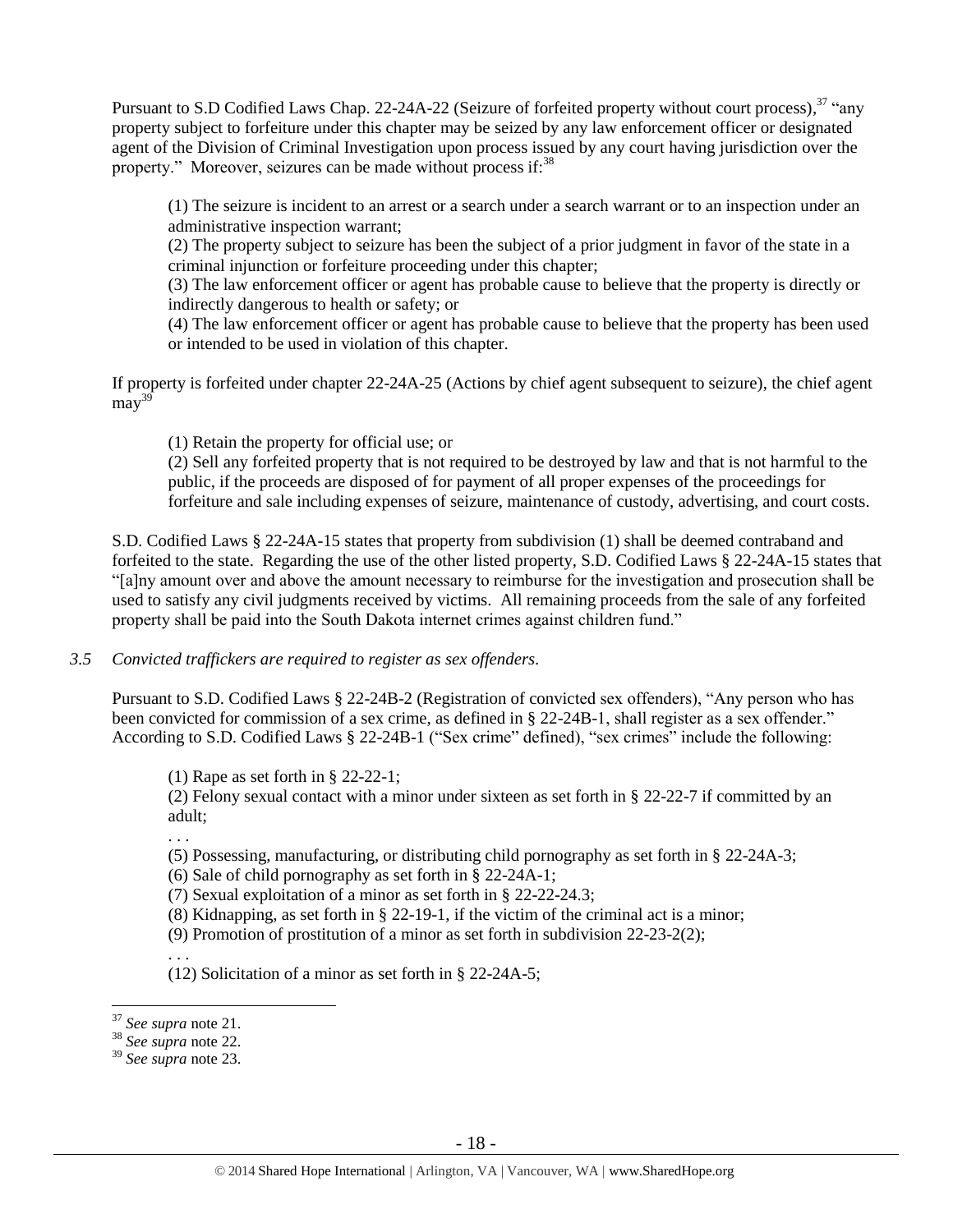. . . (15) An attempt to commit any of the crimes listed in this section or any conspiracy or solicitation to commit any of the crimes listed in this section;

(17) Any federal crime or court martial offense that would constitute a sex crime under federal law;

(18) Any crime committed in another state if that state also requires that anyone convicted of that crime register as a sex offender in that state; . . .

S.D. Codified Laws §§ 22-49-1, 22-49-2, 22-49-3 (Human trafficking) and § 22-23-8 (Solicitation or procurement of prostitute for patron) are not included as sex crimes requiring registration as a sex offender.

. . .

. . . .

 $\overline{a}$ 

- 3.5.1 Recommendation: Amend S.D. Codified Laws § 22-24B-1 to include a registration requirement for S.D. Codified Laws § 22-23-8 (Solicitation or procurement of prostitute for patron) and §§ 22-49-1, 22-49-2, 22-49-3 (Human trafficking) when the crime involves a minor sex trafficking victim used in a commercial sex act.
- *3.6 Laws relating to termination of parental rights for certain offenses include sex trafficking or commercial sexual exploitation of children (CSEC) offenses in order to remove the children of traffickers from their control and potential exploitation.*

Human trafficking offenses under S.D. Codified Laws Chapter 22-49 (Human trafficking) and most CSEC crimes are not specifically mentioned as establishing grounds for terminating parental rights. However, for children in the dependency system as a result of being removed from the home due to abuse or neglect, S.D. Codified Laws § 26-8A-26 (Termination of parental rights—Alternative Dispositions—permanency review for children in foster care) states in part, "If an adjudicated, abused, or neglected child whose parental rights have not been terminated has been in the custody of the Department of Social Services and it appears at a dispositional or review hearing that all reasonable efforts have been made to rehabilitate the family, that the conditions which led to the removal of the child still exist, and there is little likelihood that those conditions will be remedied so the child can be returned to the custody of the child's parents, the court shall affirmatively find that good cause exists for termination of the parental rights of the child's parents and the court shall enter an order terminating parental rights." S.D. Codified Laws § 26-8A-26.1<sup>40</sup> (Additional reasons for termination of parental rights) further provides, "In addition to the provisions of § 26-8A-26, the court may find that good cause exists for termination of parental rights of a parent who," among other things,

(1) Committed a crime defined in § 22-16-4 [Murder in the first degree], 22-16-7 [Murder in the second degree], 22-16-15 [Manslaughter in the first degree], 22-16-20 [Manslaughter in the second degree], 22- 22-1[Rape], 22-22-24.3 [Sexual exploitation of minor], 22-22A-2 [Incest], 22-22A-3 [Aggravated incest], 26-10-1 [Abuse of or cruelty to minor], or subdivision 22-19-1(5) [Kidnapping], or committed conduct described by any of those statutes that violated the law or ordinance of another jurisdiction having elements similar to an offense described by any of those statutes; (2) Committed a crime defined in § 22-18-1.1 [Aggravated assault] against the child or another child of such parent, or committed conduct described by that section that violated the law or ordinance of another jurisdiction having elements similar to the offense described by that section;

(3) Has been determined by a court by clear and convincing evidence to have subjected the child or another child to torture, sexual abuse, abandonment for at least six months, chronic physical, mental, or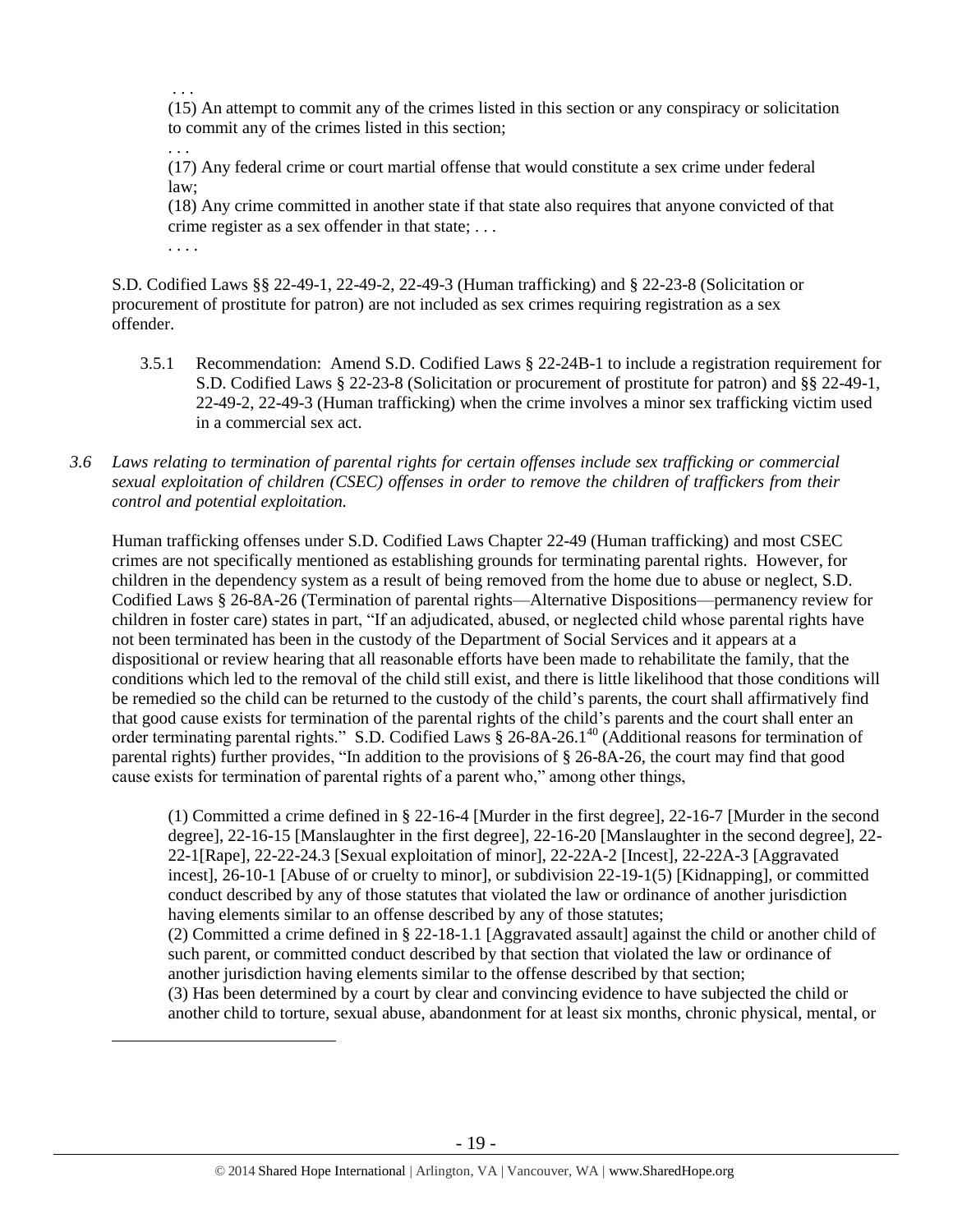emotional injury, or chronic neglect if the neglect was a serious threat to the safety of the child or another child;

(4) Is incarcerated and is unavailable to care for the child during a significant period of the child's minority, considering the child's age and the child's need for care by an adult;

(11) Is required to register as a sex offender pursuant to chapter 22-24B.

. . . .

Under S.D. Codified Laws § 26-8A-21.1(3),(11) (Reunification with parent not required), a parent need not be reunified with a child who is already in the dependency system due to neglect or abuse if said parent "committed a crime defined in § 22-18-1.1, 22-22-7 [Sexual contact with child under sixteen], or subdivision 22-23-2(2) [Promotion of prostitution] against the child or another child of such parent, or committed conduct described by those sections that violate the law or ordinance of another jurisdiction having elements similar to the offense describe by those sections" or who "[i]s required to register as a sex offender pursuant to chapter 22- 24B."

3.6.1 Recommendation: Amend S.D. Codified Laws § 26-8A-26.1 (Termination of parental rights) to include as good cause for termination of parental rights human trafficking offenses under S.D. Codified Laws Chapter 22-49 (Human trafficking) and § 22-24A-5(2) (Solicitation of minor) when the crime solicited is a commercial sex act.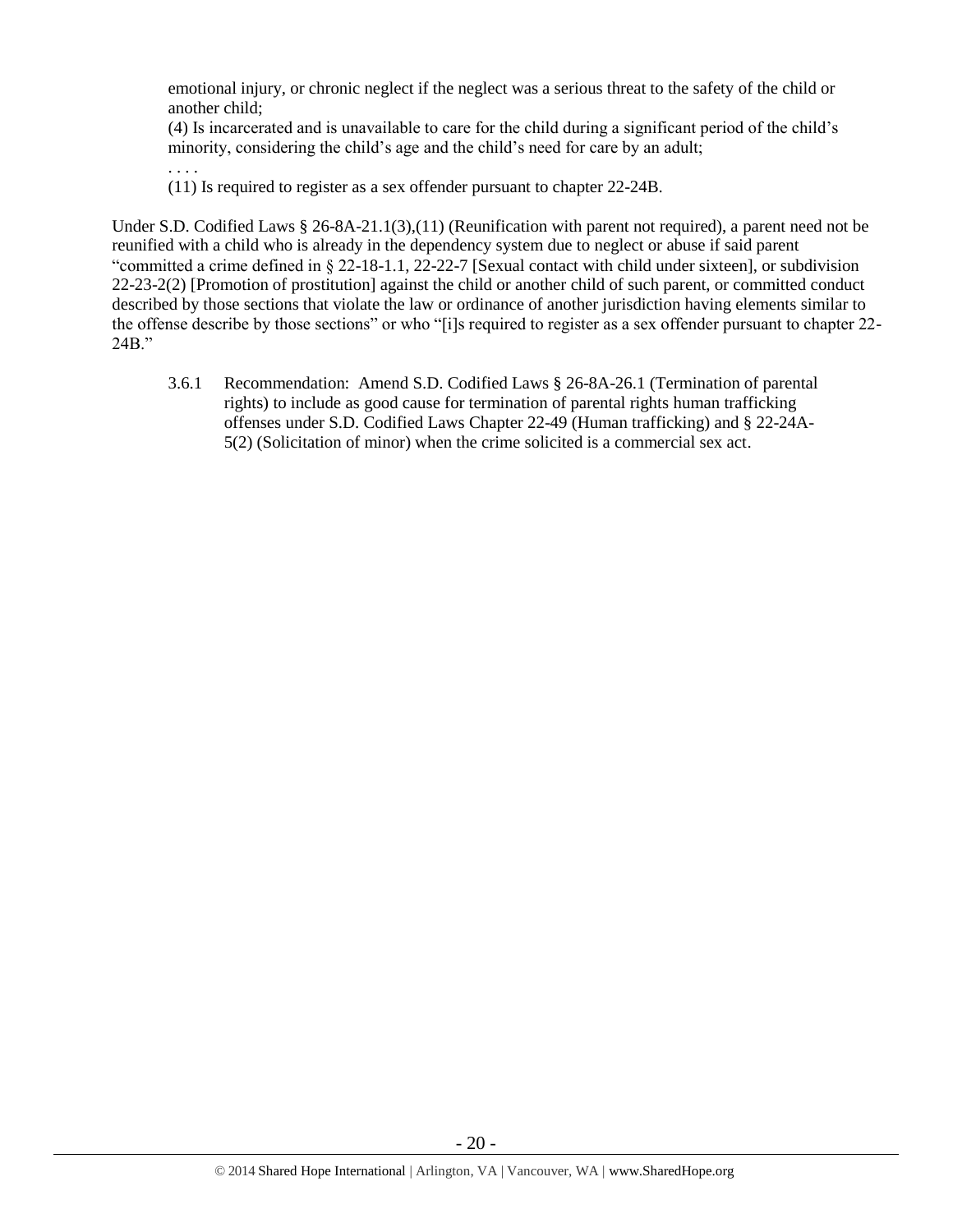#### **FRAMEWORK ISSUE 4: CRIMINAL PROVISIONS FOR FACILITATORS**

#### *Legal Components:*

- *4.1 The acts of assisting, enabling, or financially benefitting from child sex trafficking are included as criminal offenses in the state sex trafficking statute.*
- *4.2 Financial penalties, including asset forfeiture laws, are in place for those who benefit financially from or aid and assist in committing domestic minor sex trafficking.*

*\_\_\_\_\_\_\_\_\_\_\_\_\_\_\_\_\_\_\_\_\_\_\_\_\_\_\_\_\_\_\_\_\_\_\_\_\_\_\_\_\_\_\_\_\_\_\_\_\_\_\_\_\_\_\_\_\_\_\_\_\_\_\_\_\_\_\_\_\_\_\_\_\_\_\_\_\_\_\_\_\_\_\_\_\_\_\_\_\_\_\_\_\_\_*

- *4.3 Promoting and selling child sex tourism is illegal.*
- *4.4 Promoting and selling child pornography is illegal.*

#### *Legal Analysis:*

*4.1 The acts of assisting, enabling, or financially benefitting from child sex trafficking are included as criminal offenses in the state sex trafficking statute*.

South Dakota's human trafficking law applies to facilitators and generally creates a Class 4 felony for any person who "[b]enefits financially or by receiving anything of value from participation in a venture that has engaged in acts set forth in this section." S.D. Codified Laws § 22-49-3(2). S.D. Codified Laws § 22-49-2 creates a Class 2 felony for human trafficking in the first degree when the crimes "(1) Involve committing or attempting to commit kidnaping; (2) Involve a victim under the age of sixteen years; (3) Involve prostitution or procurement for prostitution; or (4) Result in the death of a victim." When these elements are involved, the crime is punishable by imprisonment up to 25 years and a possible fine of \$50,000. S.D. Codified Laws § 22-6- 1(5).

Additionally, under S.D. Codified Laws § 22-23-8 (Solicitation or procurement of prostitute for patron) a facilitator could be guilty of a Class 6 felony if the individual does either of the following: "(3) Transports a person into or within this state to engage in prostitution, or procures or pays for transportation for that purpose; (4) Knowingly permits a place owned, managed, supervised, or controlled by himself or herself, alone, or in association with others, to be regularly used for prostitution or the promotion of prostitution, or fails to make reasonable effort to abate such use by ejecting the tenant, notifying law enforcement authorities, or using other legally available means; or (5) Solicits, receives, or agrees to receive any benefit for doing or agreeing to do anything prohibited by this section."

*4.2 Financial penalties, including asset forfeiture laws, are in place for those who benefit financially from or aid and assist in committing domestic minor sex trafficking.*

A person found guilty of human trafficking in the first degree faces a possible fine of \$50,000. S.D. Codified Laws §§ 22-49-2, 22-6-1(5). The crime of human trafficking in the second degree carries a possible fine of \$20,000. S.D. Codified Laws §§ 22-49-3, 22-6-1(7). A violation of S.D. Codified Laws § 22-23-8 (Solicitation or procurement of prostitute for patron) carries a possible fine of \$4,000 for violations.

A facilitator may be subject to restitution orders at the discretion of the court. S.D. Codified Laws § 23A-28-3 (Restitution plan—Present inability to pay—Absence of pecuniary damages—Condition of parole) provides "If the sentencing court orders the defendant to the county jail, suspended imposition of sentence, suspended sentence, or probation, the court may require as a condition that the defendant . . . promptly prepare a plan of restitution, including the name and address of each victim, a specific amount of restitution to each victim, and a schedule of restitution payments." For the purposes of restitution to crime victims, "victim" is defined as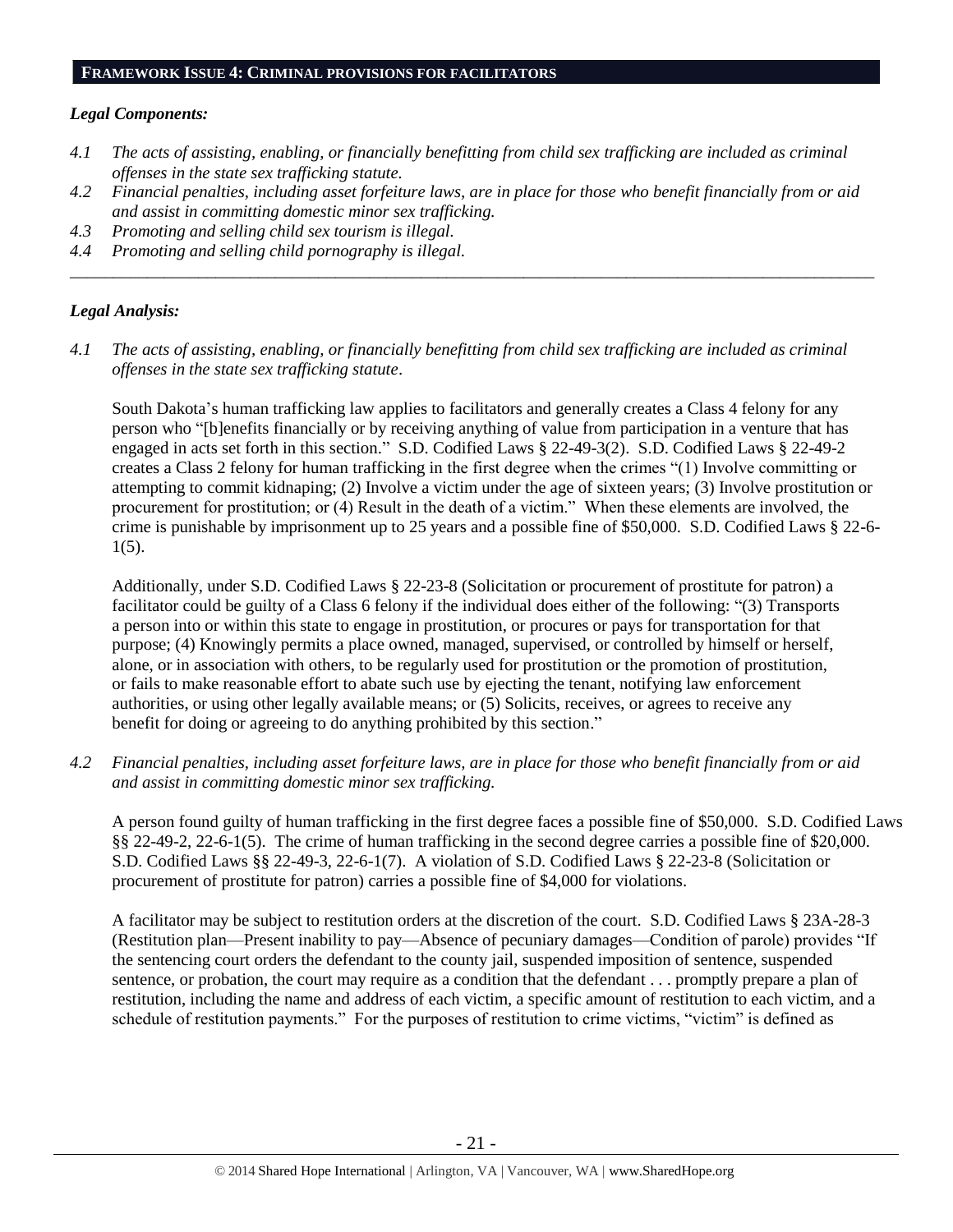including "any person  $\dots$  who has suffered pecuniary damages<sup>41</sup> as a result of the defendant's criminal activities . . . ." S.D. Codified Laws § 23A-28-2(5). "Criminal activities" is defined as "any crime [excluding petty offenses] for which there is a plea of guilty or verdict of guilty upon which a judgment of conviction may be rendered and any other crime committed after June 30, 1979, which is admitted by the defendant, whether or not prosecuted." S.D. Codified Laws § 23A-28-2(2). Moreover, South Dakota's state policy is that "restitution shall be made by each violator of the criminal laws to the victims of the violator's criminal activities to the extent that the violator is reasonably able to do so." S.D. Codified Laws § 23A-28-1.

Crimes that could subject a facilitator to mandatory criminal asset forfeiture include, "§§ 22-19A-1 [Stalking], 22-24A-1 to 22-24A-20 [including Sale of child pornography; possession, manufacture, or distribution of child pornography; solicitation of minor], inclusive, 22-24B-1["Sex crime" defined], 22- 49-1 to 22-49-3 [Human trafficking] . . . ." S.D. Codified Laws § 22-24A-15. Sex crimes listed in S.D. Codified Laws § 22-24B-1 ("Sex crime" defined) include several relevant to facilitators, including,

(5) Possessing, manufacturing, or distributing child pornography as set forth in § 22-24A-3; (6) Sale of child pornography as set forth in § 22-24A-1;

. . .

(15) An attempt to commit any of the crimes listed in this section or any conspiracy or solicitation to commit any of the crimes listed in this section;

. . .

(17) Any federal crime or court martial offense that would constitute a sex crime under federal law;

(18) Any crime committed in another state if that state also requires that anyone convicted of that crime register as a sex offender in that state

. . . .

Pursuant to S.D. Codified Laws  $\S 22$ -24A-15<sup>42</sup> (Person convicted forfeits certain property interests— Distribution of seized assets), property subject to forfeiture includes the following:

(1) Any photograph, film, videotape, book, digital media or visual depiction that has been manufactured, distributed, purchased, possessed, acquired, or received in violation of §§ 22-19A-1, 22-24A-1 to 22-24A-20, inclusive, 22-24B-1, 23A-27-14.1, and 43-43B-1 to 43- 43B-3, inclusive;

(2) Any material, product, and equipment of any kind that is used or intended for use in manufacturing, processing, publishing, selling, possessing, or distributing any visual depiction proscribed by §§ 22-19A-1, 22-24A-1 to 22-24A-20, inclusive, 22-24B-1, 23A-27-14.1, and 43- 43B-1 to 43-43B-3, inclusive;

(3) Any property that is used, or intended for use, as a container for property described in subdivisions (1) and (2) of this section, including any computers and digital media;

(4) Any conveyances including aircraft, vehicles, or vessels, that transport, possess, or conceal, or that is used, or intended for use, to transport, or in any manner facilitate any activity proscribed under §§ 22-19A-1, 22-24A-1 to 22-24A-20, inclusive, 22-24B-1, 22-49-1 to 22-49-3, inclusive, 23A-27-14.1, and 43-43B-1 to 43-43B-3, inclusive;

(5) Any book, record, and research, including microfilm, tape, and data that is used, or intended for use, in violation of §§ 22-19A-1, 22-24A-1 to 22-24A-20, inclusive, 22-24B-1, 22-49-1 to 22- 49-3, inclusive, 23A-27-14.1, and 43-43B-1 to 43-43B-3, inclusive;

(6) Any funds or other things of value used for the purposes of unlawfully carrying out any

<sup>41</sup> *See supra* note [47.](#page-24-0)

<sup>42</sup> *See supra* note [18](#page-8-0)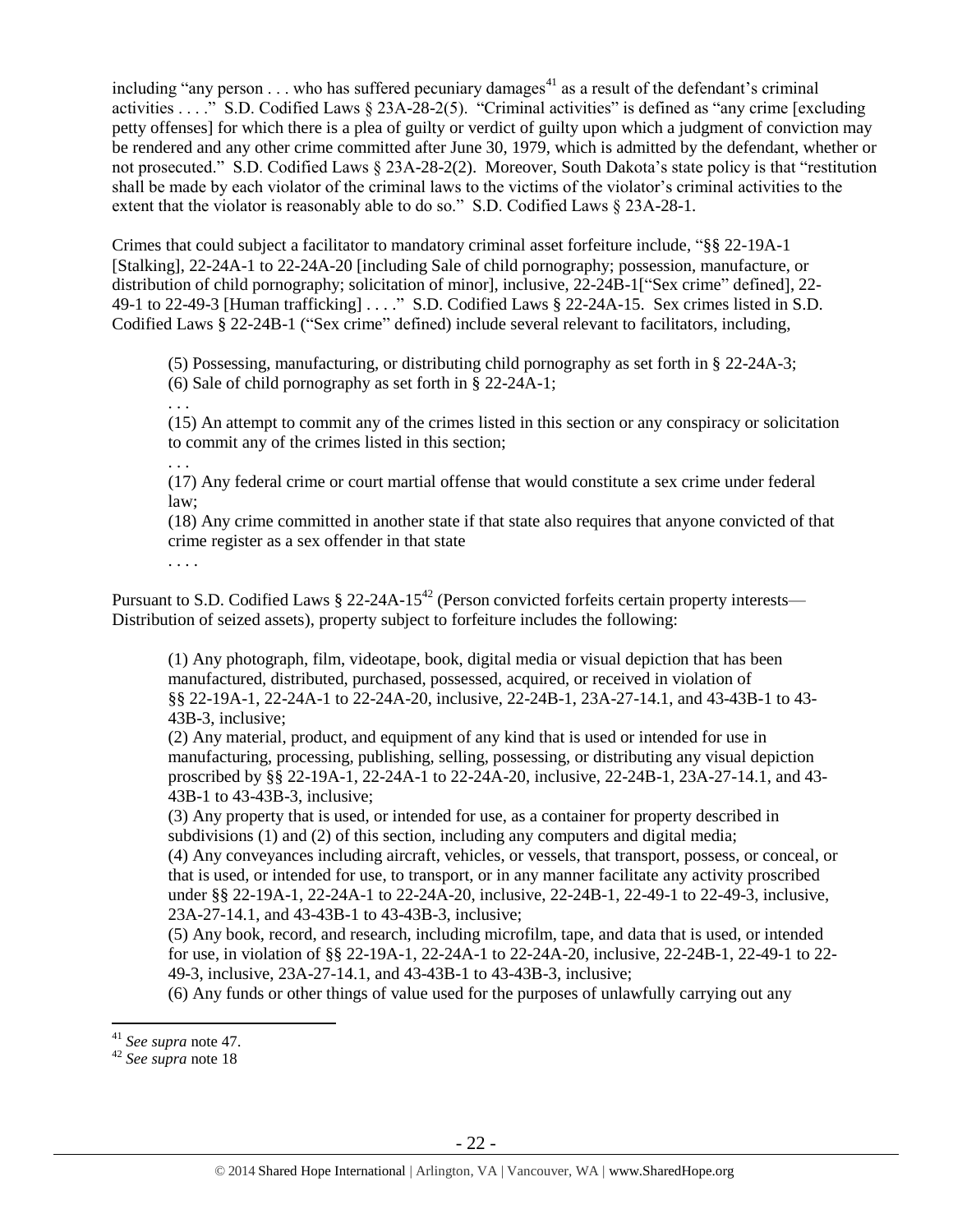activity proscribed by §§ 22-19A-1, 22-24A-1 to 22-24A-20, inclusive, 22-24B-1, 22-49-1 to 22- 49-3, inclusive, 23A-27-14.1, and 43-43B-1 to 43-43B-3, inclusive;

(7) Any asset, interest, profit, income, and proceed acquired or derived from the unlawful activity proscribed by §§ 22-19A-1, 22-24A-1 to 22-24A-20, inclusive, 22-24B-1, 22-49-1 to 22-49-3, inclusive, 23A-27-14.1, and 43-43B-1 to 43-43B-3, inclusive.

Pursuant to S.D Codified Laws Chap. 22-24A-22 (Seizure of forfeited property without court process), <sup>43</sup> "any property subject to forfeiture under this chapter may be seized by any law enforcement officer or designated agent of the Division of Criminal Investigation upon process issued by any court having jurisdiction over the property." Moreover, seizures can be made without process if:<sup>44</sup>

(1) The seizure is incident to an arrest or a search under a search warrant or to an inspection under an administrative inspection warrant;

(2) The property subject to seizure has been the subject of a prior judgment in favor of the state in a criminal injunction or forfeiture proceeding under this chapter;

(3) The law enforcement officer or agent has probable cause to believe that the property is directly or indirectly dangerous to health or safety; or

(4) The law enforcement officer or agent has probable cause to believe that the property has been used or intended to be used in violation of this chapter.

If property is forfeited under chapter 22-24A-25 (Actions by chief agent subsequent to seizure), the chief agent  $\arcsin^{45}$ 

(1) Retain the property for official use; or

(2) Sell any forfeited property that is not required to be destroyed by law and that is not harmful to the public, if the proceeds are disposed of for payment of all proper expenses of the proceedings for forfeiture and sale including expenses of seizure, maintenance of custody, advertising, and court costs.

S.D. Codified Laws § 22-24A-15 states that property from subdivision (1) shall be deemed contraband and forfeited to the state. Regarding the use of the other listed property, S.D. Codified Laws § 22-24A-15 states that "[a]ny amount over and above the amount necessary to reimburse for the investigation and prosecution shall be used to satisfy any civil judgments received by victims. All remaining proceeds from the sale of any forfeited property shall be paid into the South Dakota internet crimes against children fund."

*4.3 Promoting and selling child sex tourism is illegal*.

There is no specific provision in the South Dakota code prohibiting child sex tourism.

- 4.3.1 Recommendation: Enact a law that prohibits selling or offering to sell travel services that include or facilitate travel for the purpose of engaging in commercial sexual exploitation of a minor or prostitution of a minor, if the travel is occurring in South Dakota.
- *4.4 Promoting and selling child pornography is illegal*.

S.D. Codified Laws § 22-24A-1 (Sale of child pornography) creates a Class 6 felony when a person "sells, or displays for sale, any book, magazine, pamphlet, slide, photograph, film, or electronic or digital media image

<sup>43</sup> *See supra* note [21.](#page-10-0)

<sup>44</sup> *See supra* note [22.](#page-10-1)

<sup>45</sup> *See supra* note [23.](#page-10-2)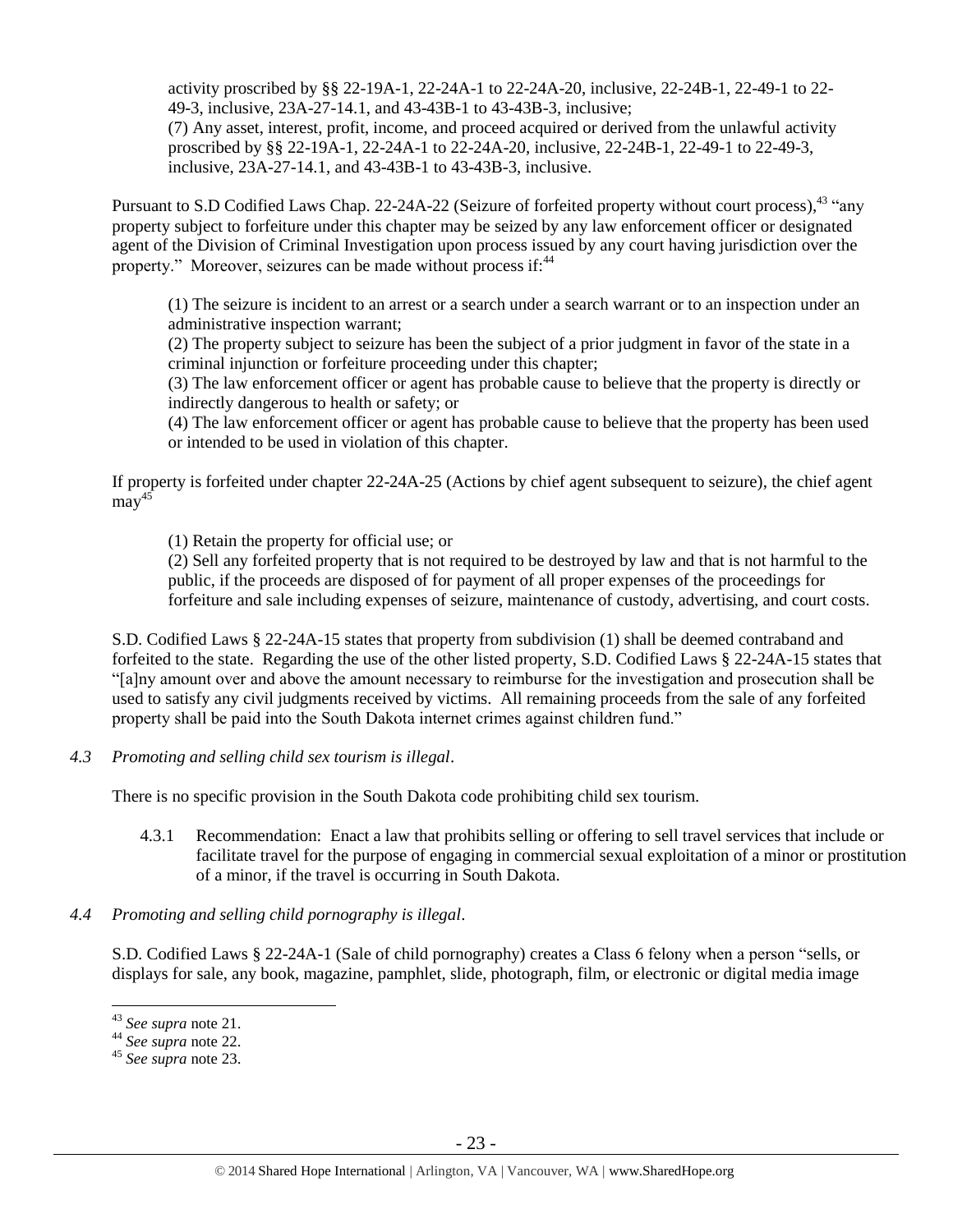depicting a minor engaging in a prohibited sexual act, or engaging in an activity that involves nudity, or in the simulation of any such act." This crime is punishable by imprisonment up to 2 years, a fine of \$4,000, or both. S.D. Codified Laws § 22-6-1(9).

Additionally, S.D. Codified Laws § 22-24A-3(3) (Possession, manufacture, or distribution of child pornography) creates a Class 4 felony for certain crimes including when an individual "[k]nowingly possesses, distributes, or otherwise disseminates any visual depiction of a minor engaging in a prohibited sexual act, or in the simulation of such an act." A first time violation of this statute is punishable as a Class 4 felony by imprisonment up to 10 years and a possible fine of \$20,000. S.D. Codified Laws § 22-6-1(7). A subsequent offense within 15 years is a Class 3 felony punishable by imprisonment up to 15 years and a possible fine of \$30,000. S.D. Codified Laws §§ 22-24A-3, 22-6-1(6).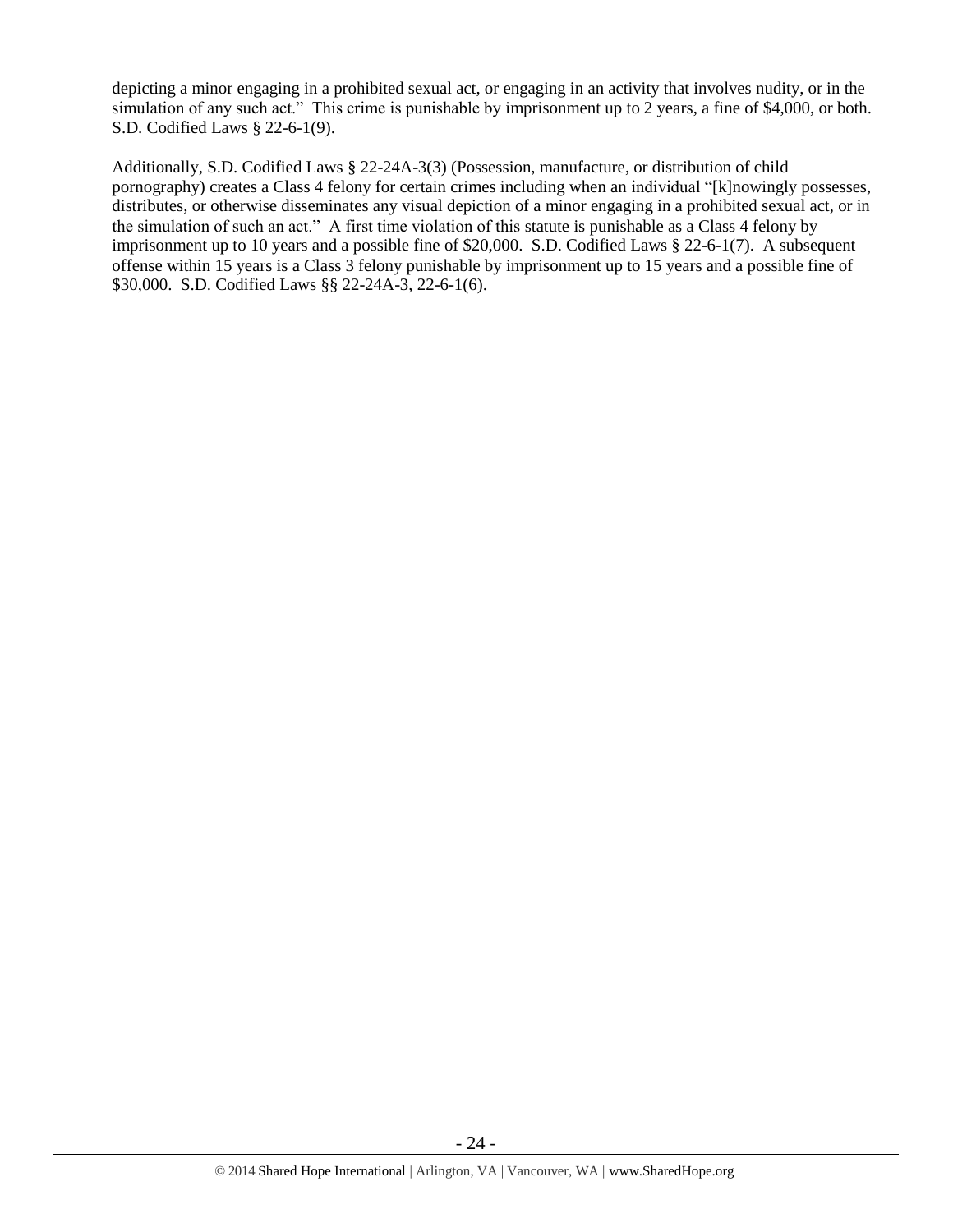#### **FRAMEWORK ISSUE 5: PROTECTIVE PROVISIONS FOR THE CHILD VICTIMS**

#### *Legal Components:*

- *5.1 Statutorily-mandated victim services define "victim" to specifically include victims of domestic minor sex trafficking or commercial sexual exploitation of children (CSEC) to ensure prompt identification and access to victims' rights and services.*
- *5.2 The state sex trafficking statute expressly prohibits a defendant from raising consent of the minor to the commercial sex acts as a defense.*
- *5.3 Prostitution laws apply only to adults, making minors under 18 specifically immune from this offense.*
- *5.4 Child victims of sex trafficking or commercial sexual exploitation are provided with a child protection response, including specialized shelter and services, and are not detained in juvenile detention facilities.*
- *5.5 Commercial sexual exploitation or sex trafficking is identified as a type of abuse and neglect within child protection statutes.*
- *5.6 The definition of "caregiver" (or similar term) in the child welfare statutes is broad enough to include a trafficker who has custody or control of a child in order to bring a trafficked child into the protection of child protective services.*
- *5.7 Crime victims' compensation is specifically available to a child victim of sex trafficking or commercial sexual exploitation of children (CSEC) without regard to ineligibility factors.*
- *5.8 Victim-friendly procedures and protections are provided in the trial process for minors under 18.*
- *5.9 Expungement or sealing of juvenile delinquency records resulting from arrests or adjudications for prostitution-related offenses committed as a result of, or in the course of, the commercial sexual exploitation of a minor is available within a reasonable time after turning 18.*
- *5.10 Victim restitution and civil remedies for victims of domestic minor sex trafficking or commercial sexual exploitation of children (CSEC) are authorized by law.*
- *5.11 Statutes of limitations for civil and criminal actions for child sex trafficking or commercial sexual exploitation of children (CSEC) offenses are eliminated or lengthened sufficiently to allow prosecutors and victims a realistic opportunity to pursue criminal action and legal remedies.*

*\_\_\_\_\_\_\_\_\_\_\_\_\_\_\_\_\_\_\_\_\_\_\_\_\_\_\_\_\_\_\_\_\_\_\_\_\_\_\_\_\_\_\_\_\_\_\_\_\_\_\_\_\_\_\_\_\_\_\_\_\_\_\_\_\_\_\_\_\_\_\_\_\_\_\_\_\_\_\_\_\_\_\_\_\_\_\_\_\_\_\_\_\_\_*

## *Legal Analysis:*

<span id="page-24-0"></span> $\overline{a}$ 

*5.1 Statutorily-mandated victim services define "victim" to specifically include victims of domestic minor sex trafficking or commercial sexual exploitation of children (CSEC) to ensure prompt identification and access to victims' rights and services.*

For all provisions in Title 22 (Crimes), which contains commercial sex offenses, general sex offenses and human trafficking, a "victim" is defined as "any natural person against whom the defendant in a criminal prosecution has committed or attempted to commit a crime." S.D. Codified Laws § 22-1-2(53).

Similarly, for the purposes of Chapter 23A-28 (Restitution to crime victims), a "victim" is defined as "any person, as defined in subdivision  $22$ -1-2(31),<sup>46</sup> who has suffered pecuniary damages<sup>47</sup> as a result of the

<sup>&</sup>lt;sup>46</sup> "Person" is defined as "any natural person, unborn child, association, limited liability company, corporation, firm, organization, partnership, or society. If the term is used to designate a party whose property may be the subject of a crime or petty offense, it also includes the United States, any other country, this state, and any other state or territory of the United States, and any of their political subdivisions, agencies, or corporations." S.D. Codified Laws § 22-1- 2(31).

 $^{47}_{47}$  "Pecuniary damages" is defined in S.D. Codified Laws § 23A-28-2(3) as "all damages which a victim could recover against the defendant in a civil action arising out of the same facts or event, except punitive damages and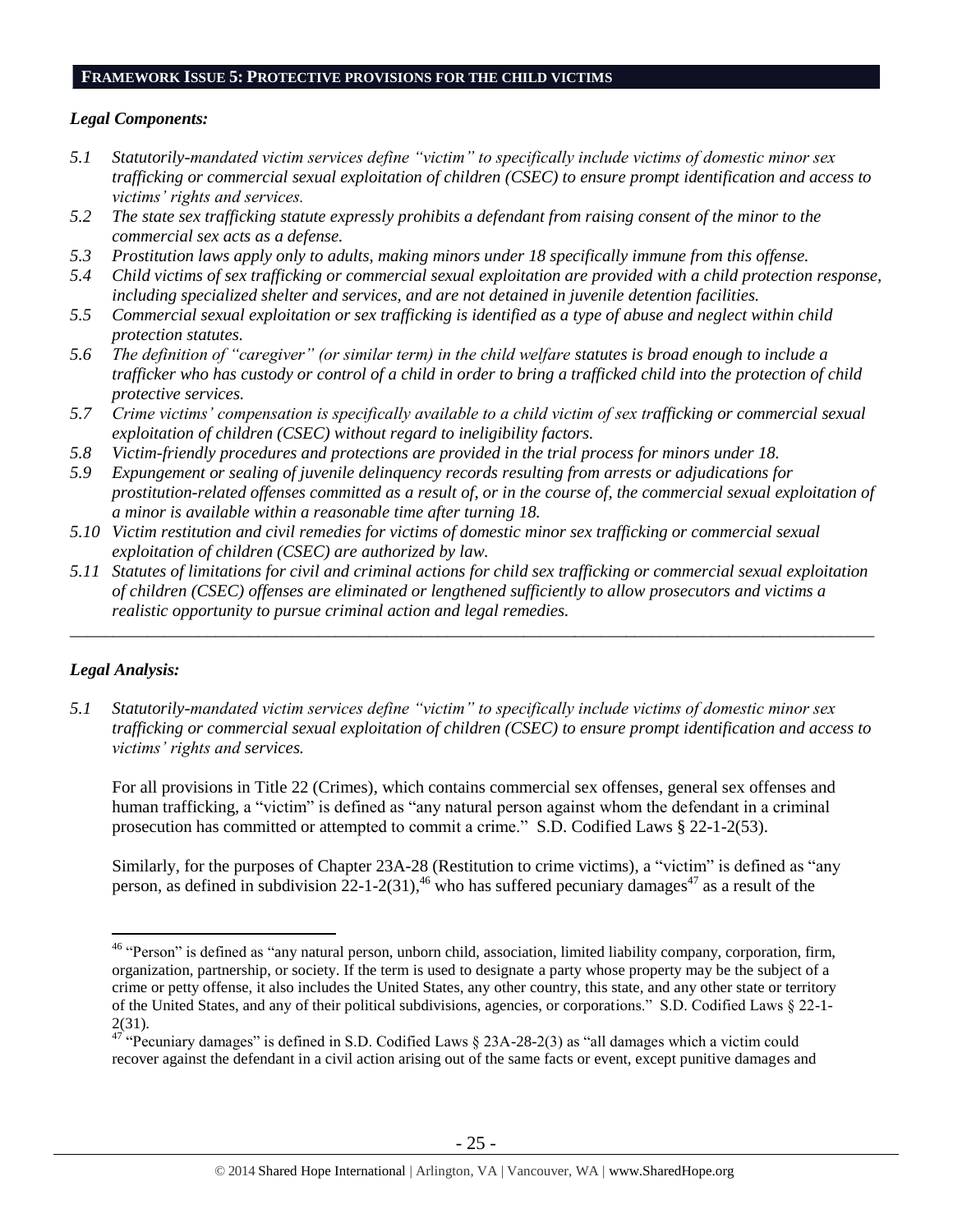defendant's criminal activities, <sup>48</sup> including any person who has by contract or by statute undertaken to indemnify another or to pay or provide a specified or determinable amount or benefit upon determinable contingencies." S.D. Codified Laws § 23A-28-2(5).

For the purposes of Chapter 23A-28C (Crime Victims' Act), a "victim" is defined as "any person being the direct subject of an alleged act, which would constitute a crime of violence as defined by subdivision 22-1-  $2(9)$ ,<sup>49</sup> simple assault between family or household members as defined in subdivision  $25$ -10-1(2),<sup>50</sup> stalking as defined in chapter 22-19A, a violation of chapter 22-22 [Sex offenses], or a driving under the influence vehicle accident, under the laws of South Dakota or the laws of the United States." S.D. Codified Laws § 23A-28C-4.

- 5.1.1 Recommendation: Amend the definition of "victim" for purposes of S.D. Codified Laws § 23A-28C-4 (Victim defined—Crime Victims' Act) and § 23A-28-2(5) (Definition of terms—Restitution to crime victims) to expressly include victims of trafficking offenses pursuant to S.D. Codified Laws §§ 22-49-1, 22-49-2 and 22-49-3 and CSEC offenses pursuant to S. D. Codified Laws § 22-23-2 (Promotion of prostitution) and § 22-24A-5(1) (Solicitation of minor).
- *5.2 The state sex trafficking statute expressly prohibits a defendant from raising consent of the minor to the commercial sex acts as a defense.*

South Dakota prohibits consent of the minor as a defense to committing certain crimes. Specifically, S.D. Codified Laws § 22-24A-3 (Possession, manufacture, or distribution of child pornography), § 22-24A-5 (Solicitation of minor), and § 22-22-24.3 (Sexual exploitation of minor) all explicitly state that "[c]onsent to performing these proscribed acts [or "a prohibited sexual act"] by a minor or a minor's parent, guardian, or custodian . . . is not a defense to a charge of violating this section."

- 5.2.1 Recommendation: Amend S.D. Codified Laws §§ 22-49-1, 22-49-2, 22-49-3 (Human trafficking), § 22-23-2(2) (Promotion of prostitution), and § 22-23-8 (Solicitation or procurement of prostitute for patron) to mirror the prohibition of a consent defense stated in S.D. Codified Laws § 22-24A-3, § 22-24A-5, and § 22-22-24.3.
- *5.3 Prostitution laws apply only to adults, making minors under 18 specifically immune from this offense.*

 $\overline{a}$ 

Minors in South Dakota are not immune from prosecution for the offense of prostitution. S.D. Codified Laws § 22- 23-1 (Prostitution) states, "Any person who engages in or offers to engage in sexual activity for a fee is guilty of prostitution." If convicted, minors are guilty of a Class 1 misdemeanor. S.D. Codified Laws § 22-23-1. However, an affirmative defense is available to all defendants charged under S.D. Codified Laws § 22-23-1 (Prostitution) to

damages for pain, suffering, mental anguish, and loss of consortium. Without limitation, the term includes damages for wrongful death."

<sup>&</sup>lt;sup>48</sup> "Criminal activities" is defined in S.D. Codified Laws § 23A-28-2(2) as "any crime for which there is a plea of guilty or verdict of guilty upon which a judgment of conviction may be rendered and any other crime committed after June 30, 1979, which is admitted by the defendant, whether or not prosecuted. However, the term does not include petty offenses."

 $^{49}$  A "crime of violence" is defined as "any of the following crimes or an attempt to commit, or a conspiracy to commit, or a solicitation to commit any of the following crimes: murder, manslaughter, rape, aggravated assault, riot, robbery, burglary in the first degree, arson, kidnapping, felony sexual contact as defined in § 22-22-7, felony child abuse as defined in § 26-10-1, or any other felony in the commission of which the perpetrator used force, or was armed with a dangerous weapon, or used any explosive or destructive device." S.D. Codified Laws § 22-1-2(9).

<sup>&</sup>lt;sup>50</sup> Under S.D. Codified Laws § 25-10-1(2), "Family or household members" is defined as "spouses, former spouses, or persons related by consanguinity, adoption, or law, persons living in the same household, persons who have lived together, or persons who have had a child together."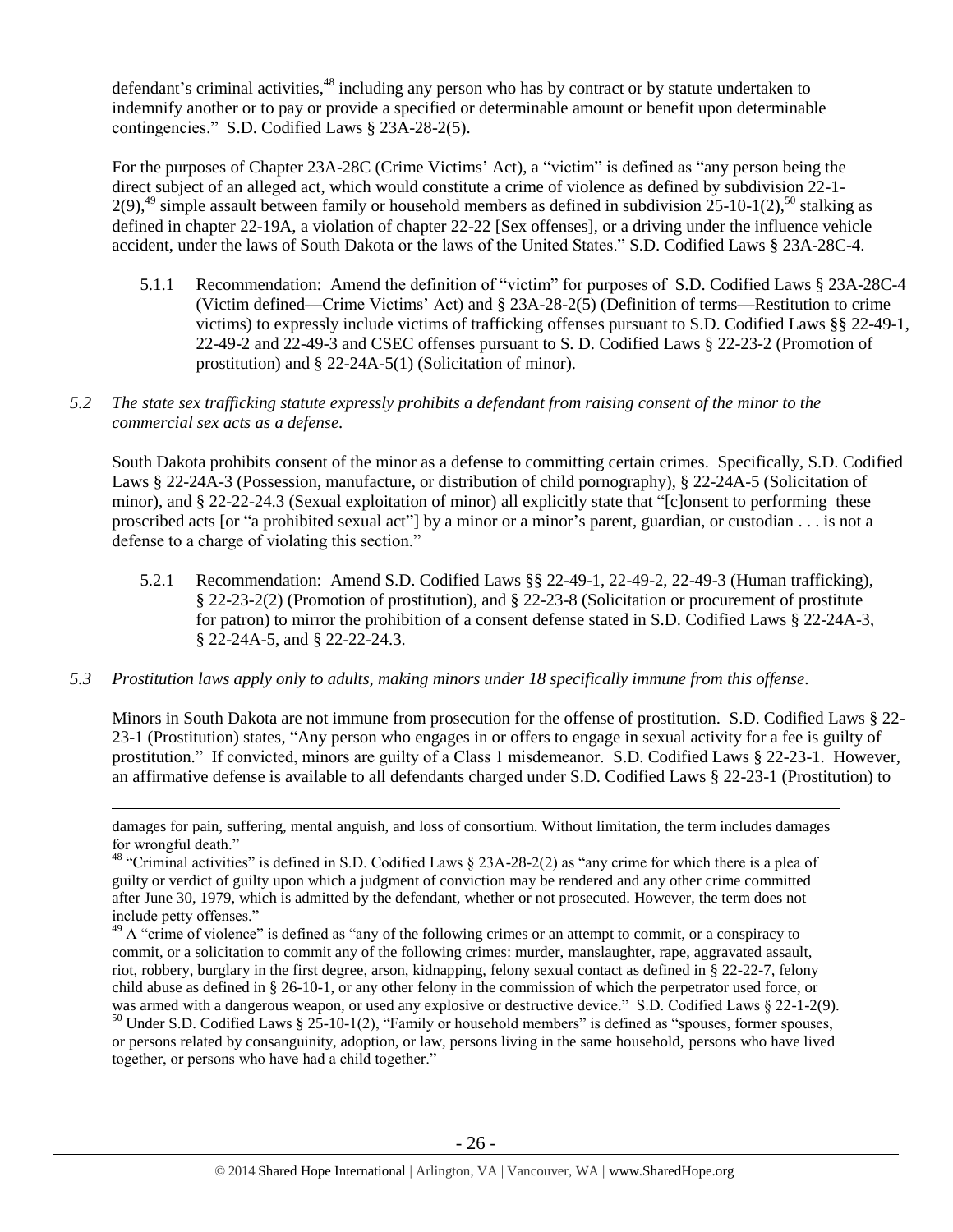prove "by a preponderance of the evidence that the defendant is a victim of human trafficking under chapter 22-49 or that the defendant committed the act only under compulsion by another person who, by implicit or explicit threat, created a reasonable apprehension in the mind of the defendant that if the defendant did not commit the act, the person would inflict bodily harm upon the defendant." S.D. Codified Laws § 22-23-1.2.

5.3.1 Recommendation: Amend S.D. Codified Laws § 22-23-1 (Prostitution) to make it inapplicable to minors under 18 and identify any minor engaging in prostitution as a victim of human trafficking under S.D. Codified Laws § 22-49-1 (Human trafficking prohibited).

*5.4 Child victims of sex trafficking or commercial sexual exploitation are provided with a child protection response, including specialized shelter and services, and are not detained in juvenile detention facilities.*

#### **Child Initially Identified as Abused/Neglected**

Pursuant to S.D. Codified Laws § 26-8A-2 (Abused or neglected child defined), an abused or neglected child is defined as a child:

(1) Whose parent, guardian, or custodian has abandoned the child or has subjected the child to mistreatment or abuse;

(2) Who lacks proper parental care through the actions or omissions of the child's parent, guardian, or custodian;

(3) Whose environment is injurious to the child's welfare;

(4) Whose parent, guardian, or custodian fails or refuses to provide proper or necessary subsistence, supervision, education, medical care, or any other care necessary for the child's health, guidance, or well-being;

(5) Who is homeless, without proper care, or not domiciled with the child's parent, guardian, or custodian through no fault of the child's parent, guardian, or custodian;

(6) Who is threatened with substantial harm;

(7) Who has sustained emotional harm or mental injury as indicated by an injury to the child's intellectual or psychological capacity evidenced by an observable and substantial impairment in the child's ability to function within the child's normal range of performance and behavior, with due regard to the child's culture;

(8) Who is subject to sexual abuse, sexual molestation, or sexual exploitation by the child's parent, guardian, custodian, or any other person responsible for the child's care;  $\begin{array}{c} \begin{array}{c} 51 \\ \end{array} \end{array}$ 

#### *I. Initial Custody*

 $\overline{a}$ 

#### a. Authority for Initial Custody

A minor victim may also be taken into custody if identified as an abused or neglected child. Pursuant to S.D. Codified Laws § 26-8A-2 (Abused or neglected child defined), an "abused or neglected child" is defined as a child who, among other things, "is subject to sexual abuse, sexual molestation, or sexual exploitation by the child's parent, guardian, custodian, or any other person responsible for the child's

<sup>51</sup> Pursuant to S.D. Codified Laws § 26-8A-2(8), a sexually exploited child is likely to be identified as abused or neglected. If a child is identified as abused or neglected under S.D. Codified Laws § 26-8A-2(8) the definition of caregiver under S.D. Codified Laws § 26-7A-1(11) is not sufficiently broad to involve Child Protective Services in investigations where the child is in the custody or control of a non-family trafficker.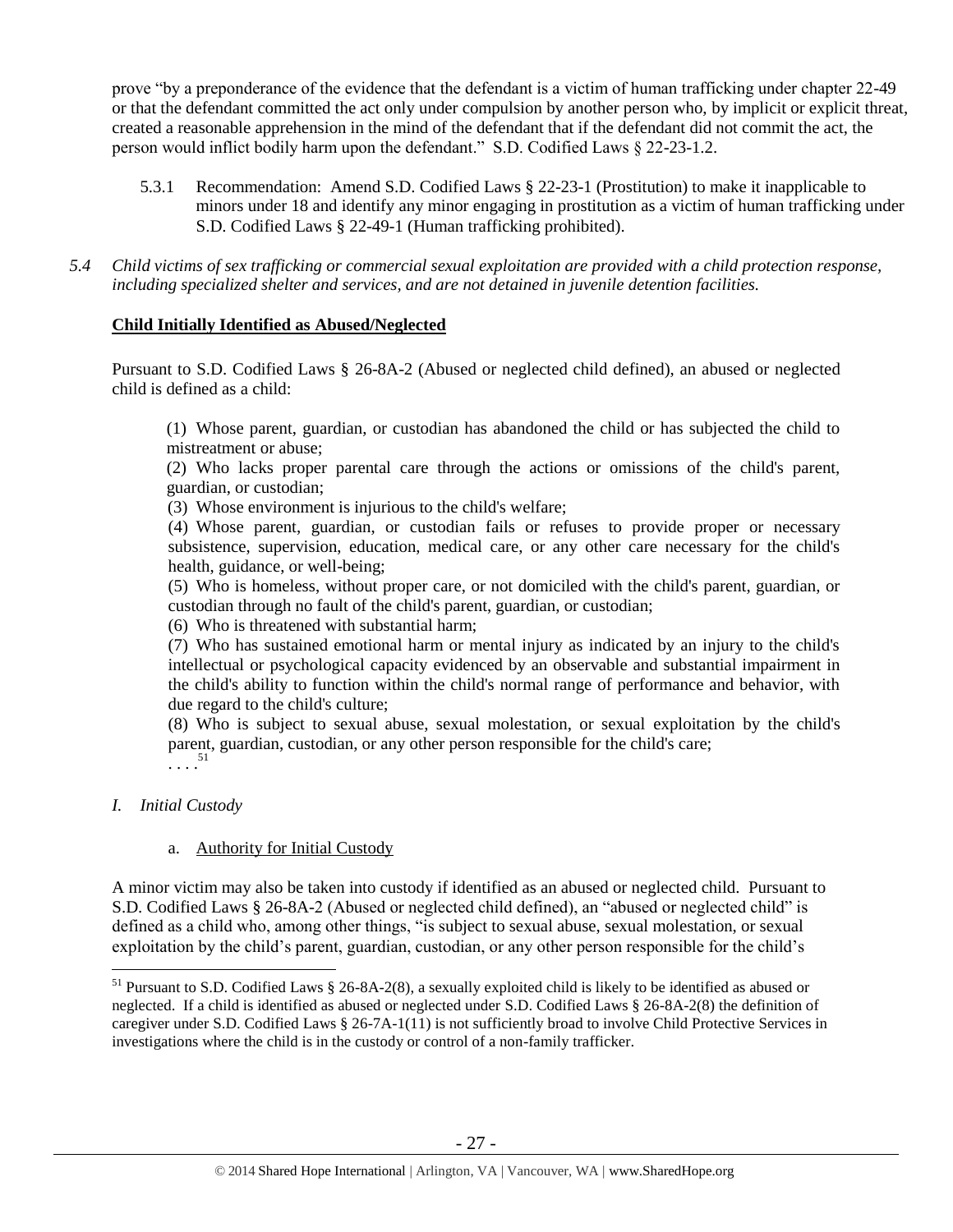#### care." S.D. Codified Laws § 26-8A-2(8).

#### b. Placement

An abused or neglected child may "be placed in the temporary care of the Department of Social Services, foster care, or a shelter as designated by the court to be the least restrictive alternative for the child," for no more than 48 hours (excluding weekends and holidays) absent the filing of a petition and a court order following a hearing. S.D. Codified Laws § 26-7A-14 (Temporary care of child by caretaker designated by court--Limitation of temporary custody—Release). However, under S.D. Codified Laws § 26-7A-16 (Temporary custody until release by order of the court), "Notwithstanding § 26-7A-14, an apparent, alleged or adjudicated abused or neglected child, child in need of supervision or delinquent child may be held in temporary custody until released by order of the court."

There is no statute that specifies where the child must be placed; however, S.D. Codified Laws § 26-7A-26 (Detention in jail with adult prisoners prohibited for abused or neglected child--Temporary detention-- Detention with adults for child transferred to adult court) dictates that, "[n]o apparent, alleged, or adjudicated abused or neglected child may be securely detained at any time in a jail, lockup, or in any type of detention or temporary care facility containing adult prisoners."

#### *II. Process following initial custody of abused/neglected child*

Subsequent to the initial custody, the court may order continued temporary custody of a child pending any hearing, with or without notice. S.D. Codified Laws § 26-7A-13 (Court-ordered temporary custody--Noticed hearing--Without noticed hearing). Further pursuant to S.D. Codified Laws § 26-7A-13, if the child is taken into custody without notice, the court or intake officer must issue a written custody order, which should be based on receipt of an affidavit or other communication in the following instances:

(1) On application by a state's attorney, social worker of Department of Social Services, or law enforcement officer respecting an apparent, alleged, or adjudicated abused or neglected child stating good cause to believe as follows:

- (a) The child is abandoned or is seriously endangered by the child's environment; or
- (b) There exists an imminent danger to the child's life or safety and immediate removal of the child from the child's parents, guardian, or custodian appears to be necessary for the protection of the child;

(2) On application by a state's attorney, court services officer, or law enforcement officer respecting an apparent, alleged, or adjudicated child in need of supervision or delinquent child stating good cause pursuant to § 26-8B-3 or 26-8C-3, as applicable, to believe as follows:

- (a) The child seriously endangers others or there is need for protection of the child; or
- (b) The child has run away or escaped from the child's parents, guardian, or custodian.

Between initial custody and the adjudication, the court must hold an advisory hearing. S.D. Codified Laws § 26-7A-54 (Advisory hearing before adjudicatory hearing). Pursuant to S.D. Codified Laws § 26- 7A-54, during the advisory hearing,

. . . . (2) The court shall then receive the answer, response, denial, or admission of the parties and, if appropriate, of the child as follows:

 (a) If the petition alleges the child to be abused or neglected, parents, guardian, or custodian of the child may admit the allegations contained in the petition and the court may accept the admissions if the court is satisfied there is a factual basis for them;

. . . .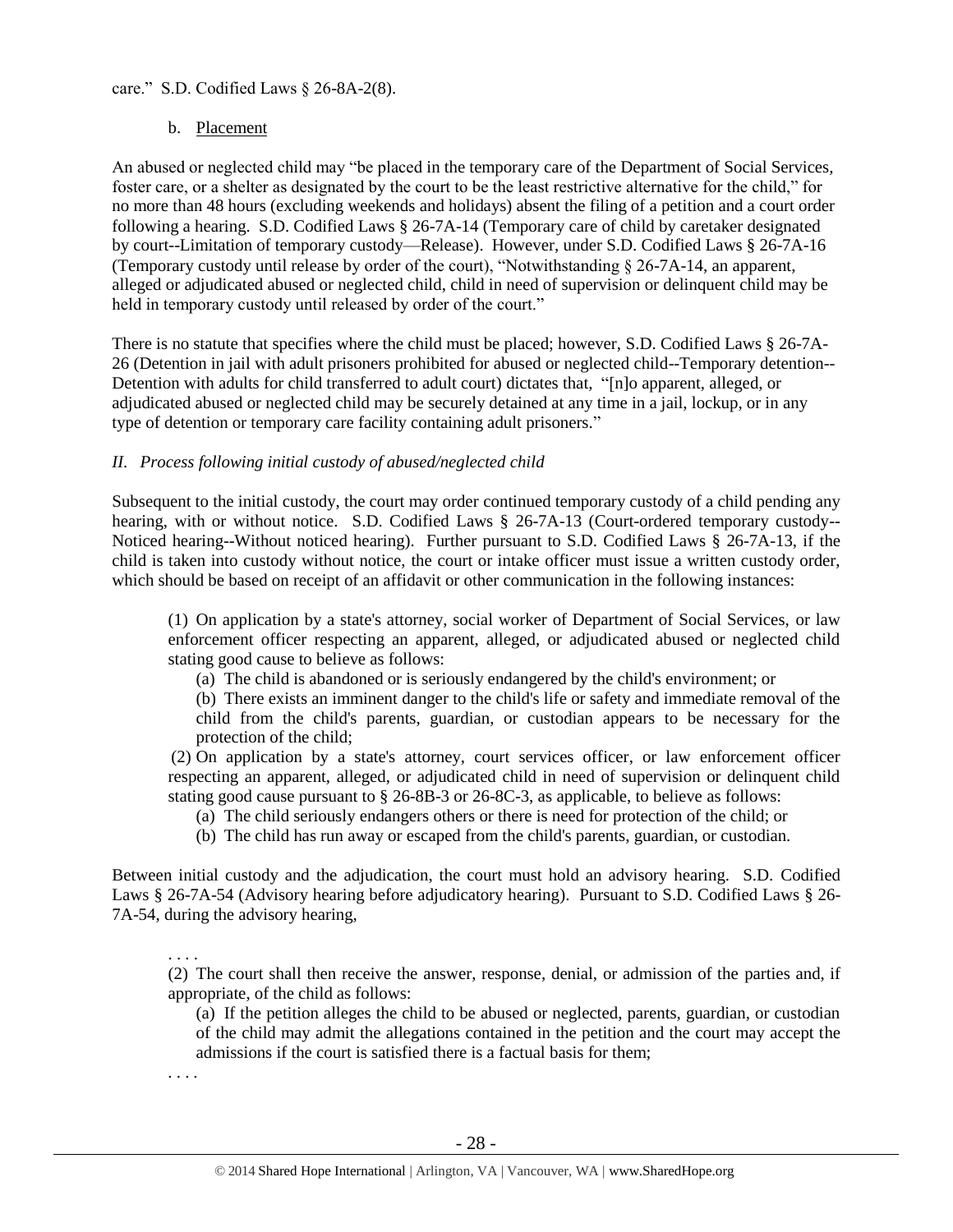#### *III. Placement process pending adjudication/ investigation*

Pursuant to S.D. Codified Laws § 26-7A-19 (Options of court following temporary custody hearing for abused or neglected child), the court may order several different placements for a child pending adjudication; specifically, the court may:

(1) Order the release of the child from temporary custody, either with or without restriction or condition or upon written promise of the child's parents, guardian, or custodian regarding the care and protection of the child; or

(2) Continue the temporary custody of the child under the terms and conditions for duration and placement that the court requires, including placement of temporary custody of the child with the Department of Social Services, in foster care or shelter. The court and the Department of Social Services shall give placement preference to a relative or custodian who is available and who has been determined by the department to be qualified, provided that placement with the relative or custodian is in the best interest of the child. . . .

#### *IV. Adjudication*

Pursuant to S.D. Codified Laws § 26-7A-82 (Adjudicatory hearing following advisory hearing--Support of evidence), "[f]ollowing an advisory hearing on a petition, the court shall conduct an adjudicatory hearing. . . . In cases concerning abused or neglected children, evidence that child abuse has occurred is prima facie evidence that the child is an abused or neglected child regardless of allegations contained in the petition.  $\ldots$ ."

Additionally, there are instances where the adjudicatory hearing is truncated. Pursuant to S.D. Codified Laws § 26-7A-55 (Petition admitted to by all parties--Dispositional hearing--Petition not admitted to-- Adjudicatory hearing--Interim order for temporary custody),

If all necessary parties admit the allegations contained in the petition and the court accepts the admissions, the court may find, conclude and make a decision as to adjudication of the child . . . The court may then proceed with the dispositional phase of the proceedings without conducting a formal adjudicatory hearing on the petition with the concurrence of all parties. However, at the request of any party or if required by the court, the court shall set a later time and date for the dispositional hearing. The court shall then determine interim dispositional arrangements concerning the child and the parties.

. . . .

If the advisory hearing is adjourned and continued or if the advisory hearing is completed and the adjudicatory hearing on the petition is scheduled for a later time and date, the court shall make an interim order regarding temporary custody of the child as determined by the court.

#### *V. Process outcomes*

Pursuant to S.D. Codified Laws § 26-8A-21 (Reasonable efforts to eliminate need for removal--Reasonable efforts to return child to home--Determining adequacy of efforts), there are a number of possible outcomes for a child that has been deemed abused or neglected; however, the goal is for family reunification. Specifically, S.D. Codified Laws § 26-8A-21 dictates that

. . . .

If the child is to be or has been removed from the home, the court shall first make a judicial determination that removal of the child from the home is or was necessary because continued presence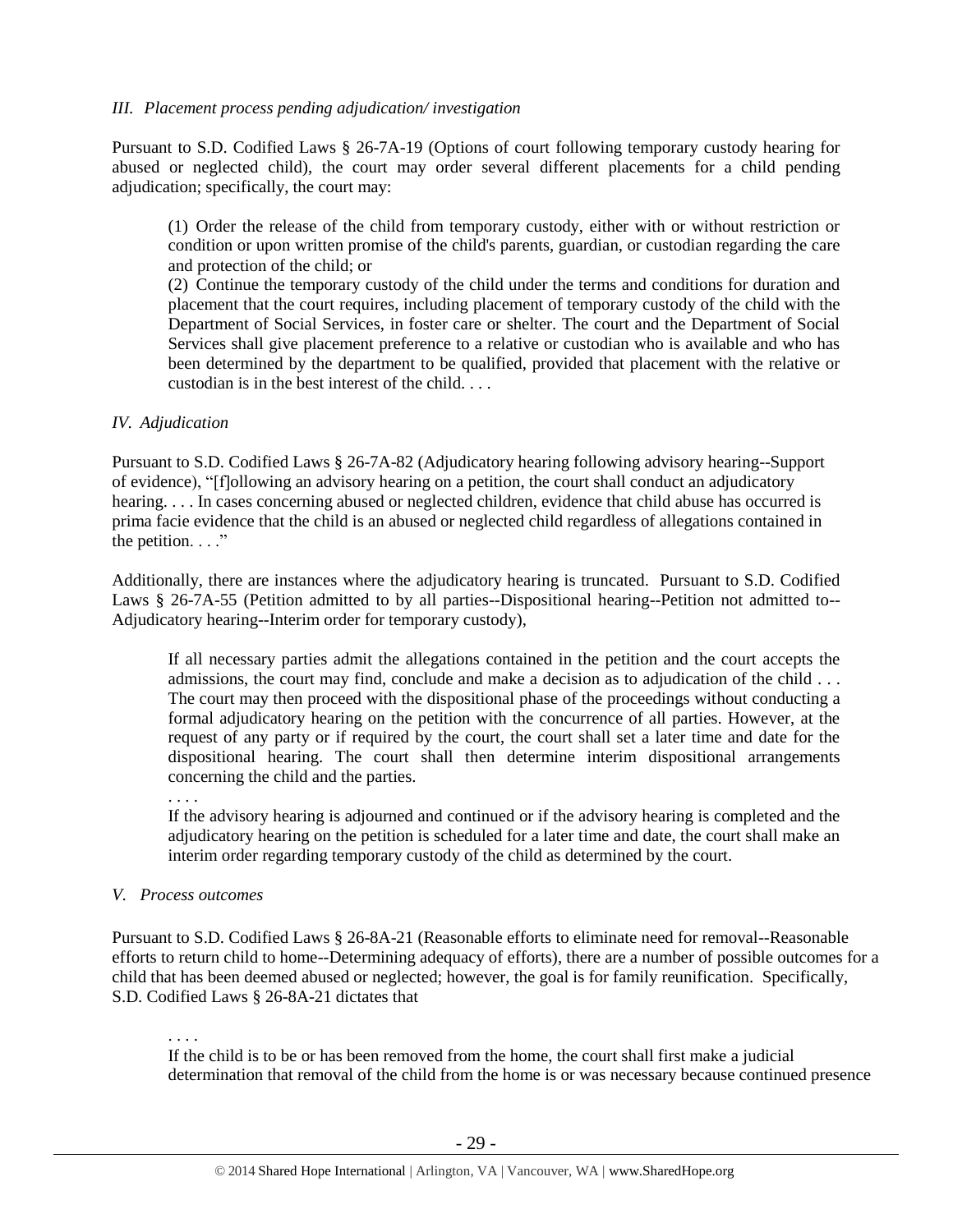of the child in the home would be contrary to the welfare of the child and that reasonable efforts by the department to avoid removal of the child from the home have been made. If the child has been removed from the home and has not been returned to the home, the court shall first make a judicial determination that reasonable efforts have been made by the department to return the child to the home and that the child cannot be returned to the home because it would be contrary to the welfare of the child. . . . .

However, if a parent or guardian has been committed, aided or abetted in the crime of human trafficking, the reunification of the family is not required, pursuant to S.D. Codified Laws § 26-8A-21.1 (Exceptions to § 26- 8A-21). Specifically reunification is not required if the parent or guardian

. . . .

(3) Committed a crime defined in  $\S...$  subdivision 22-23-2(2) (Promoting prostitution--Felony)<sup>52</sup> against the child or another child of such parent, or committed conduct described by those sections that violated the law or ordinance of another jurisdiction having elements similar to the offense described by those sections;

(4) Has been determined by a court by clear and convincing evidence to have subjected the child or another child to torture, sexual abuse, abandonment for at least six months, chronic physical, mental, or emotional injury, or chronic neglect if the neglect was a serious threat to the safety of the child or another child;

(10) Has exposed the child to or demonstrated an inability to protect the child from substantial harm or risk of harm resulting from a crime, act, or omission as specified in subdivision (1), (2), or (3) of this section;

. . . .

 $\overline{a}$ 

. . .

Before the final dispositional hearing, if the family has not been reunified, the court is required to have a permanency hearing. S.D. Codified Laws § 26-8A-21.2 (Permanency hearing required if child is not to be returned to parents--Court to determine placement--Final dispositional hearing); at the hearing the court may make the following determinations:

(1) The child should be placed for adoption. If the court determines that the child should be placed for adoption, the state shall notify the parties of its intent to seek the termination of parental rights if such notice has not already been provided;

(2) The child should be referred for legal guardianship;

(3) The child should be placed permanently with a fit and willing relative; or

(4) A compelling reason is documented with the court that none of the permanent plans listed in this section would be in the best interest of the child, and the child should be placed in another planned permanent living arrangement.

The final step in the process is the dispositional decree, which is defined by S.D. Codified Laws § 26-8A-22 (Final decree of disposition--Permitted disposition when parental rights not terminated--Annual permanency hearing for child in foster care). Specifically, the statute dictates that if parental rights are not terminated, the court could return the child to the child's parent's custody, place the child in, "another planned permanent living arrangement, order a medical examination to determine the proper placement of the child, whichever, "the court finds appropriate as the least restrictive alternative available."

 $52$  In pertinent part, S.D. Codified Laws § 22-23-2 (Promoting prostitution—Felony) criminalizes the act of "[a]ny person who:  $\ldots$  (2) Promotes the prostitution of a minor. . ."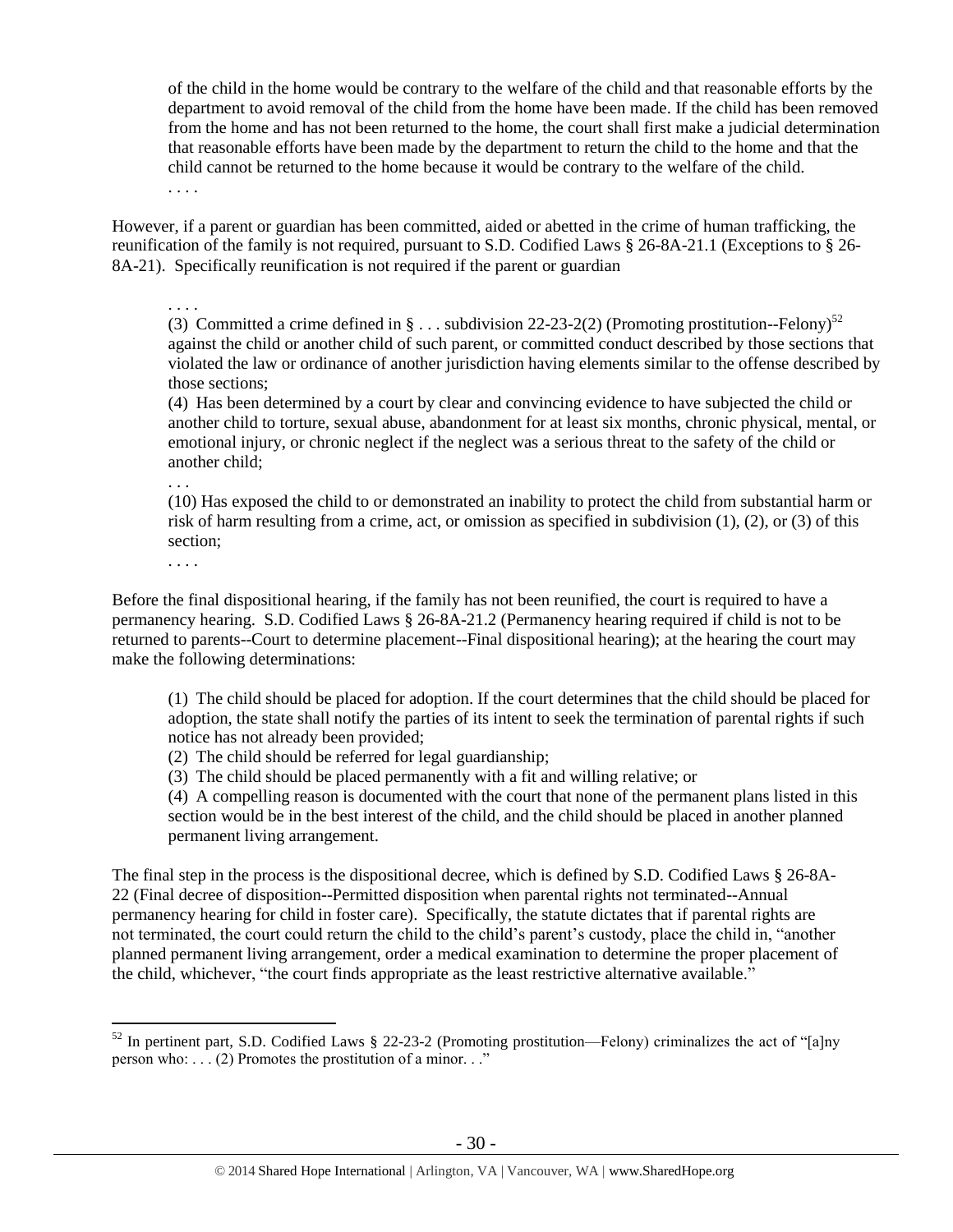#### **Child Initially Identified as in Need of Supervision ("CHINS")**

Pursuant to S.D. Codified Laws § 26-8B-2 ("Child in need of supervision" defined), a child in need of supervision is defined as a

 . . . . (2) Any child who has run away from home or is otherwise beyond the control of the child's parent, guardian, or custodian;

 (3) Any child whose behavior or condition endangers the child's own welfare or the welfare of others;

. . . .

*I. Initial Custody*

#### a. Authority for Initial Custody

Domestic minor sex trafficking victims who are not identified and classified as a child in need of supervision as defined in S.D. Codified Laws § 26-8B-2 ("Child in need of supervision" defined) could still be temporarily detained under S.D. Codified Laws § 26-11-1 (Conduct of proceedings—Temporary detention), which states,

If any child under the age of eighteen years is arrested, with or without a warrant, for a violation of any law or municipal ordinance for which the child is not subject to proceedings as a child in need of supervision as defined in § 26-8B-2 . . . the child shall be brought before the judge of a court having jurisdiction over the offense and proceedings shall be conducted as though the child were eighteen years of age or older.

. . . .

 $\overline{a}$ 

## b. Placement

Under S.D. Codified Laws § 26-7A-16 (Temporary custody until release by order of the court), "Notwithstanding § 26-7A-14 (Temporary care of child by caretaker designated by court--Limitation of temporary custody—Release),<sup>53</sup> an apparent, alleged or adjudicated abused or neglected child, child in need of supervision or delinquent child may be held in temporary custody until released by order of the court."

Prior to a temporary custody hearing, a child alleged to be in need of supervision taken into temporary custody "shall be released to the child's parents, guardian, or custodian unless the parents, guardian, or custodian cannot be located or in the judgment of the intake officer are not suitable to receive the child, in which case the child shall be placed in shelter." S.D. Codified Laws § 26-8B-3 (Circumstances requiring release--Circumstances allowing detention--Length of detention). However, if a child is not returned to the custody of a parent or guardian, pursuant to S.D. Codified Laws § 26-7A-26 (Detention in jail with adult prisoners prohibited for abused or neglected child--Temporary detention--Detention with adults for child transferred to adult court), "An apparent, alleged, or adjudicated child in need of supervision may

<sup>&</sup>lt;sup>53</sup> An abused or neglected child may "be placed in the temporary care of the Department of Social Services, foster care, or a shelter as designated by the court to be the least restrictive alternative for the child," for no more than 48 hours (excluding weekends and holidays) absent the filing of a petition and a court order following a hearing. S.D. Codified Laws § 26-7A-14 (Temporary care of child by caretaker designated by court--Limitation of temporary custody—Release).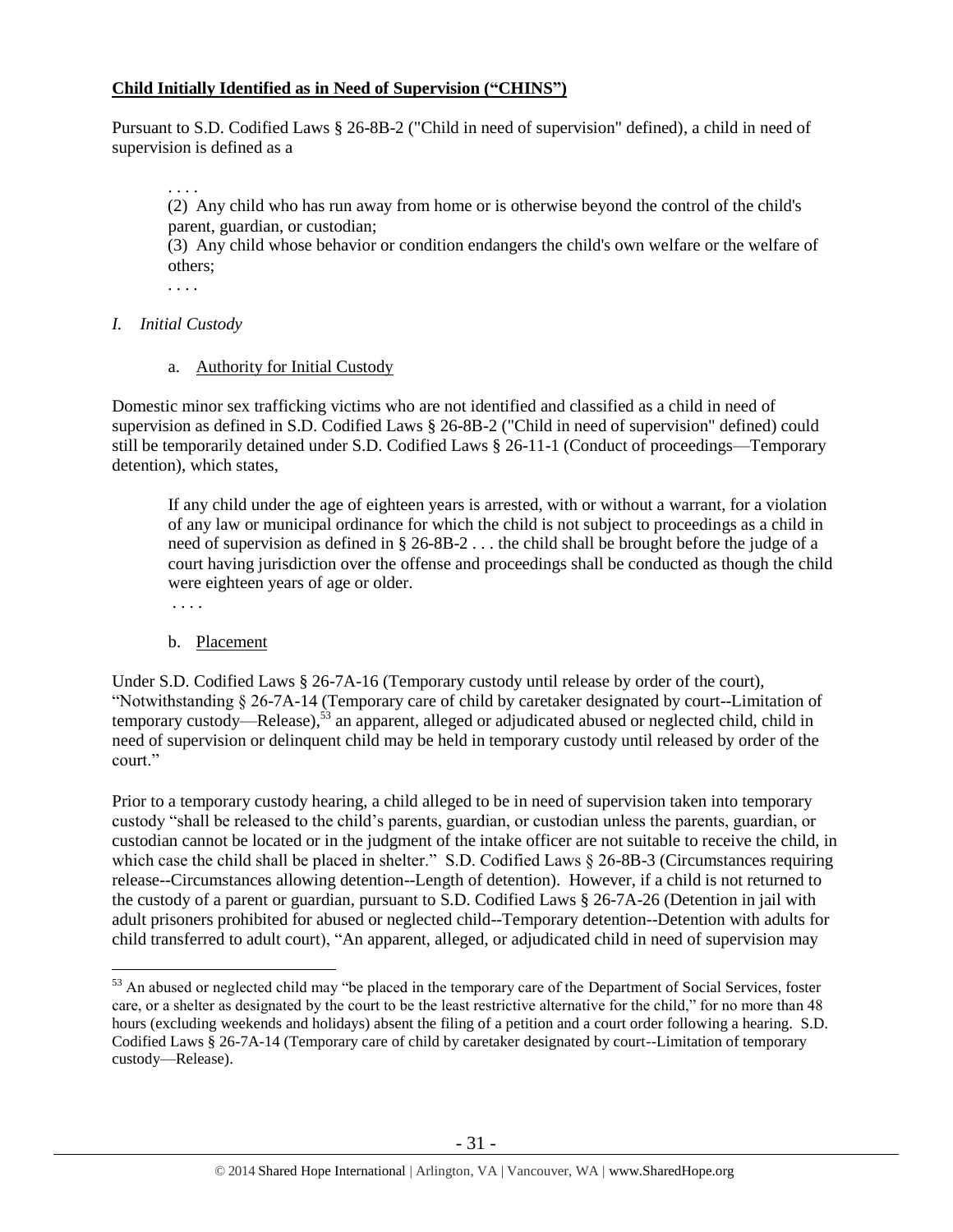not be securely detained in a jail, lockup, or in any type of detention or temporary care facility containing adult prisoners except for approved collocated detention centers. . . ."

#### *II. Process following initial custody of child in need of supervision*

Subsequent to the initial custody, the court may order continued temporary custody of a child pending any hearing, with or without notice. S.D. Codified Laws § 26-7A-13 (Court-ordered temporary custody--Noticed hearing--Without noticed hearing). Further pursuant to S.D. Codified Laws § 26-7A-13, if the child is taken into custody without notice, the court or intake officer must issue a written custody order, which should be based on receipt of an affidavit or other communication in the following instances:

(1) On application by a state's attorney, social worker of Department of Social Services, or law enforcement officer respecting an apparent, alleged, or adjudicated abused or neglected child stating good cause to believe as follows:

(a) The child is abandoned or is seriously endangered by the child's environment; or

(b) There exists an imminent danger to the child's life or safety and immediate removal of the child from the child's parents, guardian, or custodian appears to be necessary for the protection of the child;

(2) On application by a state's attorney, court services officer, or law enforcement officer respecting an apparent, alleged, or adjudicated child in need of supervision or delinquent child stating good cause pursuant to § 26-8B-3 [Circumstances requiring release--Circumstances allowing detention--Length of detention] or 26-8C-3 [Release--Placement in shelter-- Circumstances warranting detention], as applicable, to believe as follows:

- (a) The child seriously endangers others or there is need for protection of the child; or
- (b) The child has run away or escaped from the child's parents, guardian, or custodian.

A child in need of supervision may also be held in detention not to exceed 24 hours if the parents, guardian, or custodian are unavailable or unsuitable and, pursuant to S.D. Codified Laws § 27-8B-3, one of the following conditions are satisfied:

(1) The child has failed to comply with court services or a court-ordered program;

(2) The child is being held for another jurisdiction as a parole or probation violator, as a runaway or as a person under court-ordered detention;

(3) The child has a demonstrated propensity to run away from the child's home, from courtordered placement outside of the child's home or from agencies charged with providing temporary care for the child;

(4) The child is under court-ordered home detention in this jurisdiction; or

(5) There are specific, articulated circumstances which justify the detention for the protection of the child from potentially immediate harm to the child or to others.

Between initial custody and the adjudication, the court must hold an advisory hearing. S.D. Codified Laws § 26-7A-54 (Advisory hearing before adjudicatory hearing). Pursuant to S.D. Codified Laws § 26- 7A-54, during the advisory hearing,

. . . . (2) The court shall then receive the answer, response, denial, or admission of the parties and, if appropriate, of the child as follows:

. . .

(b) If the petition alleges a child to be in need of supervision, parents, guardian, or custodian of the child and the child may admit the allegations contained in the petition and the court may accept the admissions if the court is satisfied there is a factual basis for them;...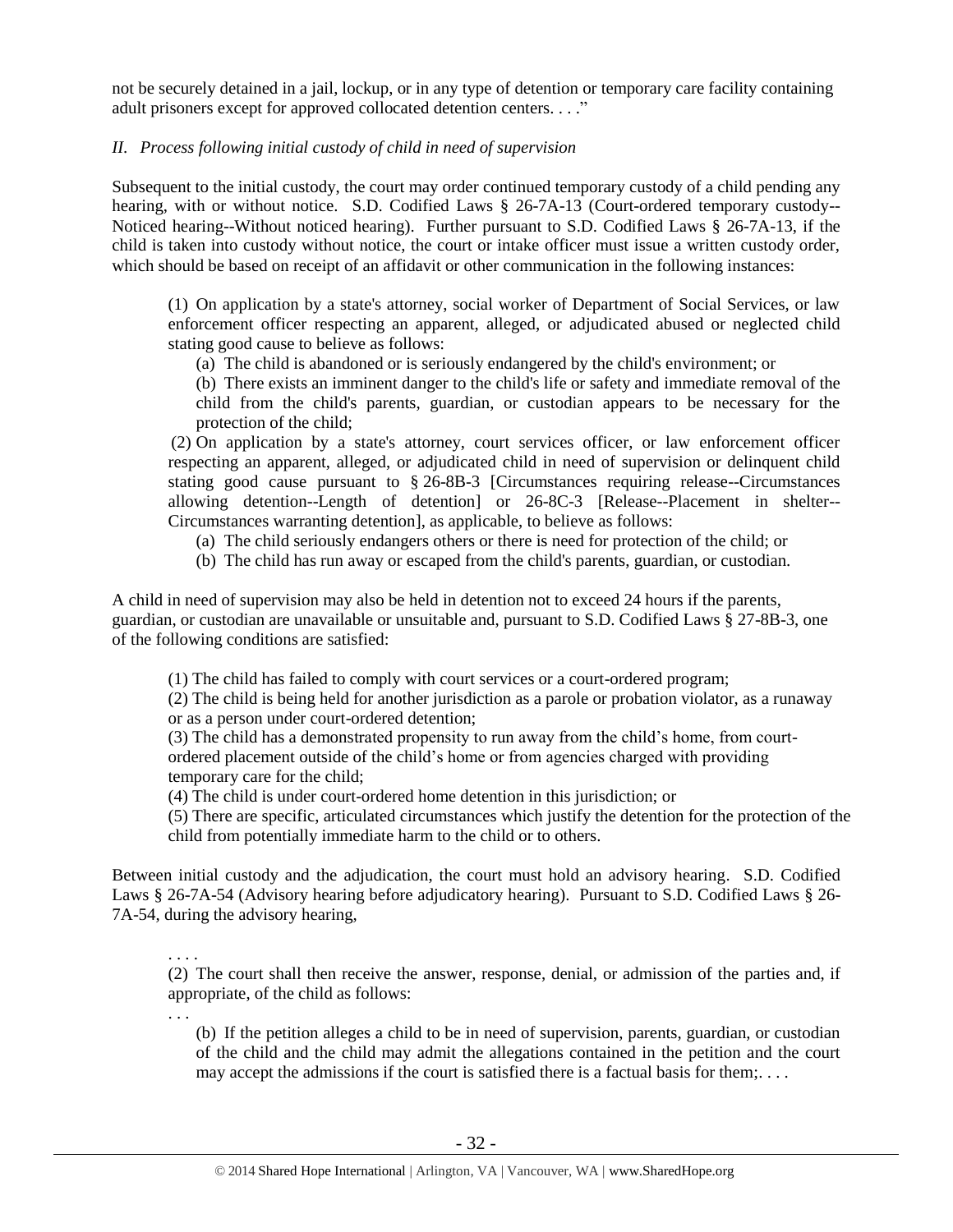## *III. Placement process pending adjudication/ investigation*

Pursuant to S.D. Codified Laws § 26-8B-7 (Limit of temporary custody), "An alleged or adjudicated child in need of supervision may not be held in temporary custody for more than ninety days beginning with the date the child is first taken into custody unless at the ninetieth day the child is in the process of receiving treatment or care which has a specified duration. In that case the temporary custody may be extended to the end of the treatment or care."

The South Dakota legislature does not further define specific locations where a child may be held pending adjudication; except that under S.D. Codified Laws § 26-7A-26 (Detention in jail with adult prisoners prohibited for abused or neglected child--Temporary detention--Detention with adults for child transferred to adult court), "An apparent, alleged, or adjudicated child in need of supervision may not be securely detained in a jail, lockup, or in any type of detention or temporary care facility containing adult prisoners except for approved collocated detention centers . . . ."

#### *IV. Adjudication*

Pursuant to S.D. Codified Laws § 26-7A-82 (Adjudicatory hearing following advisory hearing--Support of evidence), "[f]ollowing an advisory hearing on a petition, the court shall conduct an adjudicatory hearing. . . . The court shall consider . . . whether the allegations of the petition are supported by evidence beyond a reasonable doubt concerning an alleged child in need of supervision. . . ."

Additionally, there are instances where the adjudicatory hearing is truncated. Pursuant to S.D. Codified Laws § 26-7A-55 (Petition admitted to by all parties--Dispositional hearing--Petition not admitted to-- Adjudicatory hearing--Interim order for temporary custody),

If all necessary parties admit the allegations contained in the petition and the court accepts the admissions, the court may find, conclude and make a decision as to adjudication of the child . . . The court may then proceed with the dispositional phase of the proceedings without conducting a formal adjudicatory hearing on the petition with the concurrence of all parties. However, at the request of any party or if required by the court, the court shall set a later time and date for the dispositional hearing. The court shall then determine interim dispositional arrangements concerning the child and the parties.

. . . .

If the advisory hearing is adjourned and continued or if the advisory hearing is completed and the adjudicatory hearing on the petition is scheduled for a later time and date, the court shall make an interim order regarding temporary custody of the child as determined by the court.

#### *V. Process outcomes*

Except in particular circumstances, such as when a child violates a court order or a juvenile correctional facility is deemed by multiple parties to be the least restrictive alternative available, children adjudicated as in need of supervision may not be placed in detention facilities. S.D. Codified Laws § 26-8B-6 (Decree of disposition—Alternatives). Pursuant to S.D. Codified Laws § 26-8B-6, the least restrictive means available must be chosen, and the possible placement options include probation, protective supervision, a rehabilitative supervised work program, an alternative education program, or a "foster home, group home, group care center, residential treatment center, or other community-based services."

#### **Child Initially Identified as Delinquent**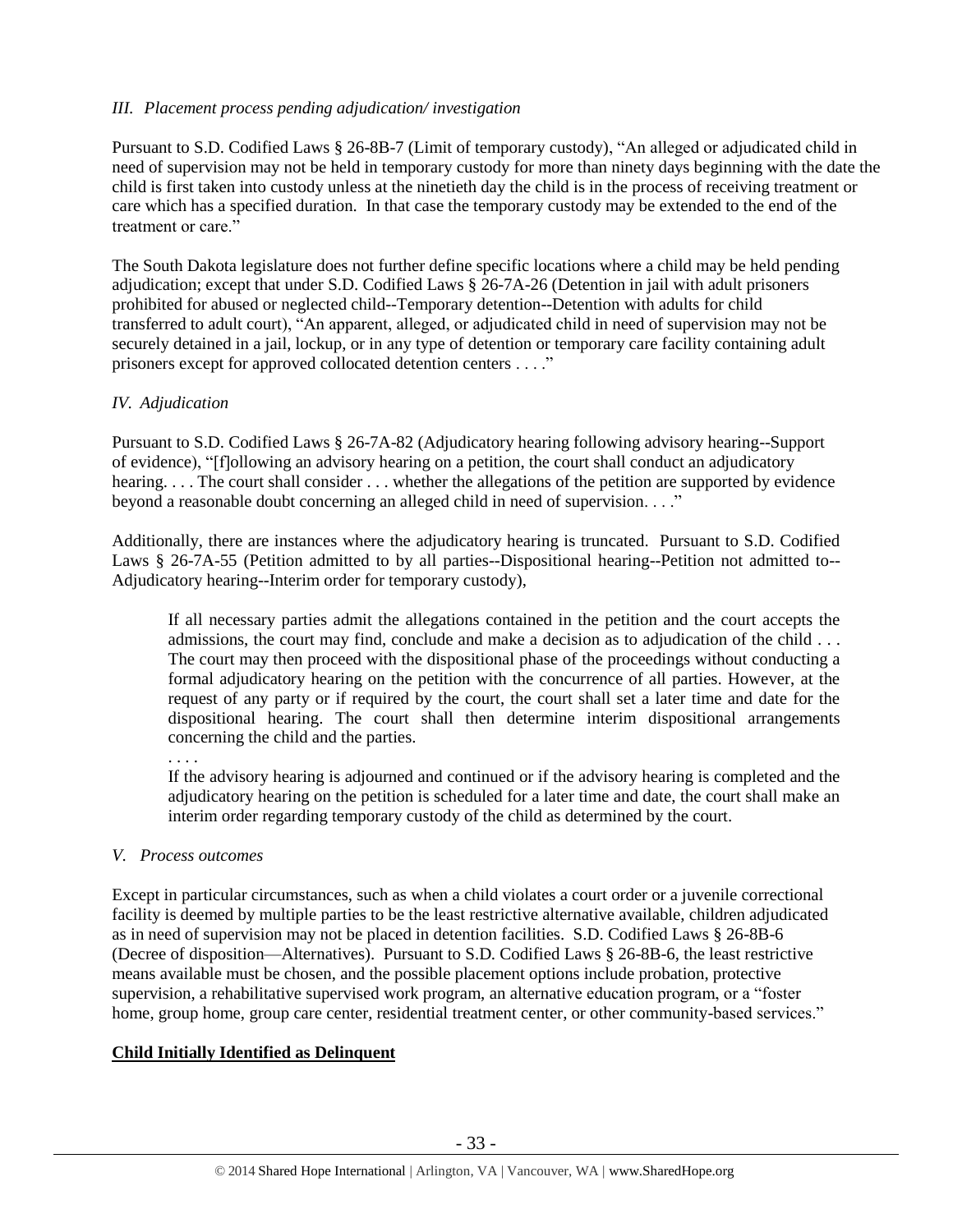As a commercially sexually exploited child, a minor could be charged with S.D. Codified Laws § 22-23-1 (Prostitution), and as a result be considered a delinquent child under S.D. Codified Laws § 26-8C-2 (Delinquent child defined). A delinquent child is "any child ten years of age or older who, regardless of where the violation occurred, has violated any federal, state, or local law or regulation for which there is a penalty of a criminal nature for an adult, except state or municipal hunting, fishing, boating, park, or traffic laws that are classified as misdemeanors, or petty offenses or any violation of § 35-9-2 [Purchase, possession or consumption of beverage by minor as misdemeanor] or 32-23-21 [Under the age of twentyone—Additional offenses]." <sup>54</sup> S.D. Codified Laws § 26-8C-2.

## *I. Initial Custody*

 $\overline{a}$ 

#### *a.* Authority for Initial Custody

Under S.D. Codified Laws § 26-7A-12 (Temporary custody without court order), a child could be taken into temporary custody without a court order if any of the following conditions are met:

(1) If the child is subject to arrest under the provisions of §§ 23A-3-2 [Law enforcement officer's power to arrest without warrant] and 23A-3-4 [Advice as to authority and cause of arrest without warrant];

(2) If the child is abandoned or seriously endangered in the child's surroundings or is seriously endangering others and immediate removal of the child appears to be necessary for the child's protection or for the protection of others;

(3) If there are reasonable grounds to believe the child has run away or escaped from the child's parents, guardian, or custodian;

(4) If the officer reasonably believes that temporary custody is warranted because there exists an imminent danger to the child's life or safety and there is no time to apply for a court order and the child's parents, guardian, or custodian refuse an oral request for consent to the child's removal from their custody or the child's parents, guardian, or custodian are unavailable; or (5) If the child is under the influence of alcohol, inhalants, or a controlled drug or substance.

A court, pursuant to S.D. Codified Laws § 26-7A-13 (Order of temporary custody), may also order temporary custody under similar conditions of S.D. Codified Laws § 26-7A-12(2)-(4) (Temporary custody without court order). If a child has been taken into temporary custody without a court order, the officer must notify the state's attorney as well as the intake officer, who will conduct the placement hearing immediately. S.C. Codified Laws §§ 26-7A-17 (Notice to state's attorney of child taken into temporary custody--Written report--Notice to court), 26-7A-13.1 (Hearing by intake officer). An intake officer also has the discretion to send a child to a juvenile diversion program instead of holding a temporary custody hearing. S.C. Codified Laws § 26-7A-10(3) (Preliminary investigation by state's attorney--Authorized procedure on basis of investigation).

Domestic minor sex trafficking victims who are not identified and classified as a child in need of supervision as defined in S.D. Codified Laws § 26-8B-2 or a delinquent child as defined in S.D. Codified Laws § 26-8C-2 could still be temporarily detained under S.D. Codified Laws § 26-11-1 (Conduct of proceedings—Temporary detention), which states,

If any child under the age of eighteen years is arrested, with or without a warrant, for a violation of any law or municipal ordinance for which the child is not subject to proceedings as a child in

<sup>54</sup> S.D. Codified Laws § 32-23-21 (Under the age of twenty-one—Additional offenses) refers to alcohol and drug related offenses.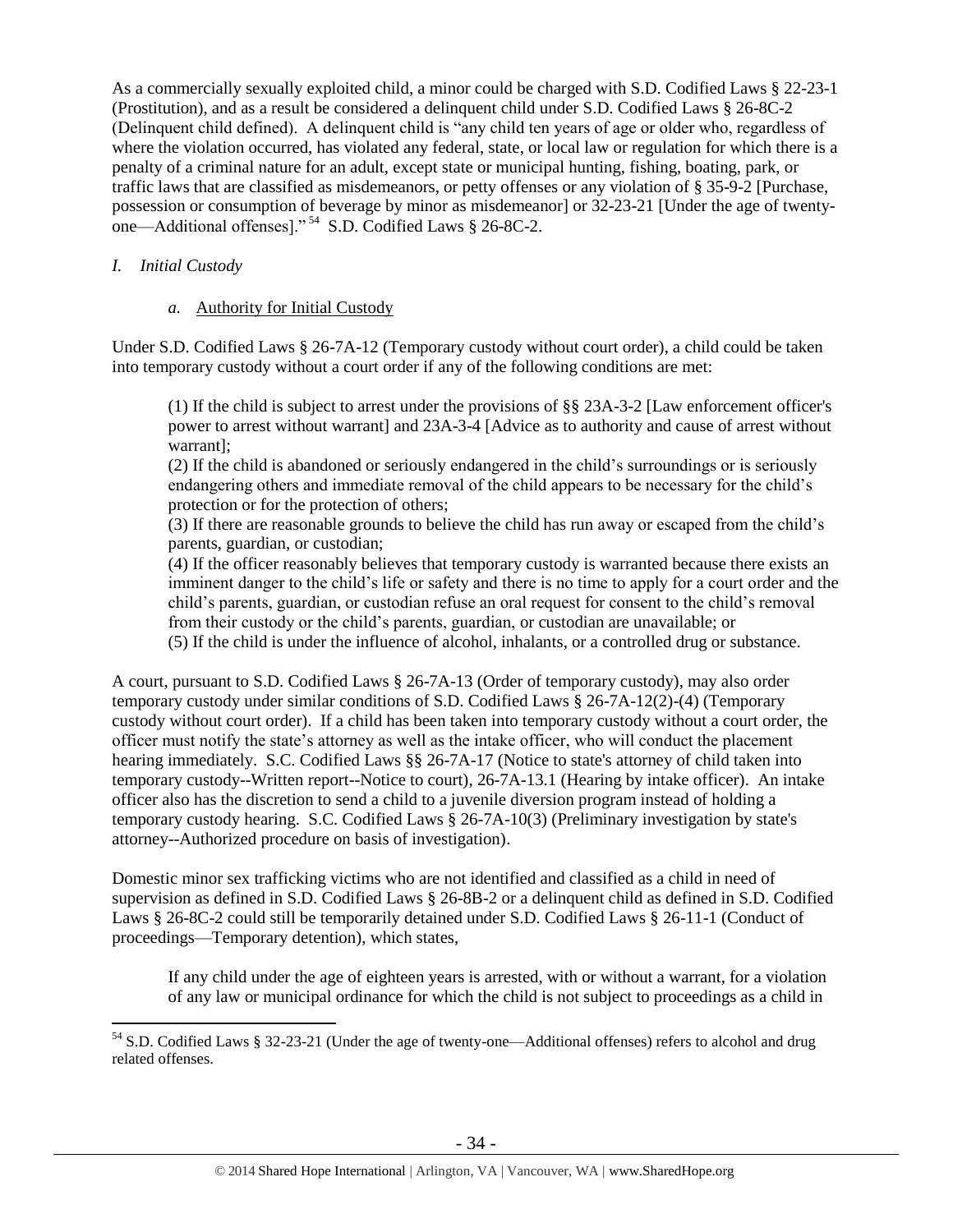need of supervision as defined in § 26-8B-2 ["Child in need of supervision" defined] or a delinquent child as defined in § 26-8C-2 [Delinquent child defined] or for a violation of subdivision 34-46-2 (2) [Unlawful actions–Tobacco], the child shall be brought before the judge of a court having jurisdiction over the offense and proceedings shall be conducted as though the child were eighteen years of age or older.

A child under the age of eighteen years, subject to proceedings pursuant to this section and accused of a Class 1 misdemeanor, may be held in or sentenced to a detention or temporary care facility for up to thirty days if sight and sound separated from adult prisoners.

b. Placement

. . .

 $\overline{a}$ 

Under S.D. Codified Laws § 26-7A-16 (Temporary custody until release by order of the court), "Notwithstanding § 26-7A-14 [Temporary care of child by caretaker designated by court--Limitation of temporary custody--Release], <sup>55</sup> an apparent, alleged or adjudicated abused or neglected child, child in need of supervision or delinquent child may be held in temporary custody until released by order of the court."

However, pursuant to S.D. Codified Laws § 26-8C-3 (Temporary custody—Placement in detention prior to hearing),

A child may not be placed in detention unless the intake officer finds that the parents, guardian, or custodian are not available or are not suitable to receive the child, and finds at least one of the following circumstances exists:

(1) The child is a fugitive from another jurisdiction;

(2) The child is charged with a violation of § 22-22-7 [Sexual contact with child under

sixteen--Felony or misdemeanor], a crime of violence under subdivision 22-1-2 (9)

[Definition of terms] or a serious property crime, which, if committed by an adult, would be a felony;

(3) The child is already held in detention or on conditional release in connection with another delinquency proceeding;

(4) The child has a demonstrable recent record of willful failures to appear for juvenile court proceedings;

(5) The child has a demonstrable recent record of violent conduct;

(6) The child has a demonstrable recent record of adjudications for serious property offenses;

(7) The child is under the influence of alcohol, inhalants, or a controlled drug or substance and detention is the least restrictive alternative in view of the gravity of the alleged offense and is necessary for the physical safety of the child, the public, and others; or

(8) The child has failed to comply with court services or a court ordered program.

The shelter or detention authorized shall be the least restrictive alternative available.

A child alleged to be delinquent who has been taken into temporary custody by a law enforcement officer is generally released to her parents, guardian, or custodian prior to the temporary custody hearing, unless such individuals cannot be located or placement would not be suitable, in which case the child is placed in a shelter. S.D. Codified Laws § 26-8C-3 (Temporary custody—Placement in detention prior to hearing).

<sup>&</sup>lt;sup>55</sup> An abused or neglected child may "be placed in the temporary care of the Department of Social Services, foster care, or a shelter as designated by the court to be the least restrictive alternative for the child," for no more than 48 hours (excluding weekends and holidays) absent the filing of a petition and a court order following a hearing. S.D. Codified Laws § 26-7A-14.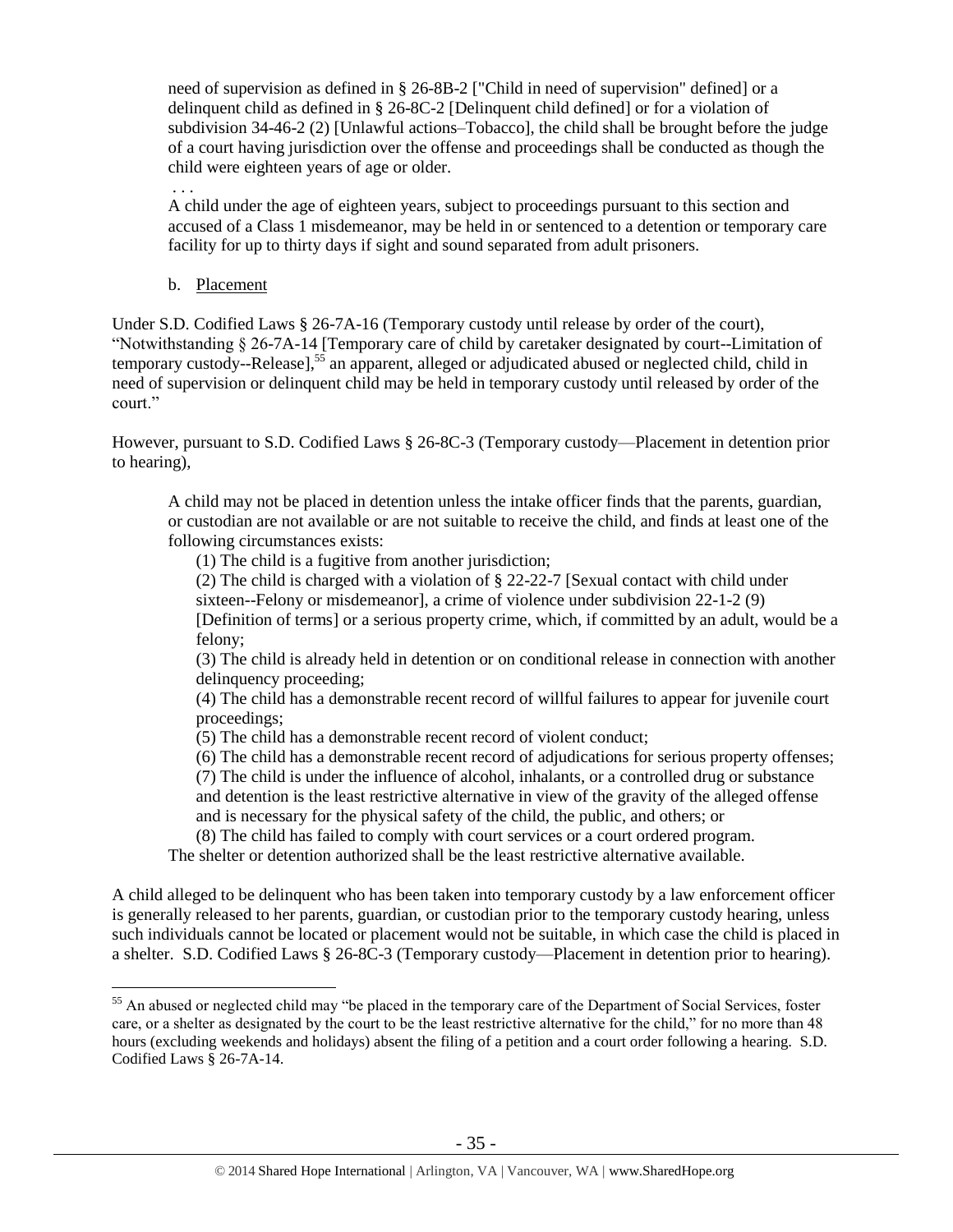Additionally, pursuant to S.D. Codified Laws § 26-7A-26 (Detention in jail with adult prisoners prohibited for abused or neglected child--Temporary detention--Detention with adults for child transferred to adult court), "An apparent or alleged delinquent child may be held in an adult lockup or jail for up to six hours for purposes of identification, processing, interrogation, transfer to juvenile facility, or release to parents if the child is sight and sound separated from adult prisoners." However, if the area is not considered a metropolitan area, the child may be held for a period not to exceed forty-eight hours in an adult facility, "if the facility has been certified by the Department of Corrections as providing sight and sound separation of juveniles from adults and if no suitable juvenile facility is available." S.D. Codified Laws § 26-7A-26.

## *II. Process following initial custody of allegedly delinquent child*

Subsequent to the initial custody, the court may order continued temporary custody of a child pending any hearing, with or without notice. S.D. Codified Laws § 26-7A-13 (Court-ordered temporary custody--Noticed hearing--Without noticed hearing). Further pursuant to S.D. Codified Laws § 26-7A-13, if the child is taken into custody without notice, the court or intake officer must issue a written custody order, which should be based on receipt of an affidavit or other communication in the following instances:

(1) On application by a state's attorney, social worker of Department of Social Services, or law enforcement officer respecting an apparent, alleged, or adjudicated abused or neglected child stating good cause to believe as follows:

(a) The child is abandoned or is seriously endangered by the child's environment; or

(b) There exists an imminent danger to the child's life or safety and immediate removal of the child from the child's parents, guardian, or custodian appears to be necessary for the protection of the child;

(2) On application by a state's attorney, court services officer, or law enforcement officer respecting an apparent, alleged, or adjudicated child in need of supervision or delinquent child stating good cause pursuant to § 26-8B-3 [Circumstances requiring release--Circumstances allowing detention--Length of detention] or 26-8C-3 [Release--Placement in shelter-- Circumstances warranting detention], as applicable, to believe as follows:

- (a) The child seriously endangers others or there is need for protection of the child; or
- (b) The child has run away or escaped from the child's parents, guardian, or custodian.

Between initial custody and the adjudication, the court must hold an advisory hearing. S.D. Codified Laws § 26-7A-54 (Advisory hearing before adjudicatory hearing). Pursuant to S.D. Codified Laws § 26- 7A-54, during the advisory hearing,

. . . . (2) The court shall then receive the answer, response, denial, or admission of the parties and, if appropriate, of the child as follows:

. . .

(c) If the petition alleges the child to be delinquent, the child may admit the allegations contained in the petition and the court may accept the admission if the court is satisfied there is a factual basis for them.

. . . .

## *III. Placement process pending adjudication/ investigation*

Pursuant to S.D. Codified Laws § 26-8B-7 (Limit of temporary custody), "An alleged or adjudicated child in need of supervision may not be held in temporary custody for more than ninety days beginning with the date the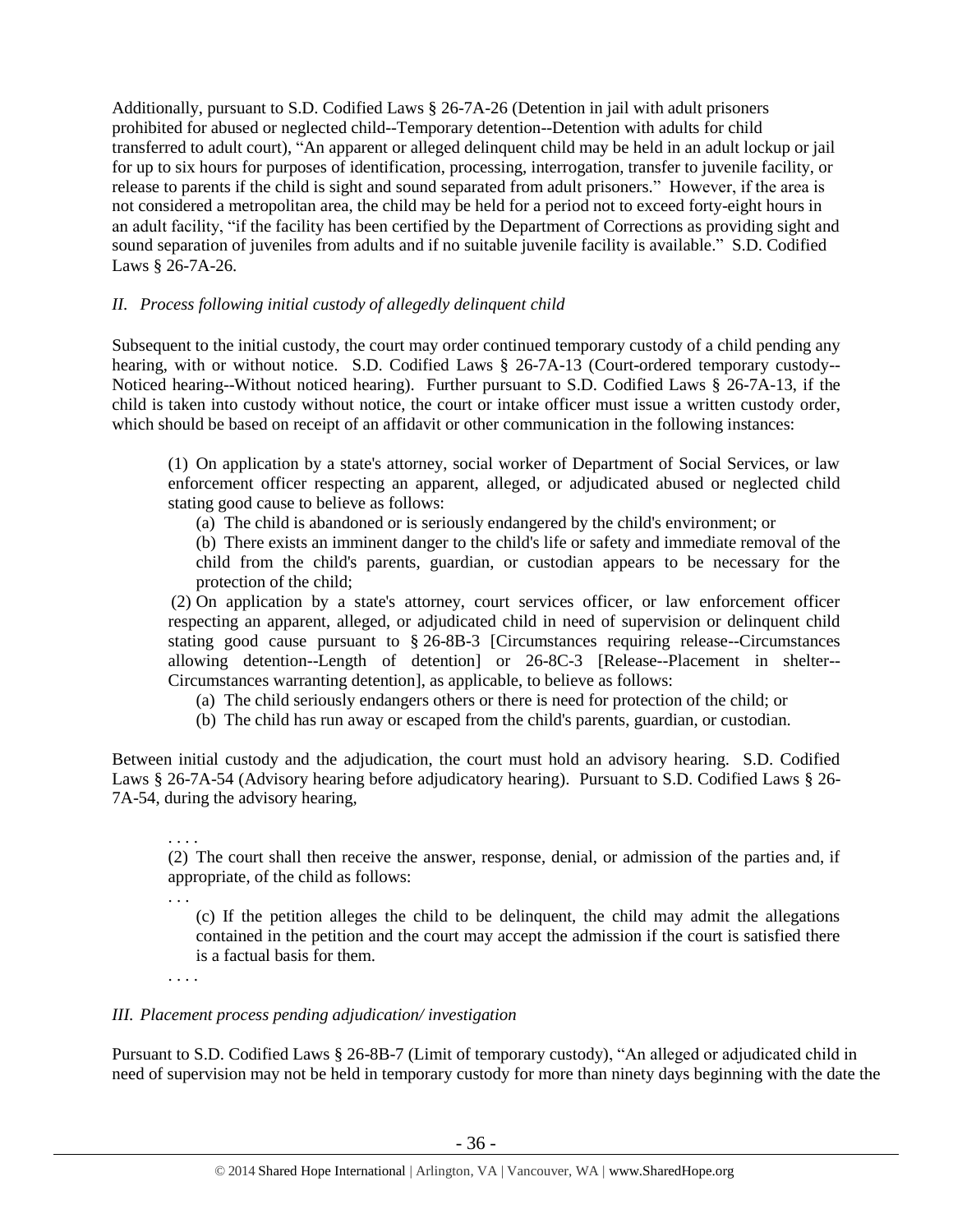child is first taken into custody unless at the ninetieth day the child is in the process of receiving treatment or care which has a specified duration. In that case the temporary custody may be extended to the end of the treatment or care."

The South Dakota legislature does not further define specific locations where a child may be held pending adjudication; except that under S.D. Codified Laws § 26-7A-26 (Detention in jail with adult prisoners prohibited for abused or neglected child--Temporary detention--Detention with adults for child transferred to adult court), "An apparent, alleged, or adjudicated child in need of supervision may not be securely detained in a jail, lockup, or in any type of detention or temporary care facility containing adult prisoners except for approved collocated . . . ."

## *IV. Adjudication*

Pursuant to S.D. Codified Laws § 26-7A-82 (Adjudicatory hearing following advisory hearing--Support of evidence), "[f]ollowing an advisory hearing on a petition, the court shall conduct an adjudicatory hearing. . . . The court shall consider . . . whether the allegations of the petition are supported by evidence beyond a reasonable doubt concerning an . . . alleged delinquent child. . . ."

Additionally, there are instances where the adjudicatory hearing is truncated. Pursuant to S.D. Codified Laws § 26-7A-55 (Petition admitted to by all parties--Dispositional hearing--Petition not admitted to--Adjudicatory hearing--Interim order for temporary custody),

If all necessary parties admit the allegations contained in the petition and the court accepts the admissions, the court may find, conclude and make a decision as to adjudication of the child . . . The court may then proceed with the dispositional phase of the proceedings without conducting a formal adjudicatory hearing on the petition with the concurrence of all parties. However, at the request of any party or if required by the court, the court shall set a later time and date for the dispositional hearing. The court shall then determine interim dispositional arrangements concerning the child and the parties.

. . . . If the advisory hearing is adjourned and continued or if the advisory hearing is completed and the adjudicatory hearing on the petition is scheduled for a later time and date, the court shall make an interim order regarding temporary custody of the child as determined by the court.

## *V. Process outcomes*

Allegedly delinquent children may be placed on probation. Under S.D. Codified Laws § 26-8C-4 (Placement on probation without adjudication of delinquency), "If the court is satisfied that the best interests of the public, justice and child will be served, the court may, without entering an adjudication of delinquency, with consent of the child, suspend imposition of adjudication of delinquency and place the child on probation under the terms, conditions and duration required by the court. A court may revoke the suspension at any time during the probationary period and impose an adjudication of delinquency without diminishment or credit for any of the probationary period."

Under S.D. Codified Laws § 26-8C-6 (Examination or treatment of child), "Following adjudication of a child as a delinquent child, the court may order the child to be examined or treated by a physician or a qualified mental health professional or to receive other special care and may place the child in a hospital or other suitable facility for such purposes." S.D. Codified Laws § 26-8C-7 (Dispositional decree— Alternatives—Assessment of costs) sets the dispositions alternatives available to the court, which include probation, protective supervision, a rehabilitative supervised work program, an alternative education program, or a "foster home, group home, group care center, residential treatment center, or other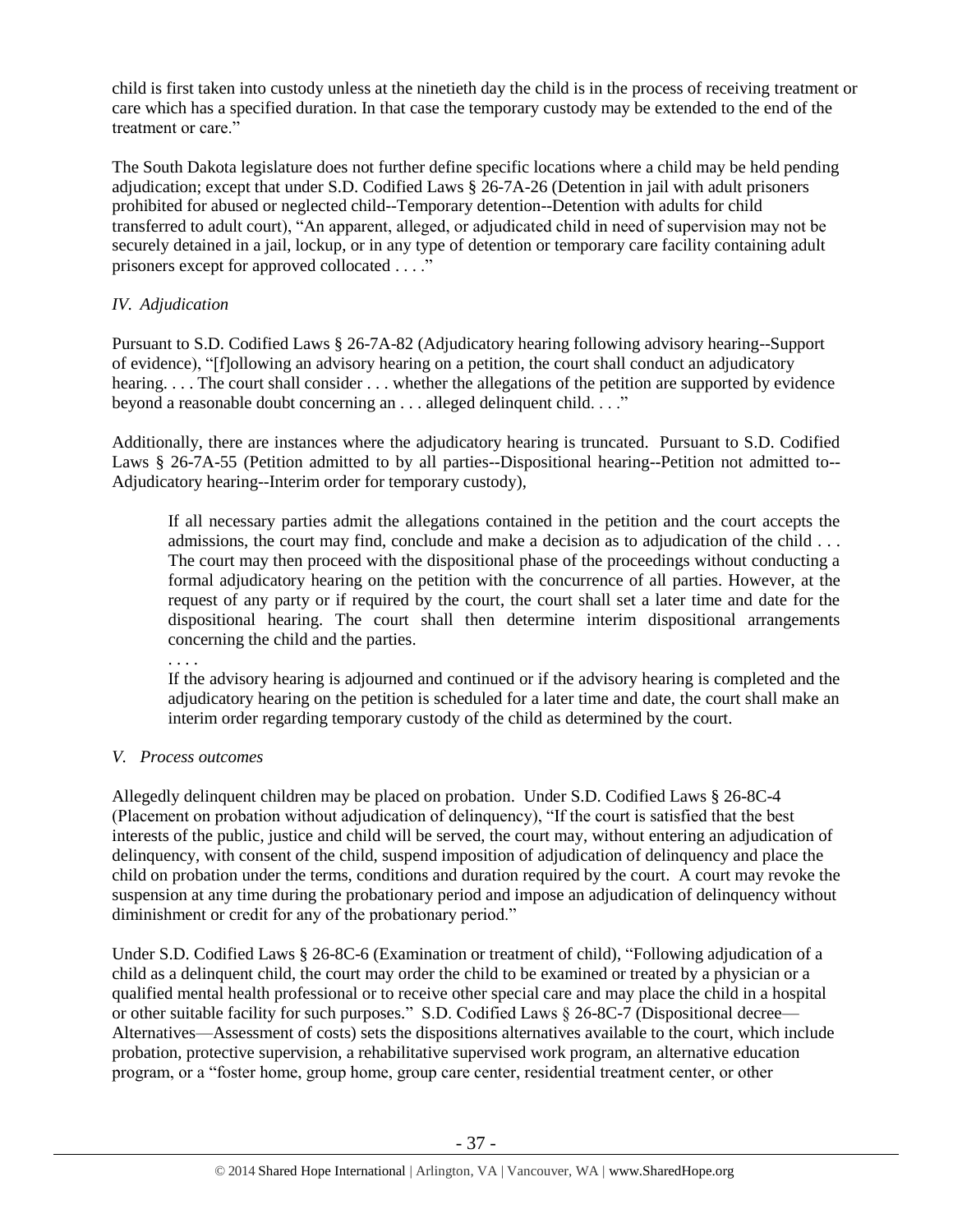community-based services."

 $\overline{a}$ 

5.4.1 Recommendation: Enact a mandatory response law that directs minor victims of sex trafficking away from the delinquency process and into a protective system that includes specialized services and housing.

## *5.5 Commercial sexual exploitation or sex trafficking is identified as a type of abuse and neglect within child protection statutes.*

A commercially sexually exploited child can be considered abused or neglected under S.D. Codified Laws § 26- 8A-2(8) (Abused or neglected child defined), which states a child is abused or neglected when the child "is subject to sexual abuse, sexual molestation, or sexual exploitation<sup>56</sup> by the child's parent, guardian, custodian, or any other person responsible for the child's care."

*5.6 The definition of "caregiver" (or similar term) in the child welfare statutes is broad enough to include a trafficker who has custody or control of a child in order to bring a trafficked child into the protection of child protective services.*

South Dakota law defines "custodian" as "any foster parent, employee of a public or private residential home or facility, other person legally responsible for a child's welfare in a residential setting, or person providing inhome or out-of-home care; for purposes of this definition, out-of-home care means any day care as defined in §§ 26-6-14 [Categories of activities for which license may be issued],<sup>57</sup> 26-6-14.1 ["Family day care" defined], and 26-6-14.8 [Unregistered family day care]."<sup>58</sup> S.D. Codified Laws § 26-7A-1(11).

- 5.6.1 Recommendation: Amend the definition of "custodian" to include a person in control and possession of a sexually exploited child to bring that child victim within the protection of Child Protective Services (CPS).
- *5.7 Crime victims' compensation is specifically available to a child victim of sex trafficking or commercial sexual exploitation of children (CSEC) without regard to ineligibility factors.*

Under the Crime Victims' Compensation Program, a "victim" is defined as including "any person who

<sup>56</sup> S.D. Codified Laws §§ 26-7A-1 (Definitions) and 26-8A-2 do not define "sexual exploitation." However, for purposes of the criminal code, "[a] person is guilty of sexual exploitation of a minor if the person causes or knowingly permits a minor to engage in an activity or the simulation of an activity that: (1) Is harmful to minors; (2) Involves nudity; or (3) Is obscene." S.D. Codified Laws § 22-22-24.3.

<sup>57</sup> S.D. Codified Laws § 26-6-14 defines a child welfare agency as including, among other things, any of the following:

<sup>(1)</sup> The providing of group care, maintenance, supervision, and protection of children on a regular full-time basis as a substitute for regular parental care, with or without compensation, in a nonfamily group setting which shall be known as an intensive residential treatment center, a residential treatment center, a group care center, or as a group home as each shall be defined by standards established pursuant to § 26-6-16; (2) The providing of care, maintenance, supervision, and protection of a child, or children, as a substitute for regular parental care, without transfer of legal custody or placement for adoption, with or without compensation, on a regular full-time basis in a family home, which shall be known as a foster home.

 $<sup>58</sup>$  This definition applies to chapters 26-7A [Juvenile court], 26-8A [Protection of children from abuse or neglect],</sup> 26-8B [Children in need of supervision], and 26-8C [Delinquent children].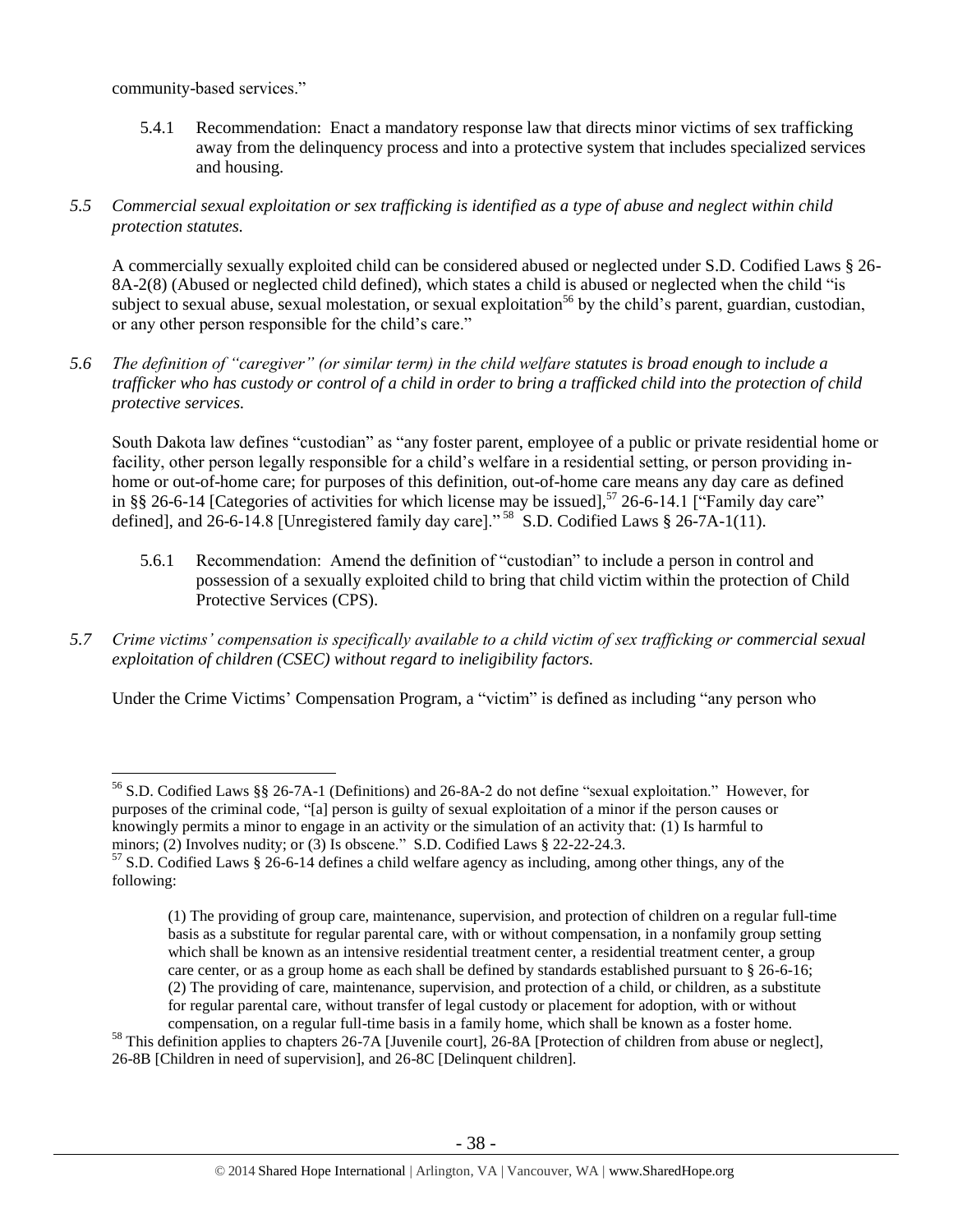suffers personal injury<sup>59</sup> or death as a direct result of: (a) A crime, including a federal crime occurring in this State." S.D. Codified Laws § 23A-28B-1(12)(a). A "crime" includes "conduct that occurs or is attempted in this State, including that arising from domestic violence and acts of terrorism, as defined in 18 U.S.C § 2331 as of January 1, 1997, which conduct results in personal injury or death and is punishable as a felony or misdemeanor, or would be so punishable except that the person engaging in the conduct lacked the capacity to commit the crime under the laws of this State." S.D. Codified Laws § 23A-28B-1(3).

Certain circumstances may prevent a commercially sexually exploited child from receiving crime victims' compensation. Pursuant to S.D. Codified Laws § 23A-28B-25 (Circumstances not permitting compensation) an application must be filed for compensation within one year after the date of injury, and the crime that caused the injury must have been reported to law enforcement "within five days of its occurrence or, if the crime could not reasonably have been reported within such period, within five days of the date when a report could reasonably have been made." S.D. Codified Laws § 23A-28B-25(1). Victims of domestic minor sex trafficking may be slow to come forward, and thus may become ineligible for crime victims' compensation due to this requirement. However, the one year application requirement may be waived if good cause is shown. S.D. Codified Laws § 23A-28B-25(1). Although no guidelines are given for "good cause," it is possible that the department would consider a human trafficking victim to have "good cause" for delayed reporting.

Similarly, crime victims' compensation is not allowed when a claimant "[f]ails or refuses to cooperate fully with any appropriate law enforcement officer or agency or with the department in the administration of this chapter." S.D. Codified Laws § 23A-28B-25(2)(c). Domestic minor sex trafficking victims may be reluctant to cooperate and may distrust law enforcement officers who may have previously arrested them for prostitution; therefore, this cooperation requirement could disqualify these victims from receiving compensation.

Lastly, a crime victim is not eligible for compensation if she "(a) Engaged in conduct which substantially contributed to the infliction of the victim's injury or death or engaged in conduct which the victim should reasonably have foreseen could lead to the injury or death. . . . [or] (b) Committed or otherwise participated in a crime which caused or contributed to the victim's injury or death." S.D. Codified Laws § 23A-28B-25(2). Since domestic minor sex trafficking victims are often involved in prostitution, which contributed to their injury, they could become ineligible under this requirement.

5.7.1 Recommendation: Amend S.D. Codified Laws § 23A-28B-25(1) to clarify that "good cause" is shown when an individual is a victim of human trafficking as defined in S.D. Codified Laws §§ 22- 49-1 (Human trafficking prohibited). Additionally, amend S.D. Codified Laws § 23A-28B-25(2), (3) to create exceptions for victims of domestic minor sex trafficking.

## *5.8 Victim-friendly procedures and protections are provided in the trial process for minors under 18.*

There are few victim-friendly criminal justice procedures, especially ones that extend to domestic minor sex trafficking victims, and the state no longer has "rape shield" laws.<sup>60</sup> If a minor victim of rape under S.D. Codified Laws § 22-22-1, incest under S.D. Codified Laws § 22-22A-2, or sexual contact under S.D. Codified Laws § 22-22-7 makes a request to have her name and information suppressed, "the court shall order that the name of the minor and the specific details of the alleged acts be suppressed," as long as there is a "compelling

<sup>&</sup>lt;sup>59</sup> "Personal injury" is defined in S.D. Codified Laws  $\S$  23A-28B-1(11) as "actual bodily harm or emotional distress."

<sup>60</sup> The state "rape shield" law under S.D. Codified Laws § 23A-22-15 (Evidence of victim's prior sexual conduct in sex offence prosecutions) was repealed by House Bill 1063. H.B. 87th Leg. Assemb., Leg. Sess. (S.D. 2012) (effective July 1, 2012).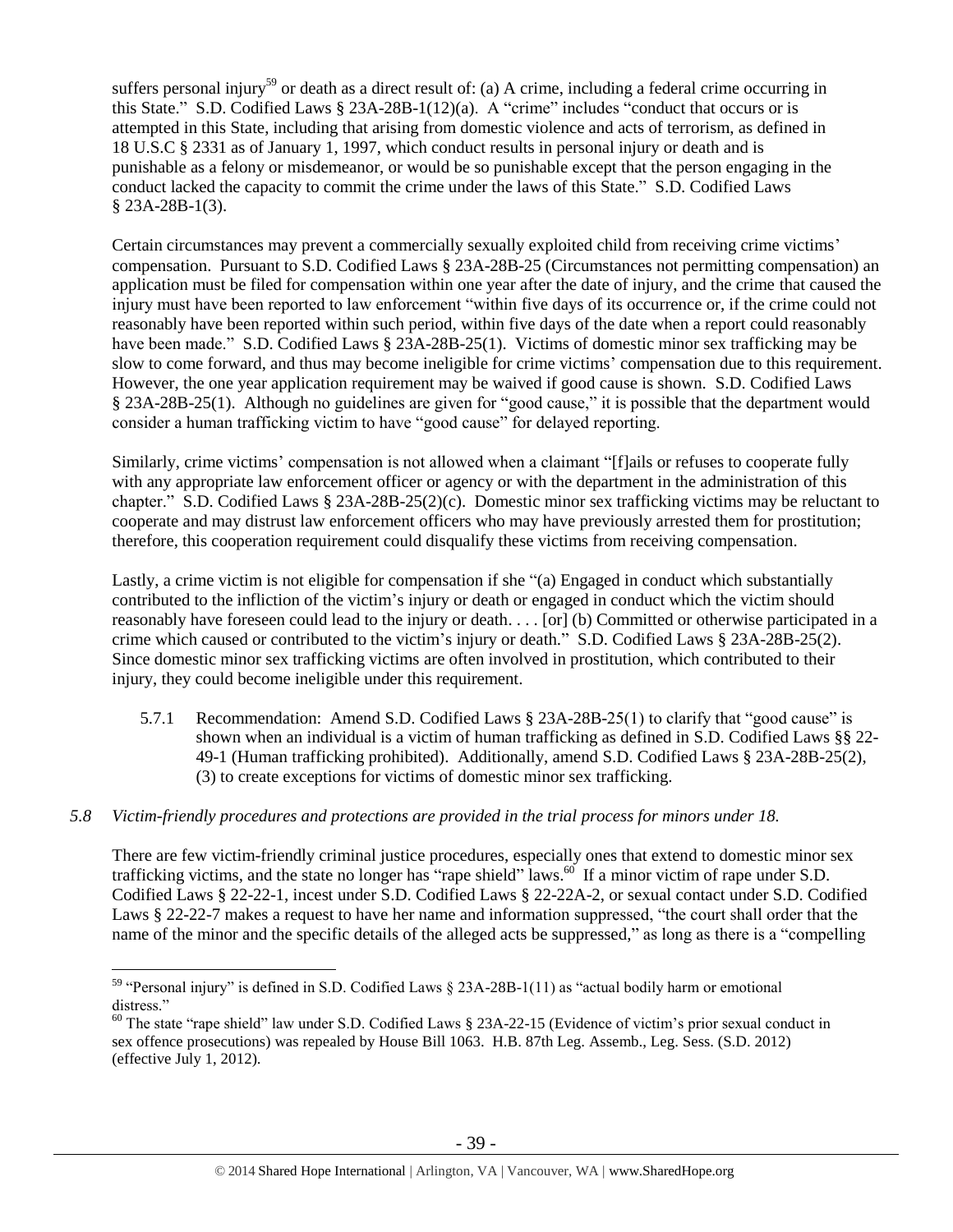interest after consideration of [certain] factors." S.D. Codified Laws § 23A-6-22.1. These provisions could leave victims of domestic minor sex trafficking in prosecutions under S.D. Codified Laws Chapter 22-49 (Human trafficking), § 22-23-2 (Promotion of prostitution), § 22-23-8 (Solicitation or procurement of prostitute for patron), § 22-24A-1 (Sale of child pornography), and § 22-24A-3 (Possession, manufacture, or distribution of child pornography) without protection of these provisions.

In addition, under S.D. Codified Laws § 23A-12-9 (Videotape of young sex crime victim's testimony at preliminary hearing or deposition), "If a defendant has been charged with a violation of subdivision 22-22-1(1), (5), or (6) [Rape] or § 22-22-7 [Sexual contact with child under sixteen], where the victim is less than sixteen years of age, the prosecuting attorney or defense attorney may apply for an order that the victim's testimony at the preliminary hearing or at a deposition, in addition to being stenographically recorded, be recorded and preserved on videotape." According to the provision, "If at the time of trial the court finds that the victim is otherwise unavailable within the meaning of § 19-16-29, or that such testimony would in the opinion of the court be substantially detrimental to the well-being of the victim, the court may admit the videotape of the victim's testimony at the preliminary hearing or deposition as former testimony under § 19-16-30." Since offenses under S.D. Codified Laws Chapter 22-49 (Human trafficking), § 22-23-2 (Promotion of prostitution), § 22-23-8 (Solicitation or procurement of prostitute for patron), § 22-24A-1 (Sale of child pornography), and § 22-24A-3 (Possession, manufacture, or distribution of child pornography) are not included within Chapter 22- 22 (Sex offenses), these victims do not receive the protection of the victim-friendly criminal justice procedures outlined above.

One victim friendly criminal justice procedure available to domestic minor sex trafficking victims under the age of 12 is the ability to testify via closed circuit television. S.D. Codified Laws § 26-8A-30. S.D. Codified Laws § 26-8A-30 (Testimony of child by closed circuit television) states, "In any proceeding in which a child under the age of twelve . . . is describing any act of sexual contact or rape performed with or on the child by another, or describing any act of physical abuse or neglect of the child by another, or any act of physical abuse or neglect of another child, or any act constituting a crime of violence as defined in § 22-1-2 [Definitions] committed against the child or another child, the court or any party may move to allow that the testimony of the child be taken in a room other than the courtroom and televised at the same time to the courtroom by closed circuit television equipment."<sup>61</sup>

A victim friendly criminal justice procedure available to all victims is the ability to ask to submit a victim impact statement prior to the defendant's sentencing pursuant to S.D. Codified Laws § 23A-27-1.1 (Victim's oral impact statement to court before sentence imposed—Response of defendant—Victim defined) and § 23A-27-1.3 (Victim's written impact statement to court before sentence imposed—Response of defendant—Victim defined). South Dakota Codified Laws § 23A-27-1.3 offers all crime victims, including victims of human trafficking, with the opportunity to request the court to allow victim impact testimony prior to the sentencing phase of the convicted, which the court may then approve or deny at its discretion. Additionally S.D. Codified Laws § 23A-27-1.1 provides a non-discretionary right to offer victim impact testimony to certain categories of victims, "If a defendant has been convicted of an A, B, or C felony, upon request to the court by a victim and before imposing sentence on a defendant, the victim has the right to orally address the court concerning the emotional, physical, and monetary impact of the defendant's crime upon the victim and the victim's family, and may comment upon the sentence which may be imposed upon the defendant." Pursuant to S.D. Codified Laws § 23A-27-1.3, a victim of an A, B, or C felony also has the right to submit a written impact statement. S.D. Codified Laws § 23A-27-1.3 provides, "If a defendant has been convicted of an A, B, or C felony, upon request to the court by a victim and before imposing sentence on a defendant, a victim has the right to address the court in writing concerning the emotional, physical, and monetary impact of the defendant's crime upon the victim and the victim's family, and may comment upon the sentence which may be imposed upon the defendant."

 $61$  This section may, however, only apply to offenses under Title 26.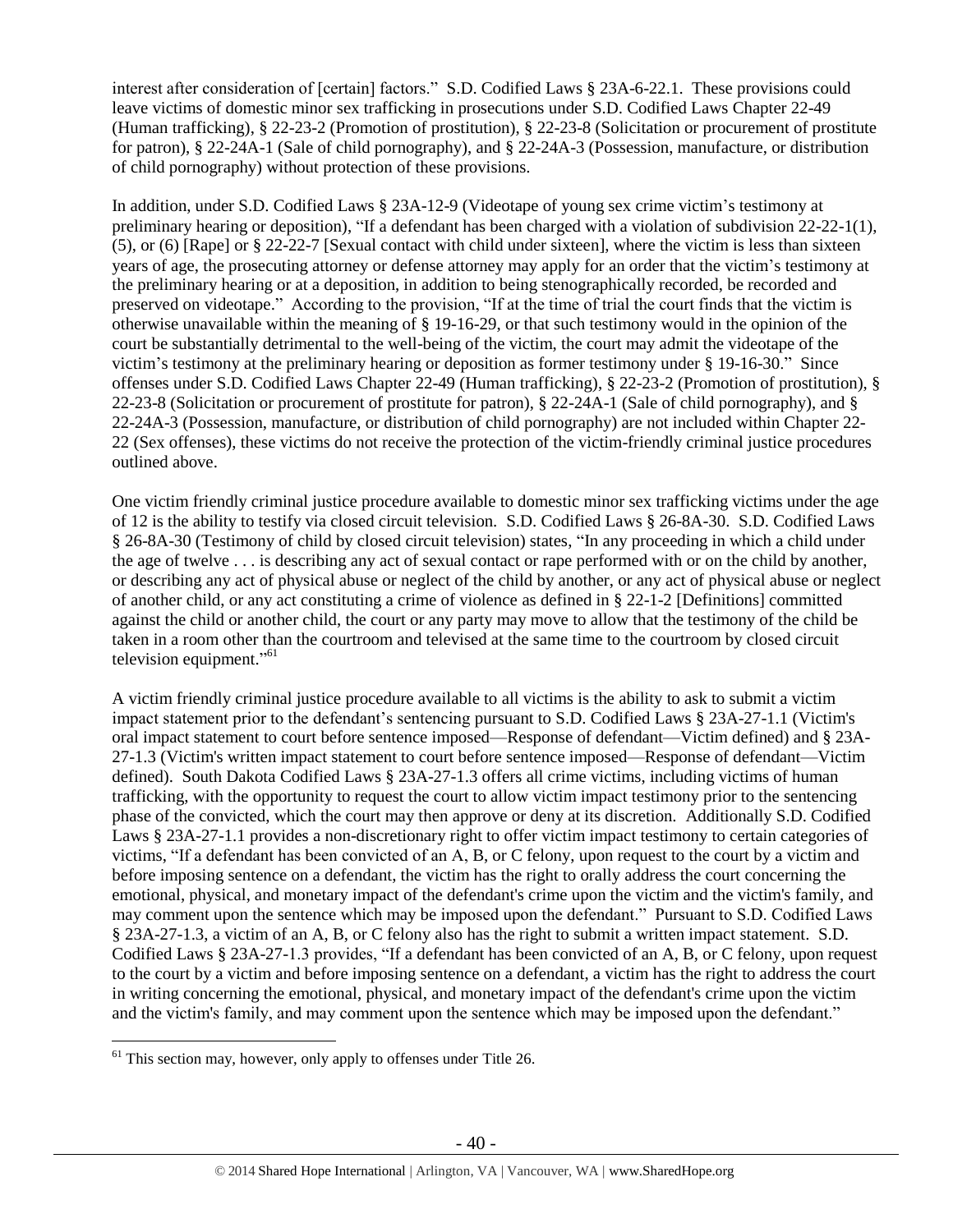Pursuant to S.D. Codified Laws § 23A-27-1.3 and § 23A-27-1.1, victim impact testimony is not an automatic provision guaranteed to all victims. In some limited circumstances (e.g. rape of a victim under the age of 13, and some forms of kidnapping), acts committed in the course of domestic minor sex trafficking are classified as A, B, or C felonies; in those cases, victims would be guaranteed the opportunity to give their victim impact testimony during the sentencing phase. However, the crime of human trafficking falls outside the scope of the mandatory victim right, and in most circumstances victims could be denied the opportunity to offer their victim impact testimony.

- 5.8.1 Recommendation: Enact a law that prohibits evidence of a testifying sex-trafficked minor victim's prior sexual conduct from being introduced during prosecutions of CSEC and trafficking offenses.
- 5.8.2 Recommendation: Amend S.D. Codified Laws § 23A-6-22.1 (Suppression of names of minor victims of certain sexual offenses) and § 23A-12-9 (Videotape of young sex crime victim's testimony at preliminary hearing or deposition) to allow protections for victims of offenses under S.D. Codified Laws Chapter 22-49 (Human trafficking) when the victim is a minor subjected to commercial sex under S.D. Codified Laws § 22-23-2 (Promotion of prostitution), § 22-23-8 (Solicitation or procurement of prostitute for patron), § 22-24A-1 (Sale of child pornography), or § 22-24A-3 (Possession, manufacture, or distribution of child pornography).
- 5.8.3 Recommendation: Amend S.D. Codified Laws §§ 23A-27-1.1 (Victim's oral impact statement to court before sentence imposed—Response of defendant—Victim defined) and 23A-27-1.3 to require that victims of CSEC and trafficking offenses be permitted to give victim impact testimony.
- *5.9 Expungement or sealing of juvenile delinquency records resulting from arrests or adjudications for prostitution-related offenses committed as a result of, or in the course of, the commercial sexual exploitation of a minor is available within a reasonable time after turning 18.*

General expungement statutes allow for a motion of expungement one year after the arrest of an individual, "if no accusatory instrument was filed, or at any time after an acquittal." S.D. Codified Laws § 23A-3-27. At this point, "The court may enter an order of expungement if satisfied that the ends of justice and the best interest of the public as well as the defendant or the arrested person will be served by the entry of the order." S.D. Codified Laws § 23A-3-30.

Additionally, upon a petition by a child or the child's parents or on the court's own motion, a delinquent child's records may be sealed; "However, no such petition may be filed and considered by the court until after one year from the date of the child's unconditional release from the court's jurisdiction or the discharge of the child by the department of corrections, whichever date is later." S.D. Codified Laws § 26-7A-115. Pursuant to S.D. Codified Laws § 26-7A-115, the sealing of the records may occur if, at the hearing, all the following are satisfied:

(1) The delinquent child has not been adjudicated as a delinquent under this chapter or chapter 26-8C since the termination of the court's jurisdiction of the child or the discharge of the child by the department of corrections;

(2) No proceeding involving the delinquent child concerning a felony, a sexual contact offense, a misdemeanor involving moral turpitude or a petition under this chapter or chapter 26-8C is pending or is being instituted against the child; and

(3) The rehabilitation of the delinquent child has been attained to the satisfaction of the court.

After the records are sealed, a court may still permit inspection upon a petition by the minor, state attorney, or court services officers for use in Chapter 26-7A (Juvenile Court) or 26-8C (Delinquent Children). S.D. Codified Laws § 26-7A-116.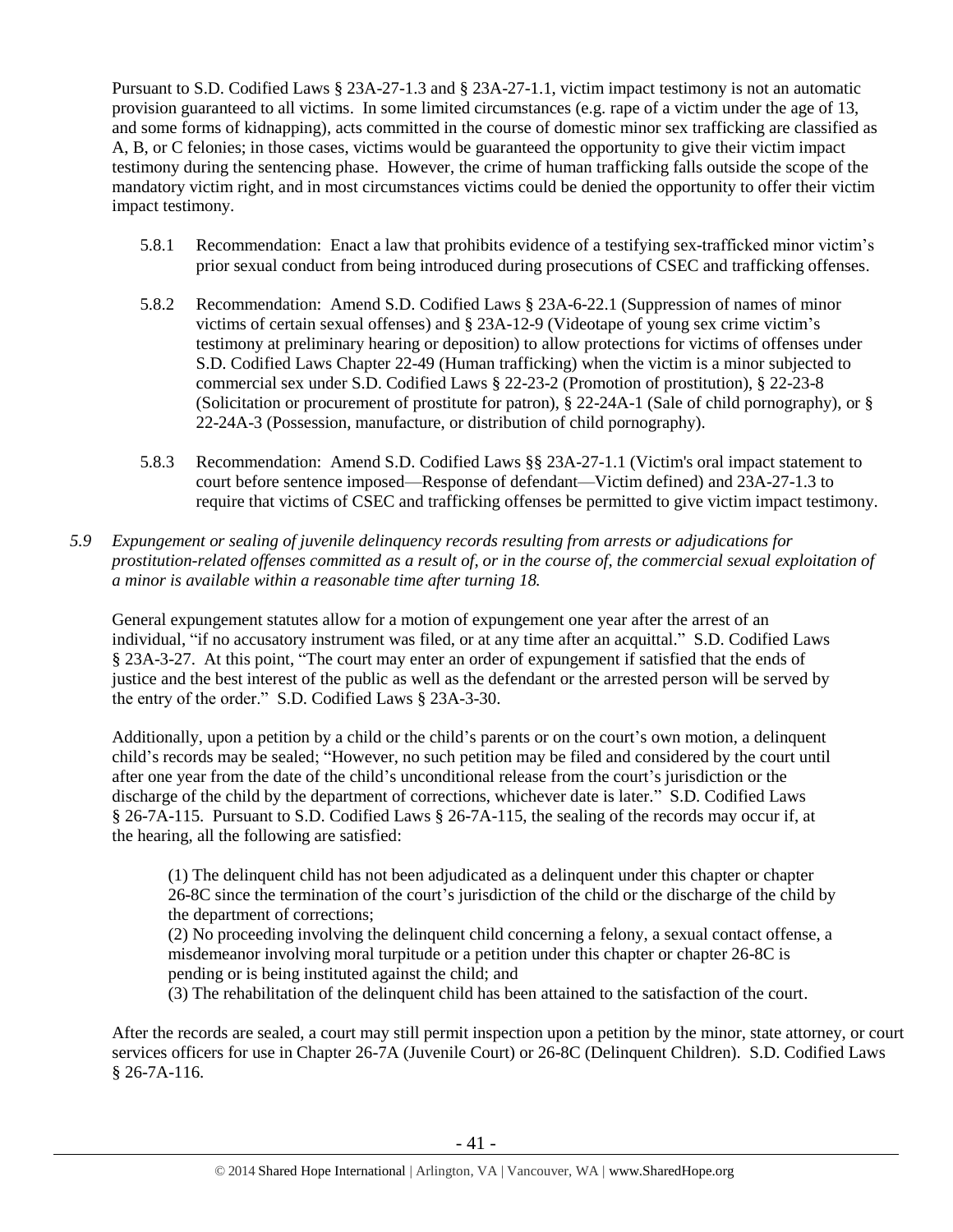#### *5.10 Victim restitution and civil remedies for victims of domestic minor sex trafficking or commercial sexual exploitation of children (CSEC) are authorized by law.*

A domestic minor sex trafficking victim may be able to receive restitution at the discretion of the court. S.D. Codified Laws § 23A-28-3 (Restitution plan—Present inability to pay—Absence of pecuniary damages— Condition of parole) provides "If the sentencing court orders the defendant to the county jail, suspended imposition of sentence, suspended sentence, or probation, the court may require as a condition that the defendant . . . promptly prepare a plan of restitution, including the name and address of each victim, a specific amount of restitution to each victim, and a schedule of restitution payments." For the purposes of restitution to crime victims, "victim" is defined as including "any person  $\dots$  who has suffered pecuniary damages<sup>62</sup> as a result of the defendant's criminal activities . . . ." S.D. Codified Laws § 23A-28-2(5). "Criminal activities" is defined as "any crime [excluding petty offenses] for which there is a plea of guilty or verdict of guilty upon which a judgment of conviction may be rendered and any other crime committed after June 30, 1979, which is admitted by the defendant, whether or not prosecuted." S.D. Codified Laws § 23A-28-2(2). Moreover, South Dakota's state policy is that "restitution shall be made by each violator of the criminal laws to the victims of the violator's criminal activities to the extent that the violator is reasonably able to do so." S.D. Codified Laws § 23A-28-1.

Some specific allotments of restitution are provided for minor victims of certain sex offenses, not including offenses under S.D. Codified Laws Chapter 22-49 (Human trafficking) or S.D. Codified Laws § 22-23-2 (Promotion of prostitution). Under S.D. Codified Laws § 23A-28-12 (Medical, psychological or psychiatric treatment of minor victim), "Anyone convicted under § 26-10-1 [Abuse of or cruelty to minor as felony], 22-22- 7 [Sexual contact with child under sixteen] . . . or subdivision 22-22-1(1) or (5) [Rape], shall be required as part of the sentence imposed by the court to pay all or part of the cost of any necessary medical, psychological, or psychiatric treatment, or foster care of the minor resulting from the act or acts for which the defendant is convicted."

Additionally, certain victims of commercial sexual exploitation may be eligible for civil remedies. Under S.D. Codified Laws § 22-24A-7<sup>63</sup> (Civil liability for sexual offense), "Any person, except a minor, who knowingly participates in any conduct proscribed by §§ 22-19A-1 [Stalking], 22-24A-1 to 22-24A-20 [Sale of child pornography; solicitation of a minor; possession, manufacture, and distribution of child pornography], inclusive, 22-24B-1 ["Sex crime" defined],  $^{64}$  22-41-1 to 22-49-3, inclusive [Human trafficking] . . . is liable for civil damages." S.D. Codified Laws s.1 enacted House Bill 1161 §  $1^{65}$  creates a civil cause of action for "victim[s] of human trafficking pursuant to chapter 22-49, or any federal human trafficking offense."

When entitled to civil damages, the following types of damages may be recovered under S.D. Codified Laws § 22-24A-10 (Civil liability for sexual offenses—Types of damages recoverable):

(1) Economic damages, including the cost of treatment and rehabilitation, medical expenses, loss of economic or educational potential, loss of productivity, absenteeism, support expenses, accidents or injury, and any other pecuniary loss proximately caused by the proscribed conduct; (2) Noneconomic damages, including physical and emotional pain, suffering, physical impairment,

<sup>62</sup> *See supra* note [47.](#page-24-0)

 $63$  The text of SD Codified Laws § 22-24A-7 included here and elsewhere in this report includes amendments made by the passage of Senate Bill 25 during the 2014 session of the 89th South Dakota legislature. (SD 2014) (effective July 1, 2014).

<sup>64</sup> *See supra* note [19.](#page-9-0)

 $65$  2014 session of the 89th South Dakota legislature. (SD 2014) (effective July 1, 2014).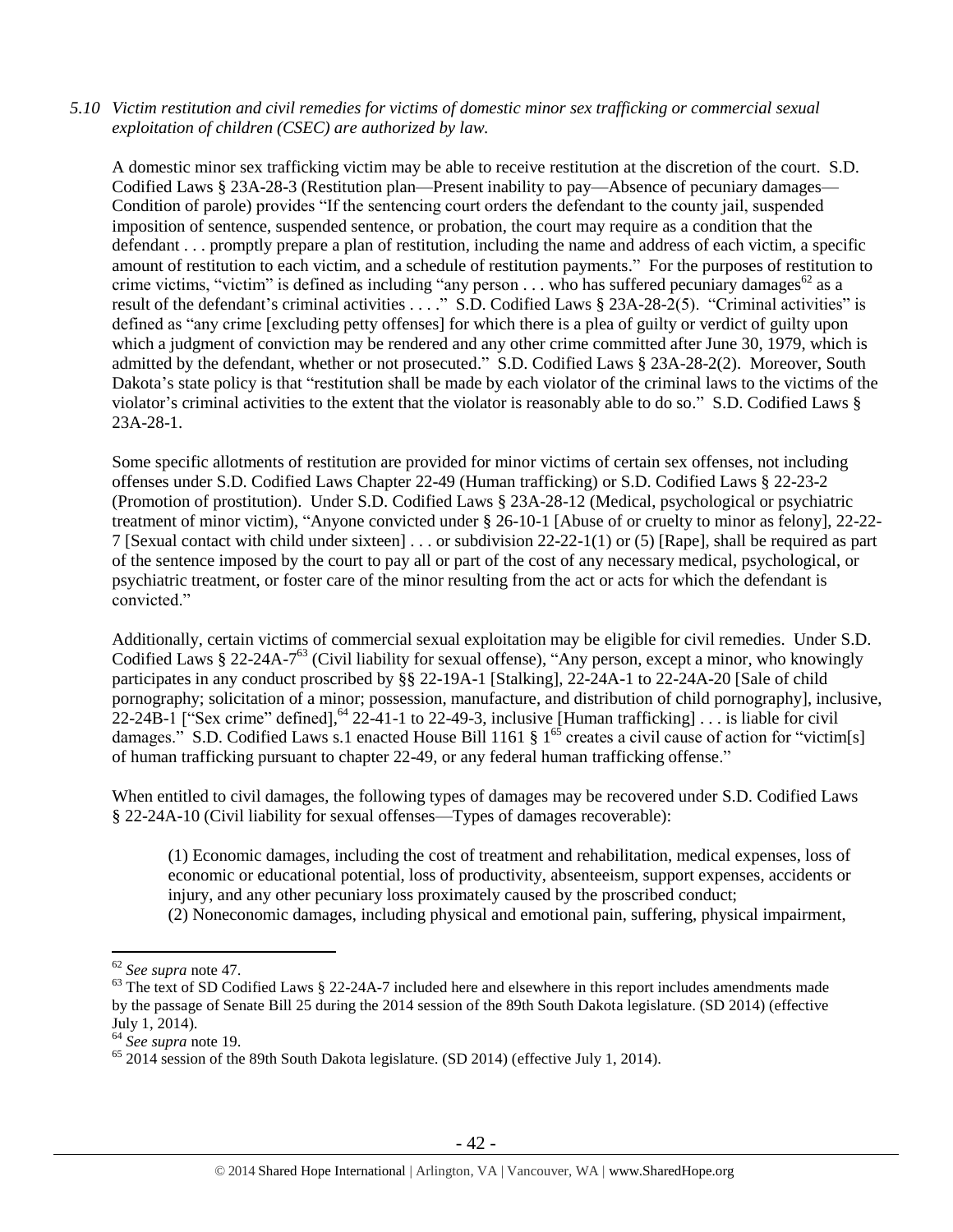emotional distress, mental anguish, disfigurement, loss of enjoyment, loss of companionship, services, and consortium, and other nonpecuniary losses proximately caused by the proscribed conduct;

- (3) Exemplary damages;
- (4) Attorneys' fees; and
- (5) Disbursements.
- 5.10.2 Recommendation: Amend the restitution law, S.D. Codified Laws § 23A-28-3, to make restitution orders mandatory for human trafficking victims and to include non-pecuniary damages.
- *5.11 Statutes of limitations for civil and criminal actions for child sex trafficking or commercial sexual exploitation of children (CSEC) offenses are eliminated or lengthened sufficiently to allow prosecutors and victims a realistic opportunity to pursue criminal action and legal remedies.*

S.D. Codified Laws § 22-24A-13<sup>66</sup> (Civil liability for sexual offense—Statute of limitations) states, "Any action for damages under §§ 22-19A-1 [Stalking], 22-24A-1 to 22-24A-20, inclusive [Sale of child pornography; possession, manufacture, or distribution of child pornography; solicitation of minor], 22-24B-1 ["Sex crime" defined],<sup>67</sup> 22-49-1 to 22-49-3, inclusive [Human trafficking], 23A-27-14.1 [Teacher certification], and 43-43B-1 to 43-43B-3 [Computer programs], inclusive, shall be commenced within six years of the time the plaintiff knew, or had reason to know, of any injury caused by violations of [these offenses]." When the plaintiff is a minor, the statute of limitations is tolled until the minor reaches 18. S.D. Codified Laws § 22-24A-13.

For most criminal actions, including CSEC and domestic minor sex trafficking violations, S.D. Codified Laws § 23A-42-2 specifies that there is a 7-year statute of limitations. However, under S.D. Codified Laws § 22-22-1 (Rape), the statute of limitations is eliminated for any charge "brought pursuant to subdivisions (1) or (2) of this section," which state, " $(1)$ ... the victim is less than thirteen years of age; or  $(2)$  Through the use of force, coercion, or threats of immediate and great bodily harm against the victim or other persons within the victim's presence, accompanied by apparent power of execution." Otherwise, "(3) [i]f the victim is incapable, because of physical or mental incapacity, of giving consent to such act; or (4) [i]f the victim is incapable of giving consent because of any intoxicating, narcotic, or anesthetic agent or hypnosis; or (5) [i]f the victim is thirteen years of age, but less than sixteen years of age, and the perpetrator is at least three years older than the victim," then "a charge brought pursuant to this section may be commenced at any time prior to the time the victim becomes of age twenty-five or within seven years of the commission of the crime, whichever is longer." S.D. Codified Laws §§ 22-22-1(3), (4),  $(5)$ .

5.11.1 Recommendation: Amend S.D. Codified Laws § 23A-42-2 to eliminate the statute of limitations for commencing prosecutions under S.D. Codified Laws § 22-49-1 (Human trafficking prohibited), S.D. Codified Laws § 22-23-2 (Promotion of prostitution), and S.D. Codified Laws § 22-24A-5(1) (Solicitation of minor).

<sup>&</sup>lt;sup>66</sup> The text of SD Codified Laws § 22-24A-13 included here and elsewhere in this report includes amendments made by the passage of Senate Bill 25 during the 2014 session of the 89th South Dakota legislature. 2014 SD Ch. 109 (SD 2014) (effective July 1, 2014).

<sup>67</sup> *See supra* note [19.](#page-9-0)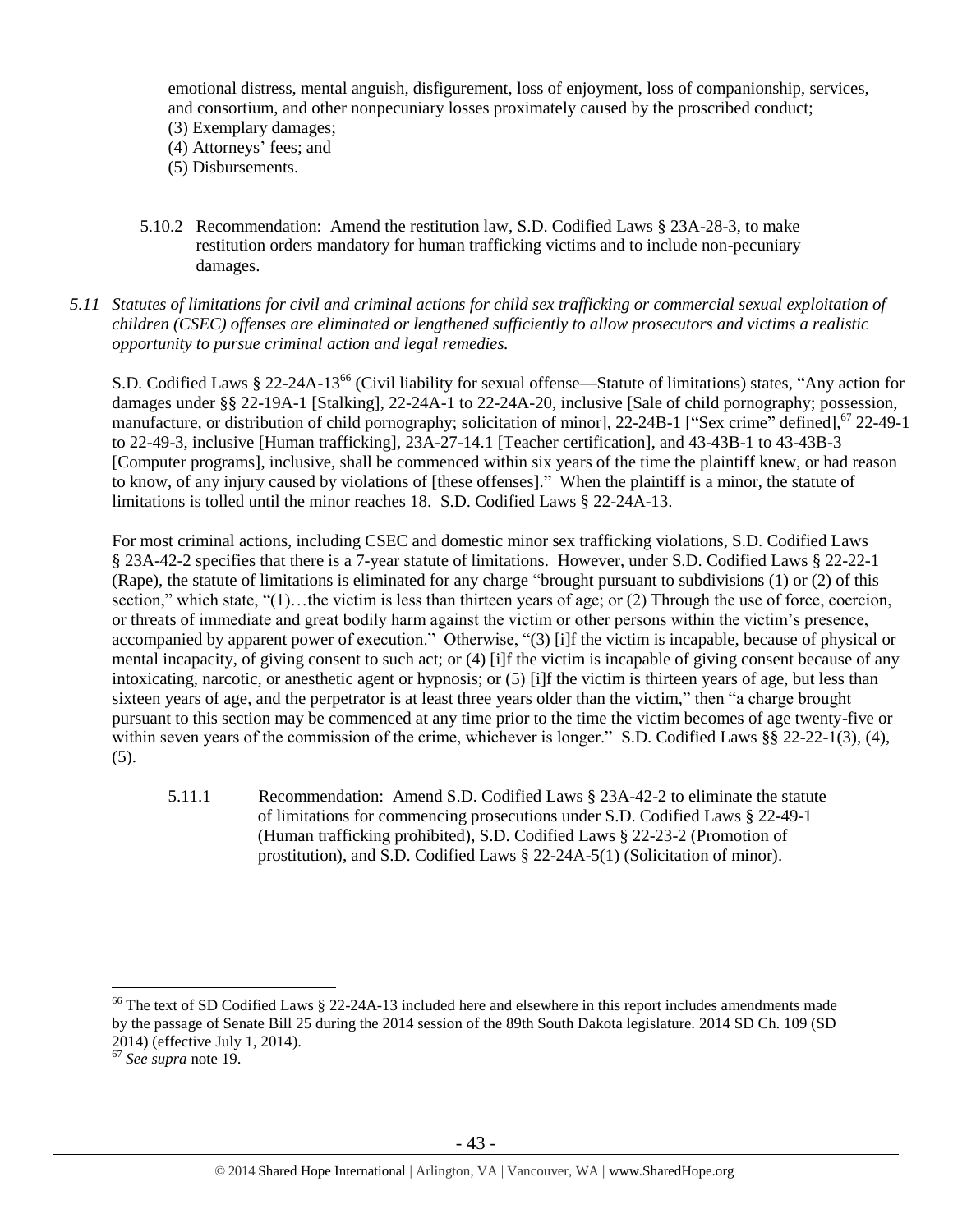#### **FRAMEWORK ISSUE 6: CRIMINAL JUSTICE TOOLS FOR INVESTIGATION AND PROSECUTIONS**

#### *Legal Components:*

- *6.1 Training on human trafficking and domestic minor sex trafficking for law enforcement is statutorily mandated or authorized.*
- *6.2 Single party consent to audiotaping is permitted in law enforcement investigations.*
- *6.3 Wiretapping is an available tool to investigate domestic minor sex trafficking.*
- *6.4 Using a law enforcement decoy posing as a minor to investigate buying or selling of commercial sex acts is not a defense to soliciting, purchasing, or selling sex with a minor.*
- *6.5 Using the Internet to investigate buyers and traffickers is a permissible investigative technique.*
- *6.6 Law enforcement and child welfare agencies are mandated to promptly report missing and recovered children. \_\_\_\_\_\_\_\_\_\_\_\_\_\_\_\_\_\_\_\_\_\_\_\_\_\_\_\_\_\_\_\_\_\_\_\_\_\_\_\_\_\_\_\_\_\_\_\_\_\_\_\_\_\_\_\_\_\_\_\_\_\_\_\_\_\_\_\_\_\_\_\_\_\_\_\_\_\_\_\_\_\_\_\_\_\_\_\_\_\_\_\_\_\_*

#### *Legal Analysis:*

*6.1 Training on human trafficking and domestic minor sex trafficking for law enforcement is required or authorized.*

South Dakota does not mandate or specifically authorize training on domestic minor sex trafficking for law enforcement officers. However, South Dakota does have precedent for enacting statutes related to certain types of law enforcement training, such as S.D. Codified Laws § 23-3-39.4 (Domestic abuse training for law enforcement officers required). S.D. Codified Laws § 23-3-42.1 (Domestic abuse training requirements) requires officers to receive training for certification on the following issues: "(1) Enforcement of criminal laws in domestic abuse situations; (2) Availability of community resources; and (3) Protection of the victim."

- 6.1.1 Recommendation: Enact a law authorizing training on domestic minor sex trafficking that parallel the training they must receive on domestic abuse issues under S.D. Codified Laws § 23-3-39.4 (Domestic abuse training for law enforcement officers required), § 23-3-39.5 (Initial training to include domestic abuse training), and § 23-3-42.1 (Domestic abuse training requirements).
- *6.2 Single party consent to audiotaping is permitted in law enforcement investigations.*

South Dakota allows single party consent to audiotaping. Pursuant to S.D. Codified Laws § 23A-35A-20(1) (Unlawful interception—telephone or telegraph—consent), a Class 5 felony exists if an individual who is "[n]ot a sender or receiver of a telephone or telegraph communication, intentionally and by means of an eavesdropping device overhears or records a telephone or telegraph communication, or aids, authorizes, employs, procures, or permits another to so do, without the consent of either a sender or receiver thereof." S.D. Codified Laws § 23A-35A-20(1). Therefore, since only one party must consent, single party consent to audio recording is allowed.

*6.3 Wiretapping is an available tool to investigate domestic minor sex trafficking.* 

The newly passed trafficking law is not included in the list of offenses for which wiretapping is authorized. Pursuant to S.D. Codified Laws § 23A-35A-2 (Where interception of communications may be ordered), "Orders authorizing or approving the interception of wire or oral communications may be granted, subject to the provisions of this chapter when the interception may provide or has provided evidence of the commission of, or of any conspiracy to commit, the following offenses as otherwise defined by the laws of this state: murder; kidnapping; gambling; robbery; bribery; theft; unlawful use of a computer; unauthorized manufacturing, distribution or counterfeiting of controlled substances or marijuana; and, rape."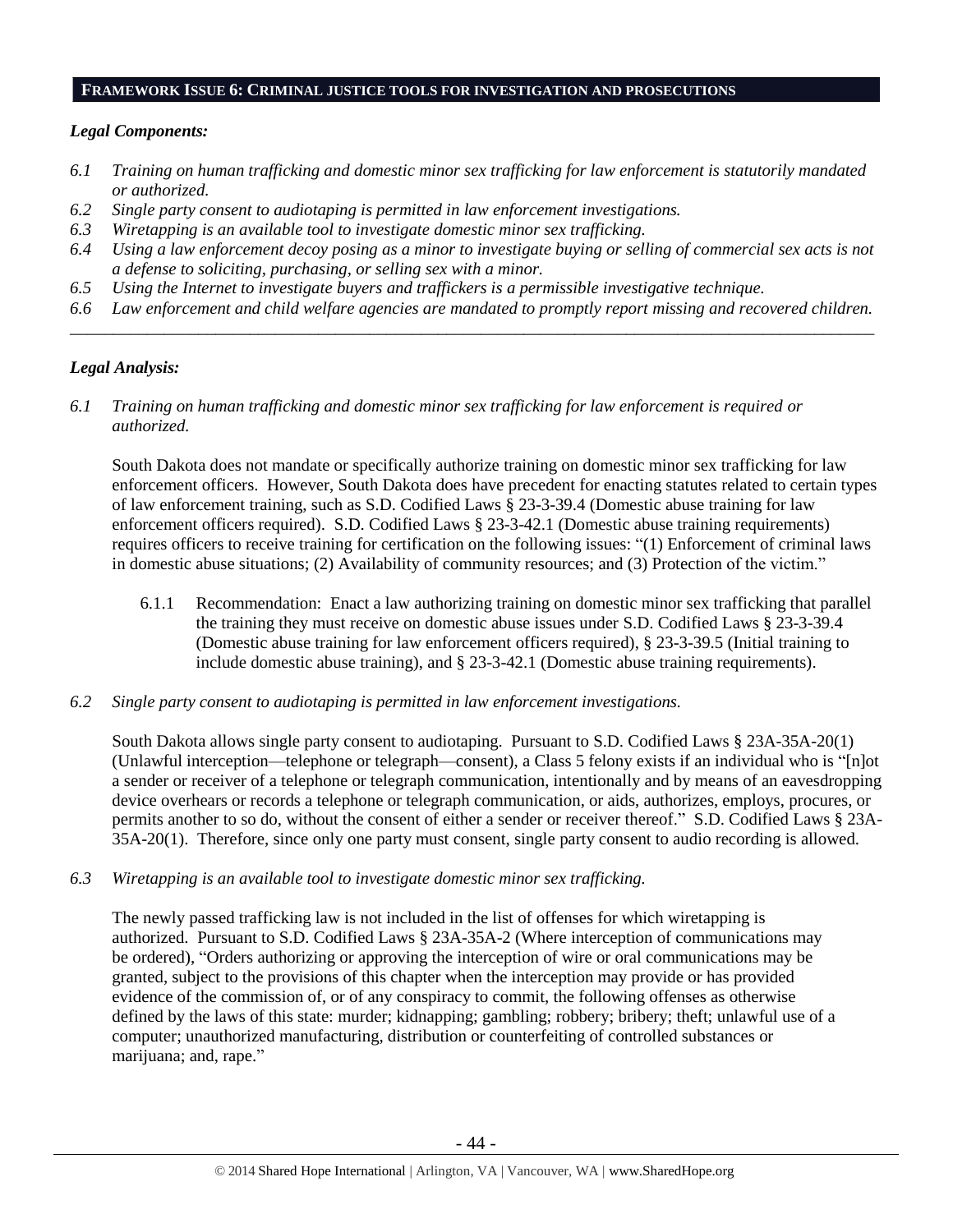- 6.3.1 Recommendation: Amend S.D. Codified Laws § 23A-35A-2 (Where interception of communication may be ordered) to include offenses under S.D. Codified Laws Chapter 22-49 (Human trafficking), § 22-23-2(2) (Promotion of prostitution), § 22-24A-3 (Possession, manufacture, or distribution of child pornography), § 22-23-8 (Solicitation or procurement of prostitute for patron) when a minor is involved, and § 22-23-9 (Hiring another to engage in sexual activity) when a minor is involved.
- *6.4 Use of a decoy by law enforcement in the investigation of prostitution or sex trafficking is no defense to the purchase of sex with a minor.*

Law enforcement may investigate domestic minor sex trafficking under S.D. Codified Laws § 22-24A-5 (Solicitation of minor), which makes it a crime for an individual to "[s]olicit[] a minor, or someone the person reasonably believes is a minor, to engage in a prohibited sexual act. S.D. Codified Laws § 22- 24A-5(1). S.D. Consolidated Laws § 22-24A-4 defines "minor" as someone 15 or younger and "solicit" as "to seduce, lure, entice or persuade, or attempt to seduce, lure, entice or persuade a specific person by telephone, in person, by letter, by using a computer or any other electronic means." S.D. Codified Laws § 22-24A-5 (Solicitation of a minor) further states, "The fact that an undercover operative or law enforcement officer was involved in the detection and investigation of an offense under this section does not constitute a defense to a prosecution under this section."

- 6.4.1 Recommendation: Amend S.D. Codified Laws §§ 22-49-1, 22-49-2, 22-49-3 to include a provision permitting the use of a law enforcement decoy in investigating human trafficking for exploitation of minors through prostitution.
- *6.5 Use of the Internet to investigate buyers and traffickers is a permissible investigative technique.*

S.D. Codified Laws § 22-24A-5(2) (Solicitation of minor) is specific to the use of the computer and makes it a crime when a person "[k]nowingly compiles or transmits by means of a computer; or prints, publishes or reproduces by other computerized means; or buys, sells, receives, exchanges or disseminates, any notice, statement or advertisement of any minor's [under 16] name, telephone number, place of residence, physical characteristics or other descriptive or identifying information for the purpose of soliciting a minor or someone the person reasonably believes is a minor to engage in a prohibited sexual act." The statute specifically states that "[t]he fact that an undercover operative or law enforcement officer was involved in the detection and investigation of an offense under this section does not constitute a defense to a prosecution under this section." S.D. Codified Laws § 22-24A-5. Because of the inclusion of this provision, an undercover officer can use the Internet under this section to investigate and prosecute cases of buyers and traffickers.

*6.6 Reporting of missing children and rescued domestic minor sex trafficking victims is mandated.*

If a missing child report is made to law enforcement, then "the law enforcement agency shall gather readily available information about the missing child and integrate such information into the national crime information center computer within twelve hours following the making of the report. The law enforcement agency shall make reasonable efforts to acquire additional information about the missing child following the transmittal of the initially available information and promptly integrate any additional information acquired into such computer systems." S.D. Codified Laws § 26-17-2.

South Dakota does not mandate reports on rescued domestic minor sex trafficking victims.

6.6.1 Recommendation: Amend S.D. Codified Laws § 26-17-2 to require the entry of information on rescued missing children.